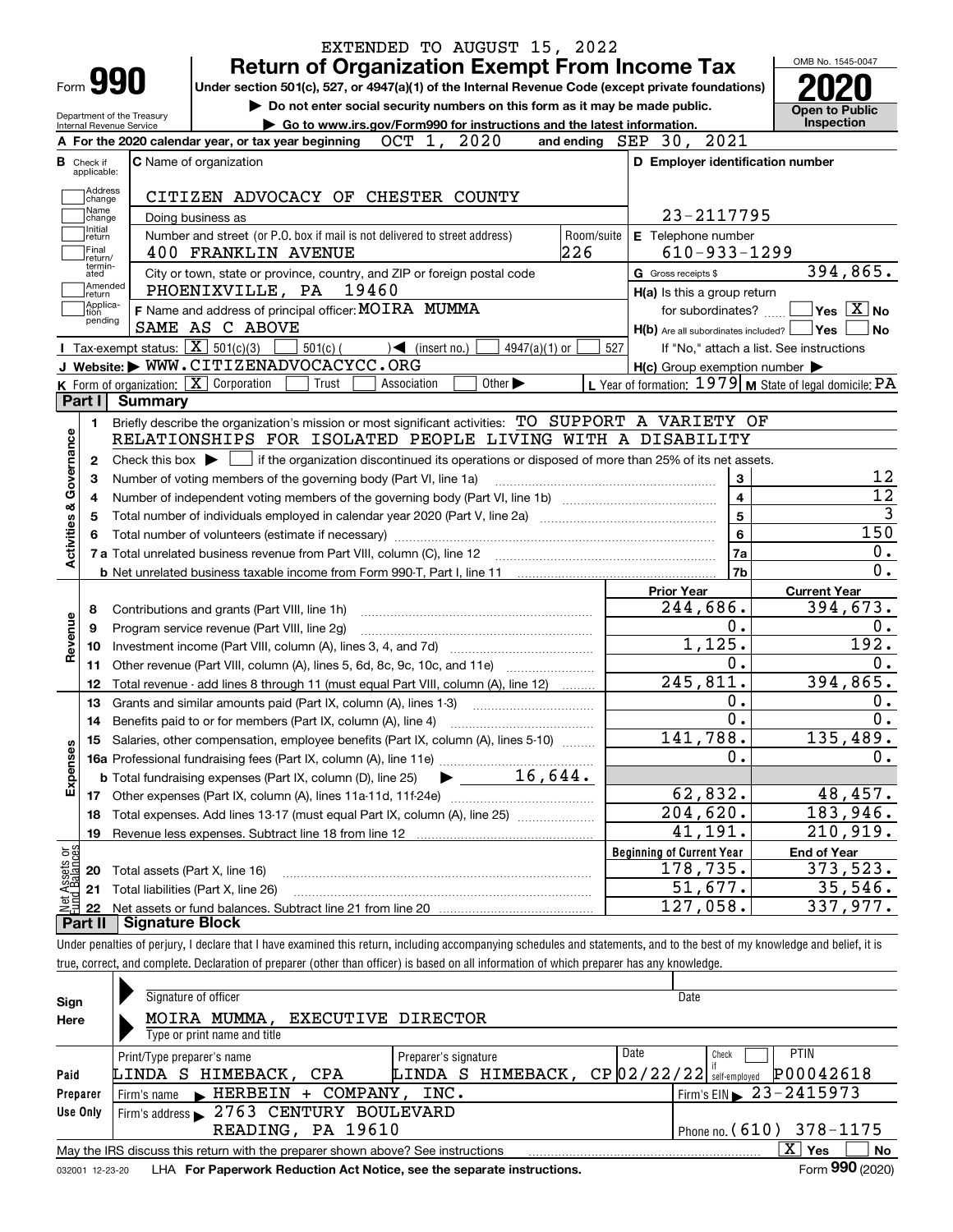|              | 23-2117795<br>CITIZEN ADVOCACY OF CHESTER COUNTY<br>Page 2<br>Form 990 (2020)<br><b>Part III Statement of Program Service Accomplishments</b>                  |
|--------------|----------------------------------------------------------------------------------------------------------------------------------------------------------------|
|              |                                                                                                                                                                |
|              |                                                                                                                                                                |
| 1            | Briefly describe the organization's mission:<br>TO INITIATE AND SUPPORT A VARIETY OF INTENTIONAL RELATIONSHIPS THAT                                            |
|              |                                                                                                                                                                |
|              | PROVIDE ADVOCACY FOR OPPORTUNITY, PROTECTION FROM HARM, SPONSORSHIP                                                                                            |
|              | INTO COMMUNITY LIFE, FRIENDSHIP, AND JUSTICE FOR ISOLATED PEOPLE                                                                                               |
|              | LIVING WITH A DISABILITY.                                                                                                                                      |
| $\mathbf{2}$ | Did the organization undertake any significant program services during the year which were not listed on the                                                   |
|              | $\overline{\ }$ Yes $\overline{\phantom{X}}$ No<br>prior Form 990 or 990-EZ?                                                                                   |
|              | If "Yes," describe these new services on Schedule O.                                                                                                           |
| 3            | $\overline{\ }$ Yes $\overline{\mathrm{X}}$ No<br>Did the organization cease conducting, or make significant changes in how it conducts, any program services? |
|              | If "Yes," describe these changes on Schedule O.                                                                                                                |
| 4            | Describe the organization's program service accomplishments for each of its three largest program services, as measured by expenses.                           |
|              | Section 501(c)(3) and 501(c)(4) organizations are required to report the amount of grants and allocations to others, the total expenses, and                   |
|              | revenue, if any, for each program service reported.                                                                                                            |
|              | $158$ , $685$ . including grants of \$<br>) (Revenue \$<br>4a (Code:<br>(Expenses \$                                                                           |
|              | CITIZEN ADVOCACY INITIATES VOLUNTARY ONE-TO-ONE RELATIONSHIPS BETWEEN A                                                                                        |
|              | PERSON WITH A DISABILITY AND SOMEONE ELSE FROM THEIR COMMUNITY WHO HAS                                                                                         |
|              | CORRESPONDING QUALITIES AND RESOURCES. THIS RELATIONSHIP IS<br>INITIATED                                                                                       |
|              | BY A CITIZEN ADVOCACY COORDINATOR, AND ADVOCATES ARE GENERALLY ASKED TO                                                                                        |
|              | BUILD A PERSONAL RELATIONSHIP WITH THEIR PARTNER, AND ALSO TO TAKE                                                                                             |
|              | ACTION ON THEIR PARTNER'S BEHALF. THESE "MATCHES" ARE A MEANS TO                                                                                               |
|              | PROMOTE, PROTECT AND DEFEND THE WELFARE AND INTEREST OF, AND JUSTICE                                                                                           |
|              | FOR, PEOPLE WITH MENTAL, PHYSICAL AND/OR EMOTIONAL DISABILITIES WHO ARE                                                                                        |
|              | IMPAIRED IN COMPETENCE AND EITHER DIMINISHED IN STATUS OR SERIOUSLY                                                                                            |
|              |                                                                                                                                                                |
|              | PHYSICALLY AND SOCIALLY ISOLATED.                                                                                                                              |
|              |                                                                                                                                                                |
|              |                                                                                                                                                                |
| 4b           |                                                                                                                                                                |
|              |                                                                                                                                                                |
|              |                                                                                                                                                                |
|              |                                                                                                                                                                |
|              |                                                                                                                                                                |
|              |                                                                                                                                                                |
|              |                                                                                                                                                                |
|              |                                                                                                                                                                |
|              |                                                                                                                                                                |
|              |                                                                                                                                                                |
|              |                                                                                                                                                                |
|              |                                                                                                                                                                |
|              |                                                                                                                                                                |
| 4с           |                                                                                                                                                                |
|              |                                                                                                                                                                |
|              |                                                                                                                                                                |
|              |                                                                                                                                                                |
|              |                                                                                                                                                                |
|              |                                                                                                                                                                |
|              |                                                                                                                                                                |
|              |                                                                                                                                                                |
|              |                                                                                                                                                                |
|              |                                                                                                                                                                |
|              |                                                                                                                                                                |
|              |                                                                                                                                                                |
|              |                                                                                                                                                                |
|              |                                                                                                                                                                |
| 4d           | Other program services (Describe on Schedule O.)                                                                                                               |
|              | (Expenses \$<br>(Revenue \$<br>including grants of \$                                                                                                          |
| 4е           | 158, 685.<br>Total program service expenses                                                                                                                    |
|              | Form 990 (2020)                                                                                                                                                |
|              | 032002 12-23-20                                                                                                                                                |
|              |                                                                                                                                                                |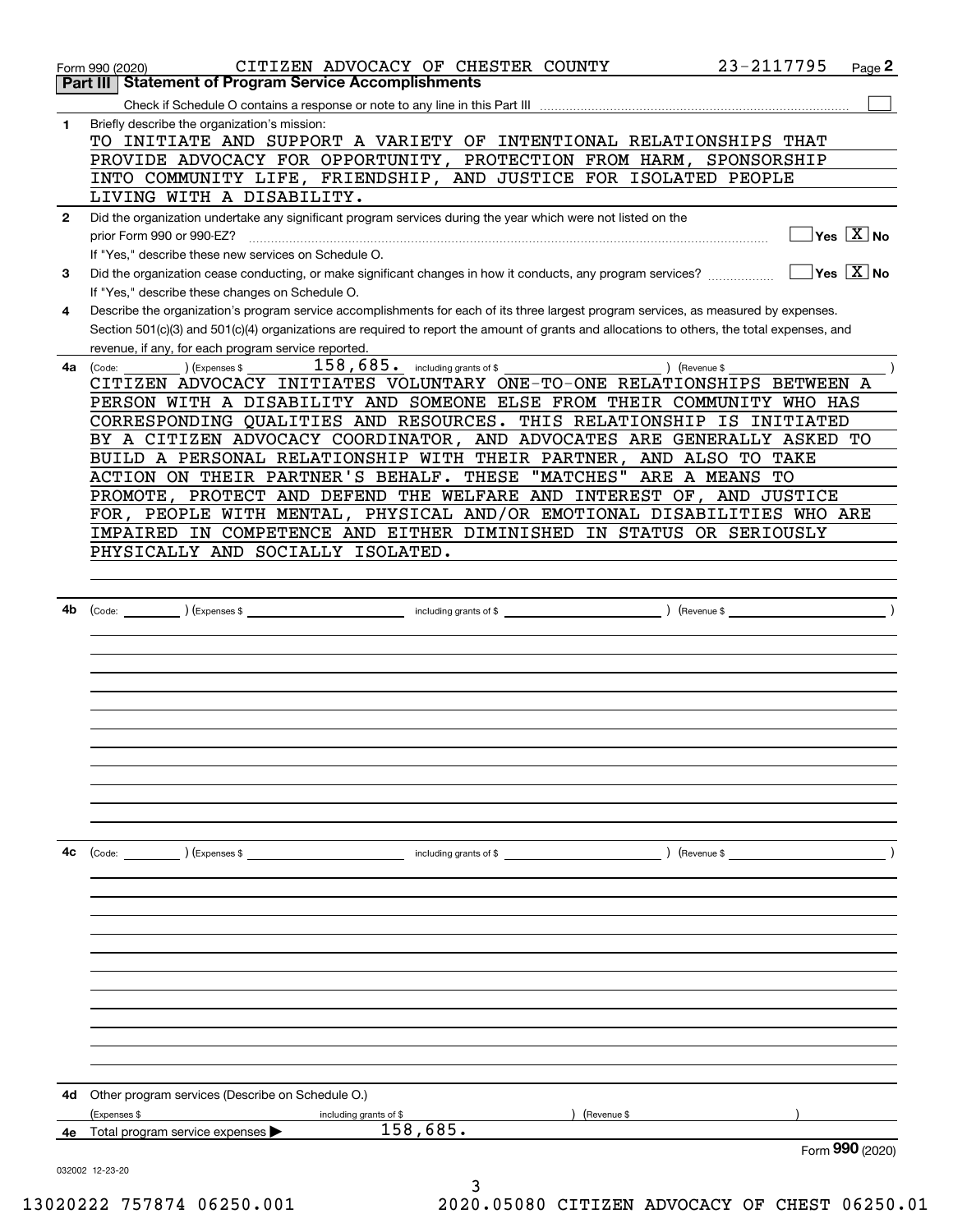|  | Form 990 (2020) |
|--|-----------------|

|     |                                                                                                                                       |                 | Yes $ $     | No              |
|-----|---------------------------------------------------------------------------------------------------------------------------------------|-----------------|-------------|-----------------|
| 1.  | Is the organization described in section $501(c)(3)$ or $4947(a)(1)$ (other than a private foundation)?                               |                 |             |                 |
|     |                                                                                                                                       | 1.              | х           |                 |
| 2   |                                                                                                                                       | $\overline{2}$  | $\mathbf X$ |                 |
| 3   | Did the organization engage in direct or indirect political campaign activities on behalf of or in opposition to candidates for       |                 |             |                 |
|     |                                                                                                                                       | 3               |             | x               |
| 4   | Section 501(c)(3) organizations. Did the organization engage in lobbying activities, or have a section 501(h) election in effect      |                 |             |                 |
|     |                                                                                                                                       | 4               |             | x               |
| 5   | Is the organization a section 501(c)(4), 501(c)(5), or 501(c)(6) organization that receives membership dues, assessments, or          |                 |             |                 |
|     |                                                                                                                                       | 5               |             | x               |
| 6   | Did the organization maintain any donor advised funds or any similar funds or accounts for which donors have the right to             |                 |             |                 |
|     | provide advice on the distribution or investment of amounts in such funds or accounts? If "Yes," complete Schedule D, Part I          | 6               |             | x               |
| 7   | Did the organization receive or hold a conservation easement, including easements to preserve open space,                             |                 |             | x               |
|     |                                                                                                                                       | $\overline{7}$  |             |                 |
| 8   | Did the organization maintain collections of works of art, historical treasures, or other similar assets? If "Yes," complete          |                 |             | x               |
|     |                                                                                                                                       | 8               |             |                 |
| 9   | Did the organization report an amount in Part X, line 21, for escrow or custodial account liability, serve as a custodian for         |                 |             |                 |
|     | amounts not listed in Part X; or provide credit counseling, debt management, credit repair, or debt negotiation services?             |                 |             | x               |
|     |                                                                                                                                       | 9               |             |                 |
| 10  | Did the organization, directly or through a related organization, hold assets in donor-restricted endowments                          | 10              |             | x               |
| 11  | If the organization's answer to any of the following questions is "Yes," then complete Schedule D, Parts VI, VII, VIII, IX, or X      |                 |             |                 |
|     | as applicable.                                                                                                                        |                 |             |                 |
|     | a Did the organization report an amount for land, buildings, and equipment in Part X, line 10? If "Yes," complete Schedule D.         |                 |             |                 |
|     |                                                                                                                                       | 11a             | х           |                 |
|     | <b>b</b> Did the organization report an amount for investments - other securities in Part X, line 12, that is 5% or more of its total |                 |             |                 |
|     |                                                                                                                                       | 11 <sub>b</sub> |             | x               |
|     | c Did the organization report an amount for investments - program related in Part X, line 13, that is 5% or more of its total         |                 |             |                 |
|     |                                                                                                                                       | 11c             |             | x               |
|     | d Did the organization report an amount for other assets in Part X, line 15, that is 5% or more of its total assets reported in       |                 |             |                 |
|     |                                                                                                                                       | 11d             |             | x               |
|     |                                                                                                                                       | <b>11e</b>      |             | $\mathbf X$     |
| f   | Did the organization's separate or consolidated financial statements for the tax year include a footnote that addresses               |                 |             |                 |
|     | the organization's liability for uncertain tax positions under FIN 48 (ASC 740)? If "Yes," complete Schedule D, Part X                | 11f             | X           |                 |
|     | 12a Did the organization obtain separate, independent audited financial statements for the tax year? If "Yes," complete               |                 |             |                 |
|     |                                                                                                                                       | 12a             | x           |                 |
|     | <b>b</b> Was the organization included in consolidated, independent audited financial statements for the tax year?                    |                 |             |                 |
|     | If "Yes," and if the organization answered "No" to line 12a, then completing Schedule D, Parts XI and XII is optional                 | 12 <sub>b</sub> |             | 47              |
| 13  |                                                                                                                                       | 13              |             | X               |
| 14a | Did the organization maintain an office, employees, or agents outside of the United States?                                           | 14a             |             | X               |
|     | <b>b</b> Did the organization have aggregate revenues or expenses of more than \$10,000 from grantmaking, fundraising, business,      |                 |             |                 |
|     | investment, and program service activities outside the United States, or aggregate foreign investments valued at \$100,000            |                 |             |                 |
|     |                                                                                                                                       | 14b             |             | x               |
| 15  | Did the organization report on Part IX, column (A), line 3, more than \$5,000 of grants or other assistance to or for any             |                 |             |                 |
|     |                                                                                                                                       | 15              |             | X               |
| 16  | Did the organization report on Part IX, column (A), line 3, more than \$5,000 of aggregate grants or other assistance to              |                 |             |                 |
|     |                                                                                                                                       | 16              |             | X               |
| 17  | Did the organization report a total of more than \$15,000 of expenses for professional fundraising services on Part IX,               |                 |             |                 |
|     |                                                                                                                                       | 17              |             | x               |
| 18  | Did the organization report more than \$15,000 total of fundraising event gross income and contributions on Part VIII, lines          |                 |             |                 |
|     |                                                                                                                                       | 18              |             | x               |
| 19  | Did the organization report more than \$15,000 of gross income from gaming activities on Part VIII, line 9a? If "Yes."                |                 |             |                 |
|     |                                                                                                                                       | 19              |             | X               |
|     |                                                                                                                                       | 20a             |             | X               |
|     | b If "Yes" to line 20a, did the organization attach a copy of its audited financial statements to this return?                        | 20 <sub>b</sub> |             |                 |
| 21  | Did the organization report more than \$5,000 of grants or other assistance to any domestic organization or                           | 21              |             | x               |
|     |                                                                                                                                       |                 |             | Form 990 (2020) |
|     | 032003 12-23-20                                                                                                                       |                 |             |                 |

032003 12-23-20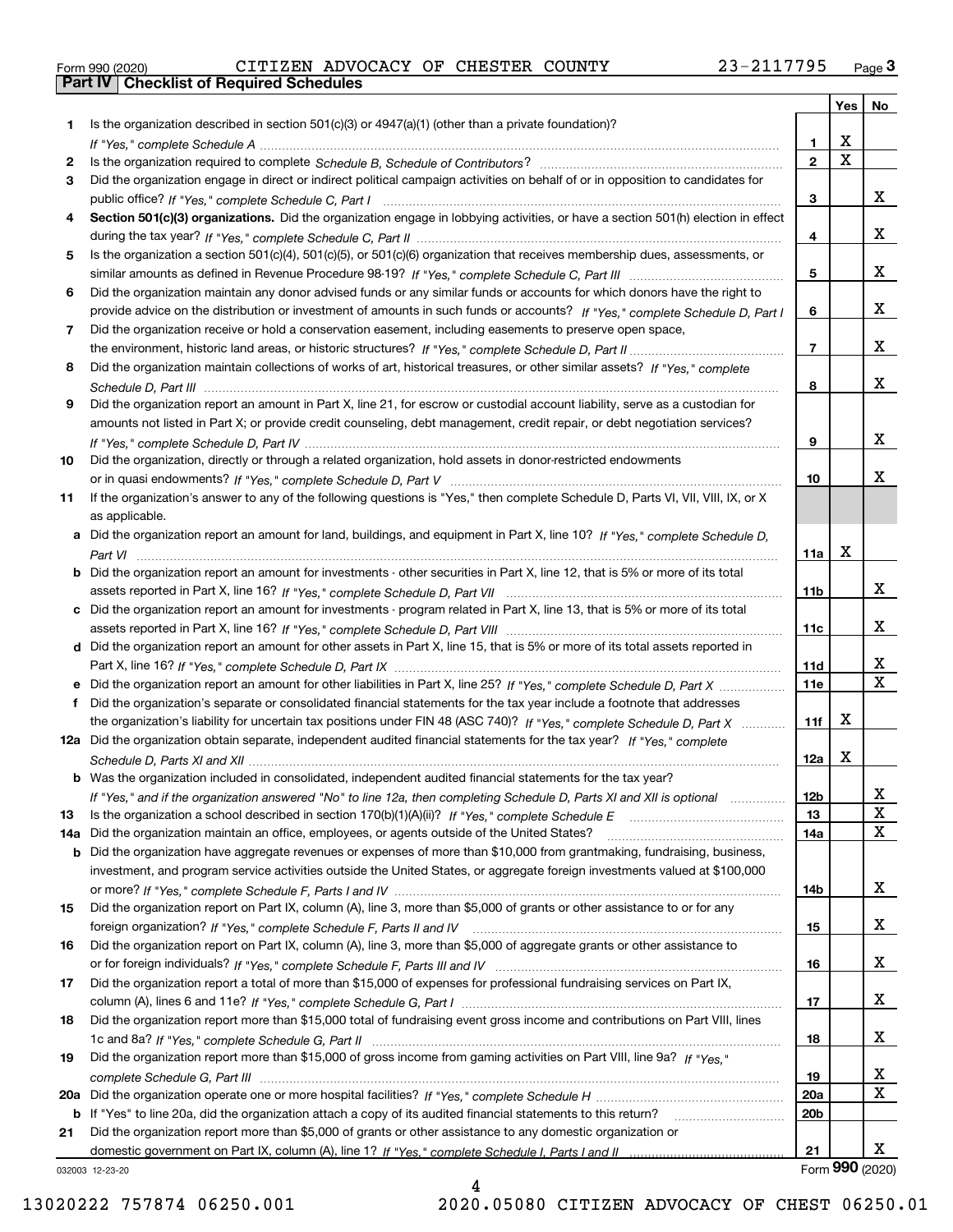|  | Form 990 (2020) |
|--|-----------------|
|  |                 |

*(continued)*

|               |                                                                                                                                       |                 | Yes | No              |
|---------------|---------------------------------------------------------------------------------------------------------------------------------------|-----------------|-----|-----------------|
| 22            | Did the organization report more than \$5,000 of grants or other assistance to or for domestic individuals on                         |                 |     |                 |
|               |                                                                                                                                       | 22              |     | x               |
| 23            | Did the organization answer "Yes" to Part VII, Section A, line 3, 4, or 5 about compensation of the organization's current            |                 |     |                 |
|               | and former officers, directors, trustees, key employees, and highest compensated employees? If "Yes," complete                        |                 |     |                 |
|               |                                                                                                                                       | 23              |     | x               |
|               | 24a Did the organization have a tax-exempt bond issue with an outstanding principal amount of more than \$100,000 as of the           |                 |     |                 |
|               | last day of the year, that was issued after December 31, 2002? If "Yes," answer lines 24b through 24d and complete                    |                 |     |                 |
|               |                                                                                                                                       | 24a             |     | x               |
|               |                                                                                                                                       | 24b             |     |                 |
|               | c Did the organization maintain an escrow account other than a refunding escrow at any time during the year to defease                |                 |     |                 |
|               |                                                                                                                                       | 24c             |     |                 |
|               |                                                                                                                                       | 24d             |     |                 |
|               | 25a Section 501(c)(3), 501(c)(4), and 501(c)(29) organizations. Did the organization engage in an excess benefit                      |                 |     |                 |
|               |                                                                                                                                       | 25a             |     | x               |
|               | b Is the organization aware that it engaged in an excess benefit transaction with a disqualified person in a prior year, and          |                 |     |                 |
|               | that the transaction has not been reported on any of the organization's prior Forms 990 or 990-EZ? If "Yes " complete                 |                 |     |                 |
|               |                                                                                                                                       | 25b             |     | x               |
|               | Schedule L. Part I<br>Did the organization report any amount on Part X, line 5 or 22, for receivables from or payables to any current |                 |     |                 |
| 26            |                                                                                                                                       |                 |     |                 |
|               | or former officer, director, trustee, key employee, creator or founder, substantial contributor, or 35%                               |                 |     | х               |
|               | controlled entity or family member of any of these persons? If "Yes," complete Schedule L, Part II                                    | 26              |     |                 |
| 27            | Did the organization provide a grant or other assistance to any current or former officer, director, trustee, key employee,           |                 |     |                 |
|               | creator or founder, substantial contributor or employee thereof, a grant selection committee member, or to a 35% controlled           |                 |     |                 |
|               | entity (including an employee thereof) or family member of any of these persons? If "Yes," complete Schedule L, Part III              | 27              |     | х               |
| 28            | Was the organization a party to a business transaction with one of the following parties (see Schedule L, Part IV                     |                 |     |                 |
|               | instructions, for applicable filing thresholds, conditions, and exceptions):                                                          |                 |     |                 |
|               | a A current or former officer, director, trustee, key employee, creator or founder, or substantial contributor? If                    |                 |     |                 |
|               |                                                                                                                                       | 28a             |     | x               |
|               |                                                                                                                                       | 28 <sub>b</sub> |     | X               |
|               | c A 35% controlled entity of one or more individuals and/or organizations described in lines 28a or 28b? If                           |                 |     |                 |
|               |                                                                                                                                       | 28c             |     | х               |
| 29            |                                                                                                                                       | 29              |     | X               |
| 30            | Did the organization receive contributions of art, historical treasures, or other similar assets, or qualified conservation           |                 |     |                 |
|               |                                                                                                                                       | 30              |     | х               |
| 31            | Did the organization liquidate, terminate, or dissolve and cease operations? If "Yes," complete Schedule N, Part I                    | 31              |     | X               |
| 32            | Did the organization sell, exchange, dispose of, or transfer more than 25% of its net assets? If "Yes," complete                      |                 |     |                 |
|               | Schedule N. Part II                                                                                                                   | 32              |     | х               |
| 33            | Did the organization own 100% of an entity disregarded as separate from the organization under Regulations                            |                 |     |                 |
|               |                                                                                                                                       | 33              |     | x               |
| 34            | Was the organization related to any tax-exempt or taxable entity? If "Yes," complete Schedule R, Part II, III, or IV, and             |                 |     |                 |
|               |                                                                                                                                       | 34              | x   |                 |
|               | 35a Did the organization have a controlled entity within the meaning of section 512(b)(13)?                                           | 35a             |     | x               |
|               | <b>b</b> If "Yes" to line 35a, did the organization receive any payment from or engage in any transaction with a controlled entity    |                 |     |                 |
|               |                                                                                                                                       | 35b             |     |                 |
| 36            | Section 501(c)(3) organizations. Did the organization make any transfers to an exempt non-charitable related organization?            |                 |     |                 |
|               |                                                                                                                                       | 36              |     | X               |
| 37            | Did the organization conduct more than 5% of its activities through an entity that is not a related organization                      |                 |     |                 |
|               | and that is treated as a partnership for federal income tax purposes? If "Yes," complete Schedule R, Part VI                          | 37              |     | x               |
| 38            | Did the organization complete Schedule O and provide explanations in Schedule O for Part VI, lines 11b and 19?                        |                 |     |                 |
|               | Note: All Form 990 filers are required to complete Schedule O                                                                         | 38              | x   |                 |
| <b>Part V</b> | <b>Statements Regarding Other IRS Filings and Tax Compliance</b>                                                                      |                 |     |                 |
|               | Check if Schedule O contains a response or note to any line in this Part V                                                            |                 |     |                 |
|               |                                                                                                                                       |                 | Yes | No              |
|               | 1a Enter the number reported in Box 3 of Form 1096. Enter -0- if not applicable<br>1a                                                 |                 |     |                 |
| b             | 0<br>Enter the number of Forms W-2G included in line 1a. Enter -0- if not applicable <i>manumumumum</i><br>1b                         |                 |     |                 |
| c             | Did the organization comply with backup withholding rules for reportable payments to vendors and reportable gaming                    |                 |     |                 |
|               | (gambling) winnings to prize winners?                                                                                                 | 1c              | х   |                 |
|               | 032004 12-23-20                                                                                                                       |                 |     | Form 990 (2020) |
|               | 5                                                                                                                                     |                 |     |                 |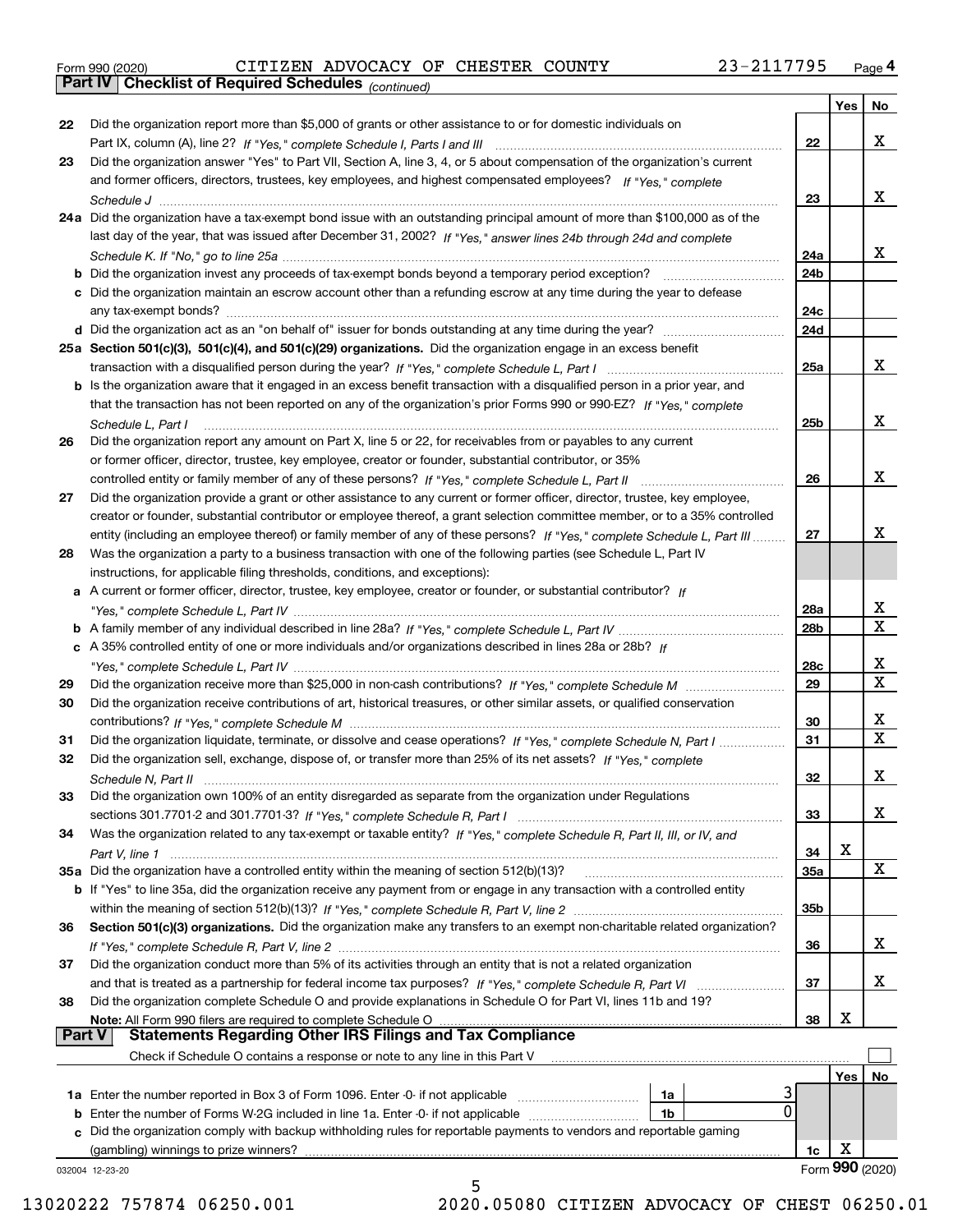|               | 23-2117795<br>CITIZEN ADVOCACY OF CHESTER COUNTY<br>Form 990 (2020)                                                                                                                                                                   |                |     | $_{\text{Page}}$ 5 |  |  |  |
|---------------|---------------------------------------------------------------------------------------------------------------------------------------------------------------------------------------------------------------------------------------|----------------|-----|--------------------|--|--|--|
| <b>Part V</b> | Statements Regarding Other IRS Filings and Tax Compliance (continued)                                                                                                                                                                 |                |     |                    |  |  |  |
|               |                                                                                                                                                                                                                                       |                | Yes | No                 |  |  |  |
|               | 2a Enter the number of employees reported on Form W-3, Transmittal of Wage and Tax Statements,                                                                                                                                        |                |     |                    |  |  |  |
|               | 3<br>filed for the calendar year ending with or within the year covered by this return<br>2a                                                                                                                                          |                |     |                    |  |  |  |
|               |                                                                                                                                                                                                                                       | 2 <sub>b</sub> | х   |                    |  |  |  |
|               |                                                                                                                                                                                                                                       |                |     |                    |  |  |  |
|               | 3a Did the organization have unrelated business gross income of \$1,000 or more during the year?                                                                                                                                      | 3a             |     | x                  |  |  |  |
|               |                                                                                                                                                                                                                                       | 3b             |     |                    |  |  |  |
|               | 4a At any time during the calendar year, did the organization have an interest in, or a signature or other authority over, a                                                                                                          |                |     |                    |  |  |  |
|               |                                                                                                                                                                                                                                       | 4a             |     | x                  |  |  |  |
|               | <b>b</b> If "Yes," enter the name of the foreign country $\blacktriangleright$                                                                                                                                                        |                |     |                    |  |  |  |
|               | See instructions for filing requirements for FinCEN Form 114, Report of Foreign Bank and Financial Accounts (FBAR).                                                                                                                   |                |     |                    |  |  |  |
|               |                                                                                                                                                                                                                                       | 5a             |     | х                  |  |  |  |
| b             |                                                                                                                                                                                                                                       | 5b             |     | X                  |  |  |  |
| c             |                                                                                                                                                                                                                                       | 5c             |     |                    |  |  |  |
|               | 6a Does the organization have annual gross receipts that are normally greater than \$100,000, and did the organization solicit                                                                                                        |                |     |                    |  |  |  |
|               |                                                                                                                                                                                                                                       | 6a             |     | х                  |  |  |  |
|               | <b>b</b> If "Yes," did the organization include with every solicitation an express statement that such contributions or gifts                                                                                                         |                |     |                    |  |  |  |
|               | were not tax deductible?                                                                                                                                                                                                              | 6b             |     |                    |  |  |  |
| 7             | Organizations that may receive deductible contributions under section 170(c).                                                                                                                                                         |                |     |                    |  |  |  |
| а             | Did the organization receive a payment in excess of \$75 made partly as a contribution and partly for goods and services provided to the payor?                                                                                       | 7a             | х   |                    |  |  |  |
| b             | If "Yes," did the organization notify the donor of the value of the goods or services provided?                                                                                                                                       | 7b             | х   |                    |  |  |  |
|               | c Did the organization sell, exchange, or otherwise dispose of tangible personal property for which it was required                                                                                                                   |                |     |                    |  |  |  |
|               |                                                                                                                                                                                                                                       | 7c             |     | х                  |  |  |  |
|               | 7d                                                                                                                                                                                                                                    |                |     |                    |  |  |  |
| е             | Did the organization receive any funds, directly or indirectly, to pay premiums on a personal benefit contract?                                                                                                                       | 7e             |     | х                  |  |  |  |
| f             | Did the organization, during the year, pay premiums, directly or indirectly, on a personal benefit contract?                                                                                                                          | 7f             |     | х                  |  |  |  |
| g             | If the organization received a contribution of qualified intellectual property, did the organization file Form 8899 as required?                                                                                                      | 7g             |     |                    |  |  |  |
| h.            | If the organization received a contribution of cars, boats, airplanes, or other vehicles, did the organization file a Form 1098-C?                                                                                                    |                |     |                    |  |  |  |
| 8             | Sponsoring organizations maintaining donor advised funds. Did a donor advised fund maintained by the                                                                                                                                  |                |     |                    |  |  |  |
|               | sponsoring organization have excess business holdings at any time during the year?                                                                                                                                                    | 8              |     |                    |  |  |  |
| 9             | Sponsoring organizations maintaining donor advised funds.                                                                                                                                                                             |                |     |                    |  |  |  |
| а             | Did the sponsoring organization make any taxable distributions under section 4966?                                                                                                                                                    | 9а             |     |                    |  |  |  |
| b             | Did the sponsoring organization make a distribution to a donor, donor advisor, or related person?                                                                                                                                     | 9b             |     |                    |  |  |  |
| 10            | Section 501(c)(7) organizations. Enter:                                                                                                                                                                                               |                |     |                    |  |  |  |
|               | 10a<br>a Initiation fees and capital contributions included on Part VIII, line 12 [111] [11] [12] [11] [12] [11] [12] [11] [12] [11] [12] [11] [12] [11] [12] [11] [12] [11] [12] [11] [12] [11] [12] [11] [12] [11] [12] [11] [12] [ |                |     |                    |  |  |  |
|               | 10 <sub>b</sub>  <br>Gross receipts, included on Form 990, Part VIII, line 12, for public use of club facilities                                                                                                                      |                |     |                    |  |  |  |
| 11            | Section 501(c)(12) organizations. Enter:                                                                                                                                                                                              |                |     |                    |  |  |  |
| a             | 11a                                                                                                                                                                                                                                   |                |     |                    |  |  |  |
|               | b Gross income from other sources (Do not net amounts due or paid to other sources against                                                                                                                                            |                |     |                    |  |  |  |
|               | <b>11b</b>                                                                                                                                                                                                                            |                |     |                    |  |  |  |
|               | 12a Section 4947(a)(1) non-exempt charitable trusts. Is the organization filing Form 990 in lieu of Form 1041?                                                                                                                        | 12a            |     |                    |  |  |  |
|               | 12b<br><b>b</b> If "Yes," enter the amount of tax-exempt interest received or accrued during the year <i>manument</i>                                                                                                                 |                |     |                    |  |  |  |
| 13            | Section 501(c)(29) qualified nonprofit health insurance issuers.                                                                                                                                                                      |                |     |                    |  |  |  |
|               | a Is the organization licensed to issue qualified health plans in more than one state?                                                                                                                                                | 13a            |     |                    |  |  |  |
|               | Note: See the instructions for additional information the organization must report on Schedule O.                                                                                                                                     |                |     |                    |  |  |  |
|               | <b>b</b> Enter the amount of reserves the organization is required to maintain by the states in which the                                                                                                                             |                |     |                    |  |  |  |
|               | 13b                                                                                                                                                                                                                                   |                |     |                    |  |  |  |
|               | 13 <sub>c</sub>                                                                                                                                                                                                                       |                |     | х                  |  |  |  |
| 14a           | Did the organization receive any payments for indoor tanning services during the tax year?                                                                                                                                            | 14a            |     |                    |  |  |  |
|               | <b>b</b> If "Yes," has it filed a Form 720 to report these payments? If "No," provide an explanation on Schedule O                                                                                                                    | 14b            |     |                    |  |  |  |
| 15            | Is the organization subject to the section 4960 tax on payment(s) of more than \$1,000,000 in remuneration or                                                                                                                         |                |     | x                  |  |  |  |
|               |                                                                                                                                                                                                                                       | 15             |     |                    |  |  |  |
| 16            | If "Yes," see instructions and file Form 4720, Schedule N.<br>Is the organization an educational institution subject to the section 4968 excise tax on net investment income?                                                         | 16             |     | х                  |  |  |  |
|               | If "Yes," complete Form 4720, Schedule O.                                                                                                                                                                                             |                |     |                    |  |  |  |
|               |                                                                                                                                                                                                                                       |                |     |                    |  |  |  |

| Form 990 (2020) |  |  |
|-----------------|--|--|
|-----------------|--|--|

032005 12-23-20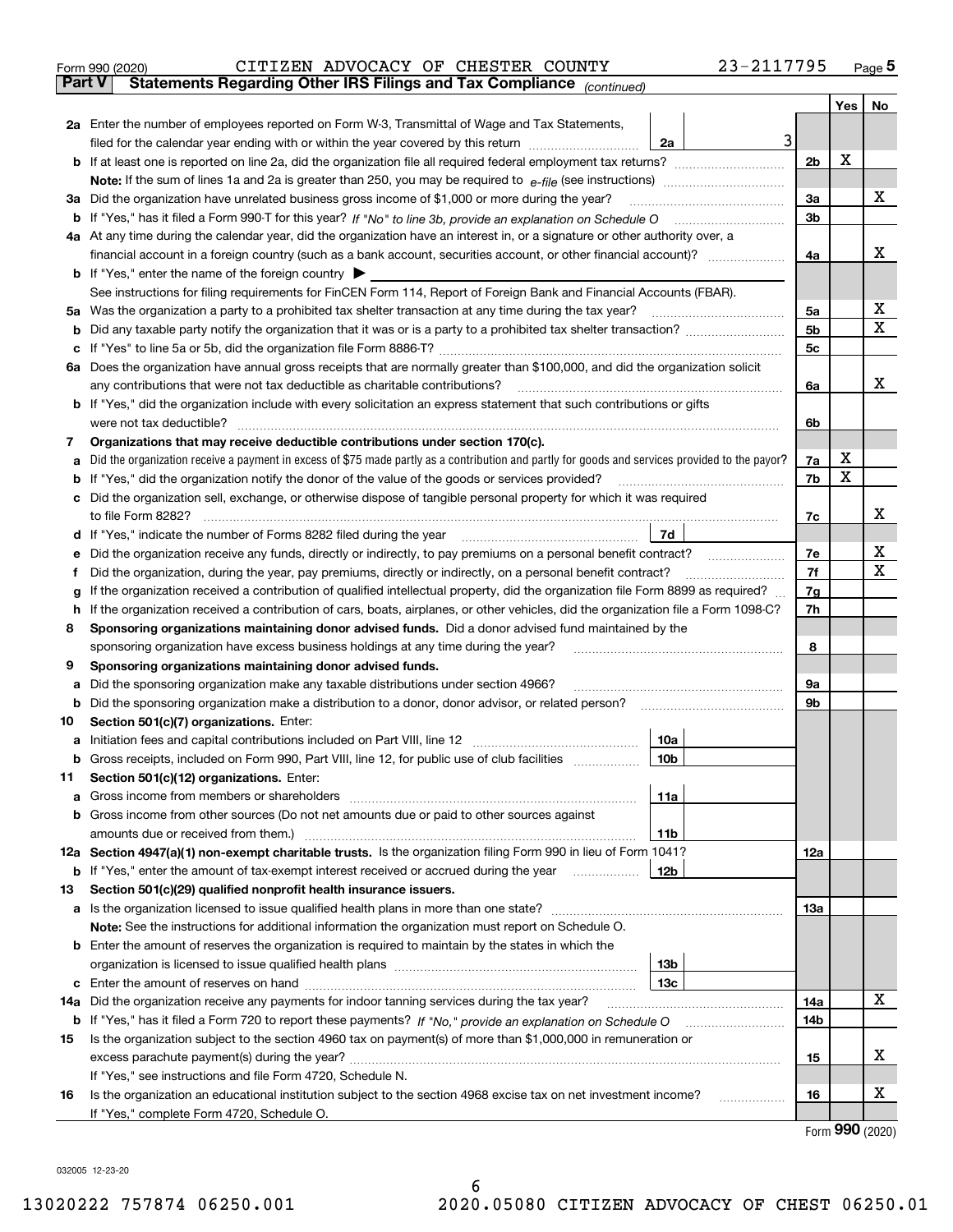|  | Form 990 (2020) |
|--|-----------------|
|  |                 |

*For each "Yes" response to lines 2 through 7b below, and for a "No" response to line 8a, 8b, or 10b below, describe the circumstances, processes, or changes on Schedule O. See instructions.* Form 990 (2020) **CITIZEN ADVOCACY OF CHESTER COUNTY** 23-2117795 Page 6<br>**Part VI Governance, Management, and Disclosure** For each "Yes" response to lines 2 through 7b below, and for a "No" response

|    |                                                                                                                                                                            |    |    |                 | Yes             | No                      |
|----|----------------------------------------------------------------------------------------------------------------------------------------------------------------------------|----|----|-----------------|-----------------|-------------------------|
|    | <b>1a</b> Enter the number of voting members of the governing body at the end of the tax year <i>manumum</i>                                                               | 1a | 12 |                 |                 |                         |
|    | If there are material differences in voting rights among members of the governing body, or if the governing                                                                |    |    |                 |                 |                         |
|    | body delegated broad authority to an executive committee or similar committee, explain on Schedule O.                                                                      |    |    |                 |                 |                         |
|    |                                                                                                                                                                            | 1b | 12 |                 |                 |                         |
| 2  | Did any officer, director, trustee, or key employee have a family relationship or a business relationship with any other                                                   |    |    |                 |                 |                         |
|    | officer, director, trustee, or key employee?                                                                                                                               |    |    | $\mathbf{2}$    |                 | X                       |
| 3  | Did the organization delegate control over management duties customarily performed by or under the direct supervision                                                      |    |    |                 |                 |                         |
|    |                                                                                                                                                                            |    |    | 3               |                 | X                       |
| 4  | Did the organization make any significant changes to its governing documents since the prior Form 990 was filed?                                                           |    |    | 4               |                 | $\overline{\mathbf{x}}$ |
| 5  |                                                                                                                                                                            |    |    | 5               |                 | $\mathbf X$             |
| 6  | Did the organization have members or stockholders?                                                                                                                         |    |    | 6               |                 | $\mathbf X$             |
|    | 7a Did the organization have members, stockholders, or other persons who had the power to elect or appoint one or                                                          |    |    |                 |                 |                         |
|    |                                                                                                                                                                            |    |    | 7a              |                 | X                       |
|    | <b>b</b> Are any governance decisions of the organization reserved to (or subject to approval by) members, stockholders, or                                                |    |    |                 |                 |                         |
|    | persons other than the governing body?                                                                                                                                     |    |    | 7b              |                 | X                       |
| 8  | Did the organization contemporaneously document the meetings held or written actions undertaken during the year by the following:                                          |    |    |                 |                 |                         |
| a  |                                                                                                                                                                            |    |    | 8a              | X               |                         |
|    |                                                                                                                                                                            |    |    | 8b              | X               |                         |
| 9  | Is there any officer, director, trustee, or key employee listed in Part VII, Section A, who cannot be reached at the                                                       |    |    |                 |                 |                         |
|    |                                                                                                                                                                            |    |    | 9               |                 | х                       |
|    | Section B. Policies (This Section B requests information about policies not required by the Internal Revenue Code.)                                                        |    |    |                 |                 |                         |
|    |                                                                                                                                                                            |    |    |                 | Yes∣            | No                      |
|    |                                                                                                                                                                            |    |    | 10a             |                 | X                       |
|    | <b>b</b> If "Yes," did the organization have written policies and procedures governing the activities of such chapters, affiliates,                                        |    |    |                 |                 |                         |
|    |                                                                                                                                                                            |    |    | 10 <sub>b</sub> |                 |                         |
|    | 11a Has the organization provided a complete copy of this Form 990 to all members of its governing body before filing the form?                                            |    |    | 11a             | $\mathbf X$     |                         |
|    | <b>b</b> Describe in Schedule O the process, if any, used by the organization to review this Form 990.                                                                     |    |    |                 |                 |                         |
|    |                                                                                                                                                                            |    |    | 12a             | X               |                         |
| b  |                                                                                                                                                                            |    |    | 12b             | X               |                         |
|    | c Did the organization regularly and consistently monitor and enforce compliance with the policy? If "Yes," describe                                                       |    |    |                 |                 |                         |
|    | in Schedule O how this was done www.communication.com/www.communications.com/www.communications.com/                                                                       |    |    | 12c             | X               |                         |
| 13 |                                                                                                                                                                            |    |    | 13              | X               |                         |
| 14 | Did the organization have a written document retention and destruction policy? manufactured and the organization have a written document retention and destruction policy? |    |    | 14              | $\mathbf X$     |                         |
| 15 | Did the process for determining compensation of the following persons include a review and approval by independent                                                         |    |    |                 |                 |                         |
|    | persons, comparability data, and contemporaneous substantiation of the deliberation and decision?                                                                          |    |    |                 |                 |                         |
|    |                                                                                                                                                                            |    |    | 15a             | X               |                         |
|    | <b>b</b> Other officers or key employees of the organization                                                                                                               |    |    | 15 <sub>b</sub> |                 | $\mathbf X$             |
|    | If "Yes" to line 15a or 15b, describe the process in Schedule O (see instructions).                                                                                        |    |    |                 |                 |                         |
|    | 16a Did the organization invest in, contribute assets to, or participate in a joint venture or similar arrangement with a                                                  |    |    |                 |                 |                         |
|    | taxable entity during the year?                                                                                                                                            |    |    | 16a             |                 | X                       |
|    | <b>b</b> If "Yes," did the organization follow a written policy or procedure requiring the organization to evaluate its participation                                      |    |    |                 |                 |                         |
|    | in joint venture arrangements under applicable federal tax law, and take steps to safeguard the organization's                                                             |    |    |                 |                 |                         |
|    |                                                                                                                                                                            |    |    | 16b             |                 |                         |
|    | <b>Section C. Disclosure</b>                                                                                                                                               |    |    |                 |                 |                         |
| 17 | List the states with which a copy of this Form 990 is required to be filed $\blacktriangleright$ PA                                                                        |    |    |                 |                 |                         |
| 18 | Section 6104 requires an organization to make its Forms 1023 (1024 or 1024-A, if applicable), 990, and 990-T (Section 501(c)(3)s only) available                           |    |    |                 |                 |                         |
|    | for public inspection. Indicate how you made these available. Check all that apply.                                                                                        |    |    |                 |                 |                         |
|    | $X$ Upon request<br>  X   Own website<br>Another's website<br>Other (explain on Schedule O)                                                                                |    |    |                 |                 |                         |
|    |                                                                                                                                                                            |    |    |                 |                 |                         |
| 19 | Describe on Schedule O whether (and if so, how) the organization made its governing documents, conflict of interest policy, and financial                                  |    |    |                 |                 |                         |
|    | statements available to the public during the tax year.<br>State the name, address, and telephone number of the person who possesses the organization's books and records  |    |    |                 |                 |                         |
| 20 | THE ORGANIZATION - 610-933-1299                                                                                                                                            |    |    |                 |                 |                         |
|    | 19460<br>400 FRANKLIN AVENUE, NO. 226, PHOENIXVILLE,<br>PA                                                                                                                 |    |    |                 |                 |                         |
|    |                                                                                                                                                                            |    |    |                 | Form 990 (2020) |                         |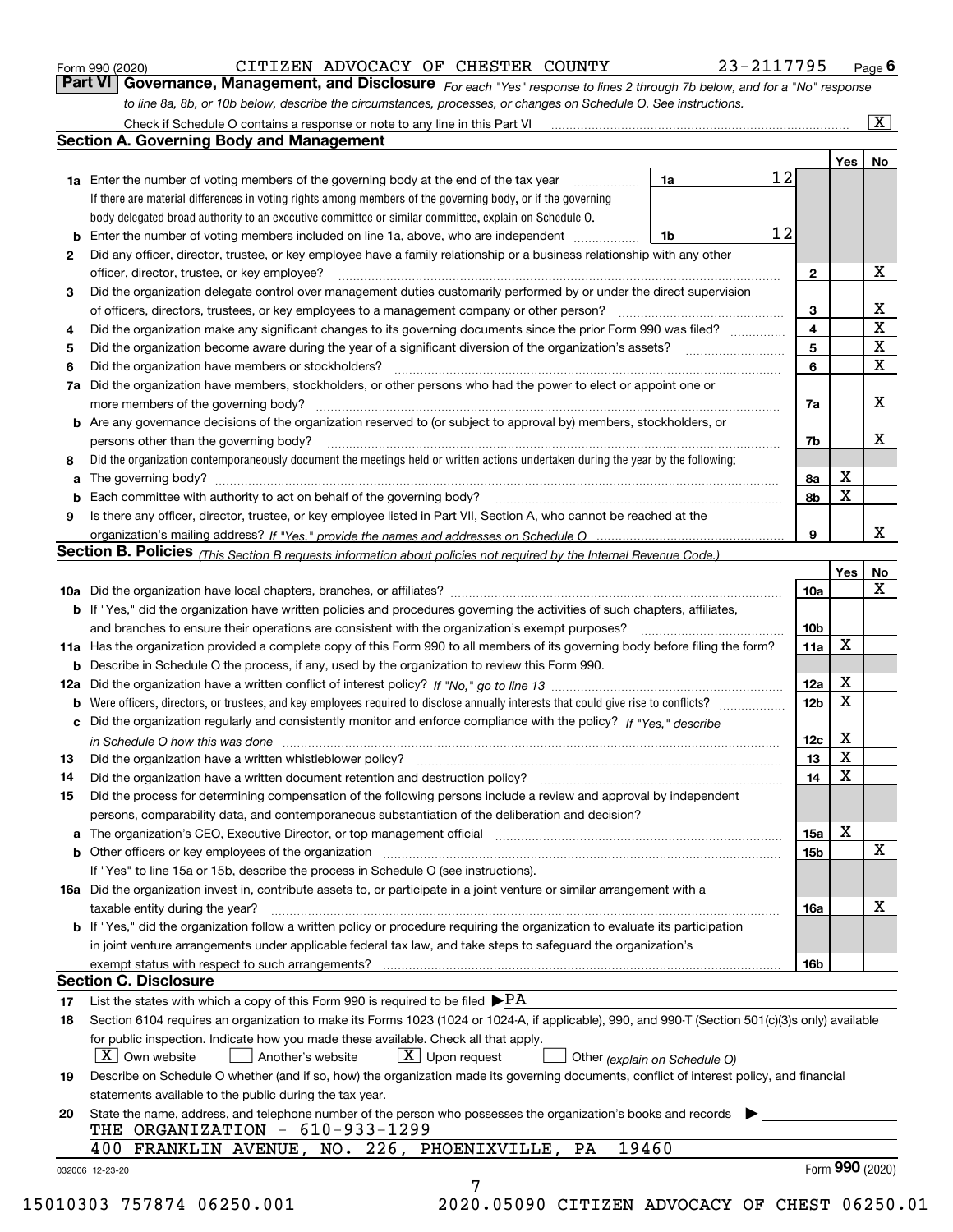$\mathcal{L}^{\text{max}}$ 

**7Part VII Compensation of Officers, Directors, Trustees, Key Employees, Highest Compensated Employees, and Independent Contractors**

Check if Schedule O contains a response or note to any line in this Part VII

**Section A. Officers, Directors, Trustees, Key Employees, and Highest Compensated Employees**

**1a**  Complete this table for all persons required to be listed. Report compensation for the calendar year ending with or within the organization's tax year. **•** List all of the organization's current officers, directors, trustees (whether individuals or organizations), regardless of amount of compensation.

Enter -0- in columns (D), (E), and (F) if no compensation was paid.

 $\bullet$  List all of the organization's  $\,$ current key employees, if any. See instructions for definition of "key employee."

**•** List the organization's five current highest compensated employees (other than an officer, director, trustee, or key employee) who received reportable compensation (Box 5 of Form W-2 and/or Box 7 of Form 1099-MISC) of more than \$100,000 from the organization and any related organizations.

**•** List all of the organization's former officers, key employees, and highest compensated employees who received more than \$100,000 of reportable compensation from the organization and any related organizations.

**former directors or trustees**  ¥ List all of the organization's that received, in the capacity as a former director or trustee of the organization, more than \$10,000 of reportable compensation from the organization and any related organizations.

See instructions for the order in which to list the persons above.

Check this box if neither the organization nor any related organization compensated any current officer, director, or trustee.  $\mathcal{L}^{\text{max}}$ 

| (A)                            | (B)<br>(C)             |                               |                               |                         |                                 |                                   |        | (D)                             | (E)                              | (F)                      |
|--------------------------------|------------------------|-------------------------------|-------------------------------|-------------------------|---------------------------------|-----------------------------------|--------|---------------------------------|----------------------------------|--------------------------|
| Name and title                 | Average                |                               |                               | Position                |                                 | (do not check more than one       |        | Reportable                      | Reportable                       | Estimated                |
|                                | hours per              |                               | box, unless person is both an |                         | officer and a director/trustee) |                                   |        | compensation                    | compensation                     | amount of                |
|                                | week                   |                               |                               |                         |                                 |                                   |        | from                            | from related                     | other                    |
|                                | (list any<br>hours for |                               |                               |                         |                                 |                                   |        | the                             | organizations<br>(W-2/1099-MISC) | compensation<br>from the |
|                                | related                |                               |                               |                         |                                 |                                   |        | organization<br>(W-2/1099-MISC) |                                  | organization             |
|                                | organizations          |                               |                               |                         |                                 |                                   |        |                                 |                                  | and related              |
|                                | below                  | ndividual trustee or director | nstitutional trustee          |                         | Key employee                    |                                   |        |                                 |                                  | organizations            |
|                                | line)                  |                               |                               | Officer                 |                                 | Highest compensated<br>  employee | Former |                                 |                                  |                          |
| SARAH THOMPSON<br>(1)          | 1.00                   |                               |                               |                         |                                 |                                   |        |                                 |                                  |                          |
| PRESIDENT                      |                        | $\mathbf X$                   |                               | $\rm X$                 |                                 |                                   |        | 0.                              | $\mathbf 0$ .                    | 0.                       |
| (2)<br><b>BRIAN SLATER</b>     | 1.00                   |                               |                               |                         |                                 |                                   |        |                                 |                                  |                          |
| <b>TREASURER</b>               |                        | X                             |                               | $\overline{\mathbf{X}}$ |                                 |                                   |        | 0.                              | $\mathbf 0$ .                    | $0$ .                    |
| KATIE LAMAC<br>(3)             | 1.00                   |                               |                               |                         |                                 |                                   |        |                                 |                                  |                          |
| <b>SECRETARY</b>               |                        | $\mathbf X$                   |                               | $\rm X$                 |                                 |                                   |        | 0.                              | $\mathbf 0$ .                    | 0.                       |
| LORRAINE T. BARRON<br>(4)      | 1.00                   |                               |                               |                         |                                 |                                   |        |                                 |                                  |                          |
| <b>BOARD MEMBER</b>            |                        | X                             |                               |                         |                                 |                                   |        | 0.                              | 0.                               | 0.                       |
| <b>BECKY BRADBEER</b><br>(5)   | 1.00                   |                               |                               |                         |                                 |                                   |        |                                 |                                  |                          |
| BOARD MEMBER                   |                        | $\rm X$                       |                               |                         |                                 |                                   |        | 0.                              | $\mathbf 0$ .                    | $\mathbf 0$ .            |
| GESICA CHACHA<br>(6)           | 1.00                   |                               |                               |                         |                                 |                                   |        |                                 |                                  |                          |
| <b>BOARD MEMBER</b>            |                        | $\overline{\mathbf{X}}$       |                               |                         |                                 |                                   |        | 0.                              | $\mathbf 0$ .                    | $0 \cdot$                |
| ED COHLE<br>(7)                | 1.00                   |                               |                               |                         |                                 |                                   |        |                                 |                                  |                          |
| <b>BOARD MEMBER</b>            |                        | $\mathbf X$                   |                               |                         |                                 |                                   |        | $\mathbf 0$ .                   | $\mathbf 0$ .                    | $\mathbf 0$ .            |
| MARY FOOTE<br>(8)              | 1.00                   |                               |                               |                         |                                 |                                   |        |                                 |                                  |                          |
| <b>BOARD MEMBER</b>            |                        | X                             |                               |                         |                                 |                                   |        | 0.                              | $\mathbf 0$ .                    | $0_{.}$                  |
| CINDY HAMMAKER<br>(9)          | 1.00                   |                               |                               |                         |                                 |                                   |        |                                 |                                  |                          |
| <b>BOARD MEMBER</b>            |                        | $\mathbf X$                   |                               |                         |                                 |                                   |        | 0.                              | $\mathbf 0$ .                    | $\mathbf 0$ .            |
| (10) VALARIE PEARSON           | $\overline{2.00}$      |                               |                               |                         |                                 |                                   |        |                                 |                                  |                          |
| <b>BOARD MEMBER</b>            |                        | $\overline{\textbf{X}}$       |                               |                         |                                 |                                   |        | 0.                              | 0.                               | $0$ .                    |
| (11) AMY WILSON                | 1.00                   |                               |                               |                         |                                 |                                   |        |                                 |                                  |                          |
| BOARD MEMBER THROUGH SEPTEMBER |                        | $\mathbf X$                   |                               |                         |                                 |                                   |        | 0.                              | 0.                               | 0.                       |
| (12) BARBARA BELSHAW           | 1.00                   |                               |                               |                         |                                 |                                   |        |                                 |                                  |                          |
| BOARD MEMBER THROUGH SEPTEMBER |                        | $\mathbf X$                   |                               |                         |                                 |                                   |        | 0.                              | 0.                               | 0.                       |
| (13) MOIRA MUMMA               | 20.00                  |                               |                               |                         |                                 |                                   |        |                                 |                                  |                          |
| EXECUTIVE DIRECTOR             |                        |                               |                               | X                       |                                 |                                   |        | 32,455.                         | $\mathbf 0$ .                    | 5,701.                   |
|                                |                        |                               |                               |                         |                                 |                                   |        |                                 |                                  |                          |
|                                |                        |                               |                               |                         |                                 |                                   |        |                                 |                                  |                          |
|                                |                        |                               |                               |                         |                                 |                                   |        |                                 |                                  |                          |
|                                |                        |                               |                               |                         |                                 |                                   |        |                                 |                                  |                          |
|                                |                        |                               |                               |                         |                                 |                                   |        |                                 |                                  |                          |
|                                |                        |                               |                               |                         |                                 |                                   |        |                                 |                                  |                          |
|                                |                        |                               |                               |                         |                                 |                                   |        |                                 |                                  |                          |
|                                |                        |                               |                               |                         |                                 |                                   |        |                                 |                                  | $\overline{0}$           |

032007 12-23-20

Form (2020) **990**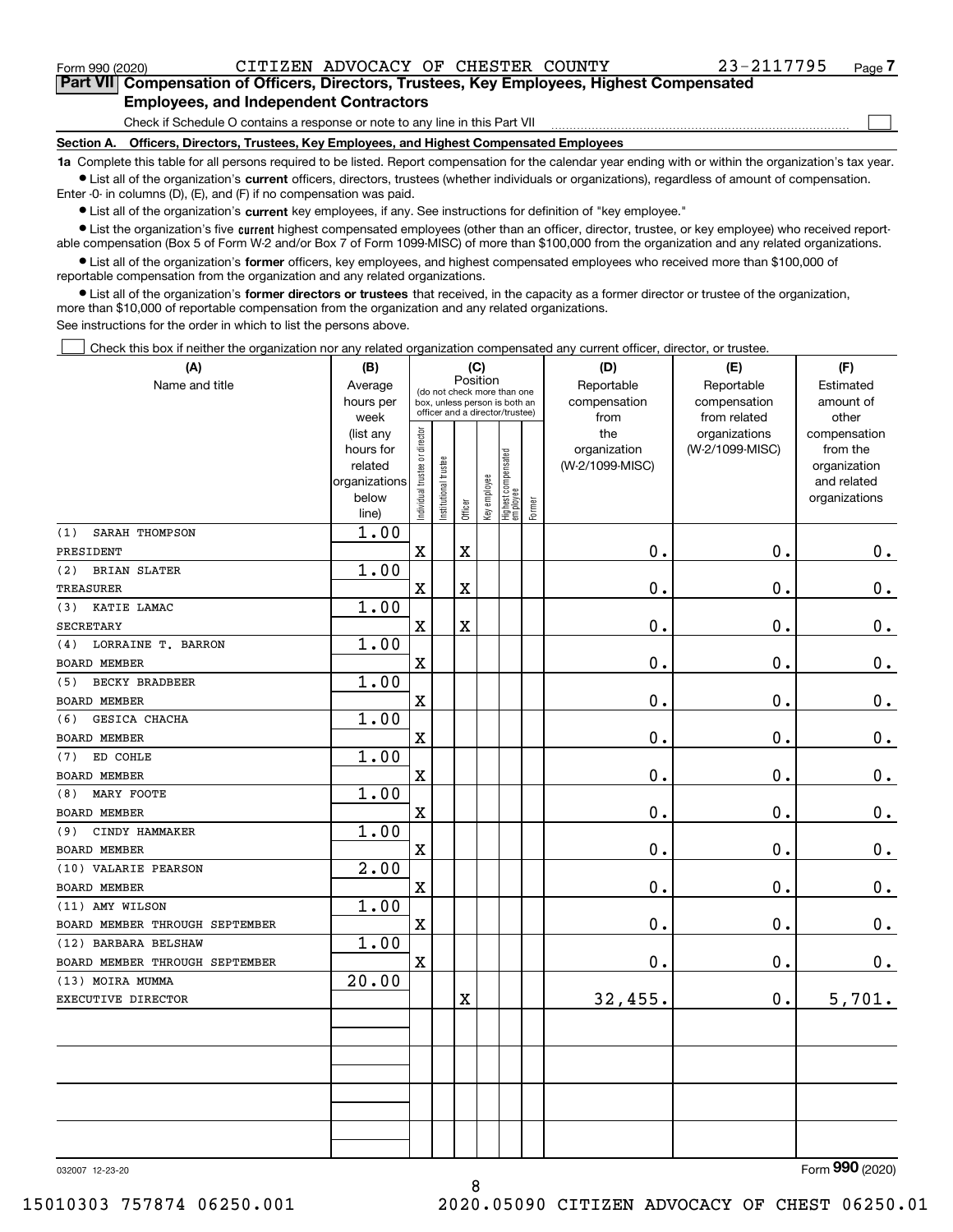|                 | CITIZEN ADVOCACY OF CHESTER COUNTY<br>Form 990 (2020)                                                                                                                                                                                                                         |                          |                                                              |                       |          |              |                                  |        |                         | 23-2117795      |                           |                 |               | Page 8 |
|-----------------|-------------------------------------------------------------------------------------------------------------------------------------------------------------------------------------------------------------------------------------------------------------------------------|--------------------------|--------------------------------------------------------------|-----------------------|----------|--------------|----------------------------------|--------|-------------------------|-----------------|---------------------------|-----------------|---------------|--------|
| <b>Part VII</b> | Section A. Officers, Directors, Trustees, Key Employees, and Highest Compensated Employees (continued)                                                                                                                                                                        |                          |                                                              |                       |          |              |                                  |        |                         |                 |                           |                 |               |        |
|                 | (A)                                                                                                                                                                                                                                                                           | (B)                      |                                                              |                       | (C)      |              |                                  |        | (D)                     | (E)             |                           |                 | (F)           |        |
|                 | Name and title                                                                                                                                                                                                                                                                | Average                  |                                                              |                       | Position |              |                                  |        | Reportable              | Reportable      |                           |                 | Estimated     |        |
|                 |                                                                                                                                                                                                                                                                               | hours per                | (do not check more than one<br>box, unless person is both an |                       |          |              |                                  |        | compensation            | compensation    |                           |                 | amount of     |        |
|                 |                                                                                                                                                                                                                                                                               | week                     |                                                              |                       |          |              | officer and a director/trustee)  |        | from                    | from related    |                           |                 | other         |        |
|                 |                                                                                                                                                                                                                                                                               | (list any                |                                                              |                       |          |              |                                  |        | the                     | organizations   |                           |                 | compensation  |        |
|                 |                                                                                                                                                                                                                                                                               | hours for                |                                                              |                       |          |              |                                  |        | organization            | (W-2/1099-MISC) |                           |                 | from the      |        |
|                 |                                                                                                                                                                                                                                                                               | related<br>organizations |                                                              |                       |          |              |                                  |        | (W-2/1099-MISC)         |                 |                           |                 | organization  |        |
|                 |                                                                                                                                                                                                                                                                               | below                    |                                                              |                       |          |              |                                  |        |                         |                 |                           |                 | and related   |        |
|                 |                                                                                                                                                                                                                                                                               | line)                    | Individual trustee or director                               | Institutional trustee | Officer  | Key employee | Highest compensated<br> employee | Former |                         |                 |                           |                 | organizations |        |
|                 |                                                                                                                                                                                                                                                                               |                          |                                                              |                       |          |              |                                  |        |                         |                 |                           |                 |               |        |
|                 |                                                                                                                                                                                                                                                                               |                          |                                                              |                       |          |              |                                  |        |                         |                 |                           |                 |               |        |
|                 |                                                                                                                                                                                                                                                                               |                          |                                                              |                       |          |              |                                  |        |                         |                 |                           |                 |               |        |
|                 |                                                                                                                                                                                                                                                                               |                          |                                                              |                       |          |              |                                  |        |                         |                 |                           |                 |               |        |
|                 |                                                                                                                                                                                                                                                                               |                          |                                                              |                       |          |              |                                  |        |                         |                 |                           |                 |               |        |
|                 |                                                                                                                                                                                                                                                                               |                          |                                                              |                       |          |              |                                  |        |                         |                 |                           |                 |               |        |
|                 |                                                                                                                                                                                                                                                                               |                          |                                                              |                       |          |              |                                  |        |                         |                 |                           |                 |               |        |
|                 |                                                                                                                                                                                                                                                                               |                          |                                                              |                       |          |              |                                  |        |                         |                 |                           |                 |               |        |
|                 |                                                                                                                                                                                                                                                                               |                          |                                                              |                       |          |              |                                  |        |                         |                 |                           |                 |               |        |
|                 |                                                                                                                                                                                                                                                                               |                          |                                                              |                       |          |              |                                  |        |                         |                 |                           |                 |               |        |
|                 |                                                                                                                                                                                                                                                                               |                          |                                                              |                       |          |              |                                  |        |                         |                 |                           |                 |               |        |
|                 |                                                                                                                                                                                                                                                                               |                          |                                                              |                       |          |              |                                  |        |                         |                 |                           |                 |               |        |
|                 |                                                                                                                                                                                                                                                                               |                          |                                                              |                       |          |              |                                  |        |                         |                 |                           |                 |               |        |
|                 |                                                                                                                                                                                                                                                                               |                          |                                                              |                       |          |              |                                  |        |                         |                 |                           |                 |               |        |
|                 |                                                                                                                                                                                                                                                                               |                          |                                                              |                       |          |              |                                  |        |                         |                 |                           |                 |               |        |
|                 |                                                                                                                                                                                                                                                                               |                          |                                                              |                       |          |              |                                  |        |                         |                 |                           |                 |               |        |
|                 |                                                                                                                                                                                                                                                                               |                          |                                                              |                       |          |              |                                  |        |                         |                 |                           |                 |               |        |
|                 |                                                                                                                                                                                                                                                                               |                          |                                                              |                       |          |              |                                  |        |                         |                 |                           |                 |               |        |
|                 |                                                                                                                                                                                                                                                                               |                          |                                                              |                       |          |              |                                  |        | 32,455.                 |                 | 0.                        |                 | 5,701.        |        |
|                 |                                                                                                                                                                                                                                                                               |                          |                                                              |                       |          |              |                                  |        | 0.                      |                 | $\overline{0}$ .          |                 |               | $0$ .  |
|                 | c Total from continuation sheets to Part VII, Section A manufactured by                                                                                                                                                                                                       |                          |                                                              |                       |          |              |                                  |        | 32,455.                 |                 | $\overline{5,701.}$<br>0. |                 |               |        |
| 2               |                                                                                                                                                                                                                                                                               |                          |                                                              |                       |          |              |                                  |        |                         |                 |                           |                 |               |        |
|                 | Total number of individuals (including but not limited to those listed above) who received more than \$100,000 of reportable                                                                                                                                                  |                          |                                                              |                       |          |              |                                  |        |                         |                 |                           |                 |               | 0      |
|                 | compensation from the organization $\blacktriangleright$                                                                                                                                                                                                                      |                          |                                                              |                       |          |              |                                  |        |                         |                 |                           |                 | Yes           | No     |
| 3               | Did the organization list any former officer, director, trustee, key employee, or highest compensated employee on                                                                                                                                                             |                          |                                                              |                       |          |              |                                  |        |                         |                 |                           |                 |               |        |
|                 |                                                                                                                                                                                                                                                                               |                          |                                                              |                       |          |              |                                  |        |                         |                 |                           | З               |               | х      |
|                 | line 1a? If "Yes," complete Schedule J for such individual material content content to the content of the complete Schedule J for such individual<br>For any individual listed on line 1a, is the sum of reportable compensation and other compensation from the organization |                          |                                                              |                       |          |              |                                  |        |                         |                 |                           |                 |               |        |
|                 |                                                                                                                                                                                                                                                                               |                          |                                                              |                       |          |              |                                  |        |                         |                 |                           | 4               |               | х      |
| 5               | Did any person listed on line 1a receive or accrue compensation from any unrelated organization or individual for services                                                                                                                                                    |                          |                                                              |                       |          |              |                                  |        |                         |                 |                           |                 |               |        |
|                 |                                                                                                                                                                                                                                                                               |                          |                                                              |                       |          |              |                                  |        |                         |                 |                           | 5               |               | х      |
|                 | <b>Section B. Independent Contractors</b>                                                                                                                                                                                                                                     |                          |                                                              |                       |          |              |                                  |        |                         |                 |                           |                 |               |        |
| 1               | Complete this table for your five highest compensated independent contractors that received more than \$100,000 of compensation from                                                                                                                                          |                          |                                                              |                       |          |              |                                  |        |                         |                 |                           |                 |               |        |
|                 | the organization. Report compensation for the calendar year ending with or within the organization's tax year.                                                                                                                                                                |                          |                                                              |                       |          |              |                                  |        |                         |                 |                           |                 |               |        |
|                 | (A)                                                                                                                                                                                                                                                                           |                          |                                                              |                       |          |              |                                  |        | (B)                     |                 |                           | (C)             |               |        |
|                 | Name and business address                                                                                                                                                                                                                                                     |                          |                                                              | <b>NONE</b>           |          |              |                                  |        | Description of services |                 |                           | Compensation    |               |        |
|                 |                                                                                                                                                                                                                                                                               |                          |                                                              |                       |          |              |                                  |        |                         |                 |                           |                 |               |        |
|                 |                                                                                                                                                                                                                                                                               |                          |                                                              |                       |          |              |                                  |        |                         |                 |                           |                 |               |        |
|                 |                                                                                                                                                                                                                                                                               |                          |                                                              |                       |          |              |                                  |        |                         |                 |                           |                 |               |        |
|                 |                                                                                                                                                                                                                                                                               |                          |                                                              |                       |          |              |                                  |        |                         |                 |                           |                 |               |        |
|                 |                                                                                                                                                                                                                                                                               |                          |                                                              |                       |          |              |                                  |        |                         |                 |                           |                 |               |        |
|                 |                                                                                                                                                                                                                                                                               |                          |                                                              |                       |          |              |                                  |        |                         |                 |                           |                 |               |        |
|                 |                                                                                                                                                                                                                                                                               |                          |                                                              |                       |          |              |                                  |        |                         |                 |                           |                 |               |        |
|                 |                                                                                                                                                                                                                                                                               |                          |                                                              |                       |          |              |                                  |        |                         |                 |                           |                 |               |        |
|                 |                                                                                                                                                                                                                                                                               |                          |                                                              |                       |          |              |                                  |        |                         |                 |                           |                 |               |        |
|                 |                                                                                                                                                                                                                                                                               |                          |                                                              |                       |          |              |                                  |        |                         |                 |                           |                 |               |        |
| 2               | Total number of independent contractors (including but not limited to those listed above) who received more than                                                                                                                                                              |                          |                                                              |                       |          |              |                                  |        |                         |                 |                           |                 |               |        |
|                 | \$100,000 of compensation from the organization                                                                                                                                                                                                                               |                          |                                                              |                       |          | 0            |                                  |        |                         |                 |                           |                 |               |        |
|                 |                                                                                                                                                                                                                                                                               |                          |                                                              |                       |          |              |                                  |        |                         |                 |                           | Form 990 (2020) |               |        |

032008 12-23-20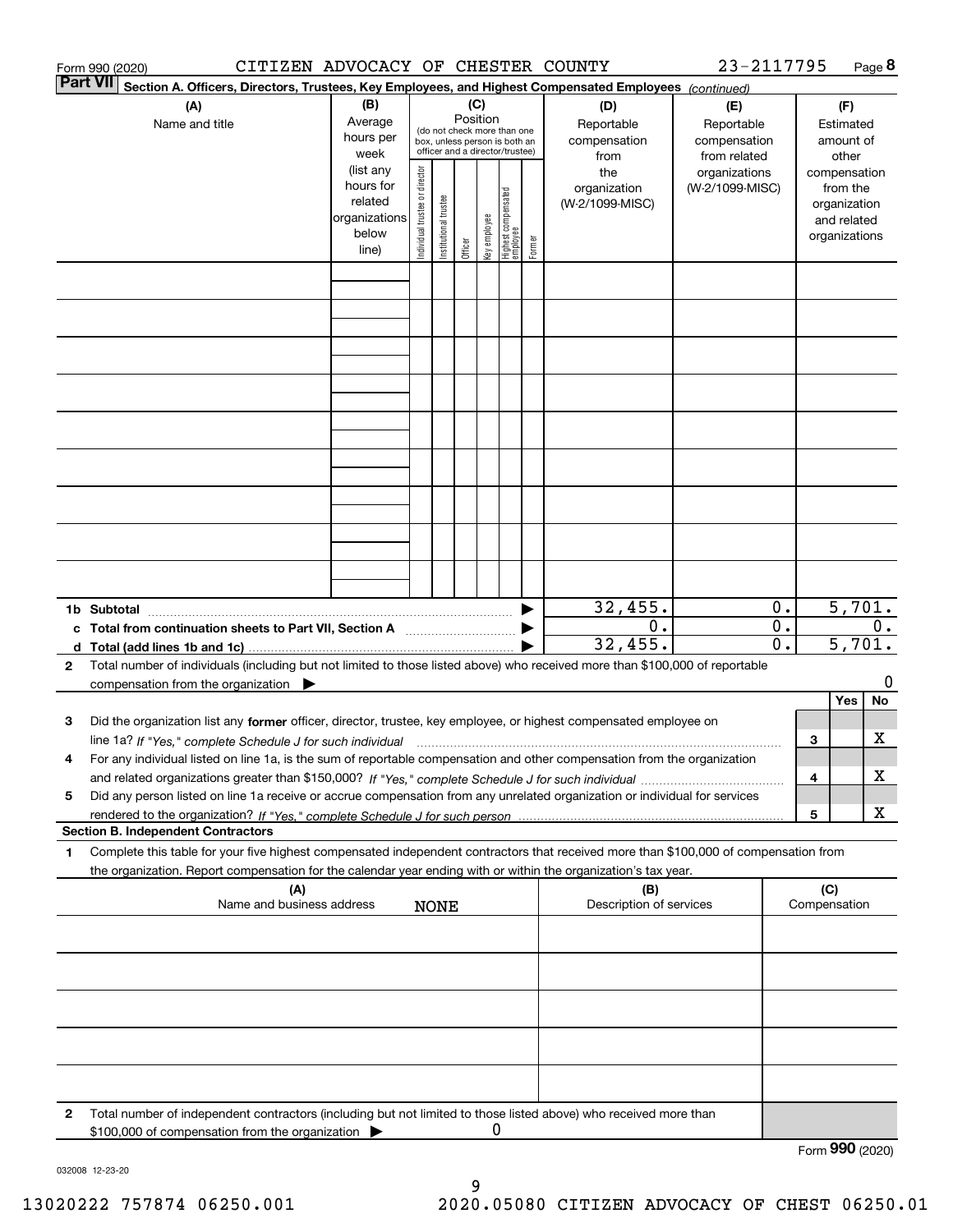| <b>Part VIII</b><br>Check if Schedule O contains a response or note to any line in this Part VIII<br>$\begin{array}{c c c c c c} \hline \textbf{(B)} & \textbf{(C)} & \textbf{1} & \textbf{1} & \textbf{1} & \textbf{1} \\ \hline \end{array}$<br>(D)<br>(A)<br>Related or exempt<br>Unrelated<br>Total revenue<br>function revenue<br>Ibusiness revenue<br>Contributions, Gifts, Grants<br>and Other Similar Amounts<br>1 a Federated campaigns<br>1a<br>1 <sub>b</sub><br>Membership dues<br>b<br>$\overline{\phantom{a}}$<br>1 <sub>c</sub><br>Fundraising events<br>с<br>44,370.<br>1 <sub>d</sub><br>Related organizations<br>d<br>28, 352.<br>Government grants (contributions)<br>1e<br>е<br>All other contributions, gifts, grants, and<br>f<br>321,951.<br>1f<br>similar amounts not included above<br>$1g$ \$<br>Noncash contributions included in lines 1a-1f<br>g<br>394,673.<br><b>Business Code</b><br>Program Service<br>Revenue<br>2a<br><u> 1989 - Johann Harry Harry Harry Harry Harry Harry Harry Harry Harry Harry Harry Harry Harry Harry Harry Harry</u><br>b<br><u> 1989 - Johann Barn, fransk politik amerikansk politik (</u><br>с<br><u> Alexandria de la contrada de la contrada de la contrada de la contrada de la contrada de la contrada de la c</u><br>d<br><u> 1989 - Johann Stein, mars an de Brasilia (b. 1989)</u><br>е<br>f All other program service revenue<br>g<br>3<br>Investment income (including dividends, interest, and<br>192.<br>Income from investment of tax-exempt bond proceeds<br>4<br>5<br>(i) Real<br>(ii) Personal<br>6a<br>6 a Gross rents<br>6b<br>Less: rental expenses<br>b<br>Rental income or (loss)<br>6с<br>с<br>Net rental income or (loss)<br>d<br>(i) Securities<br>(ii) Other<br>7 a Gross amount from sales of<br>assets other than inventory<br>7a<br><b>b</b> Less: cost or other basis<br>evenue<br>and sales expenses<br>7b<br>7c<br>c Gain or (loss)<br>Other <sub>R</sub><br>8 a Gross income from fundraising events (not<br>contributions reported on line 1c). See<br>  8a<br>l 8b<br><b>b</b> Less: direct expenses <i></i><br>Net income or (loss) from fundraising events<br>c<br>9 a Gross income from gaming activities. See<br> 9a<br>9b<br><b>b</b> Less: direct expenses <b>manually</b><br>c Net income or (loss) from gaming activities _______________<br>10 a Gross sales of inventory, less returns<br> 10a<br>10 <sub>b</sub><br><b>b</b> Less: cost of goods sold<br>c Net income or (loss) from sales of inventory<br><b>Business Code</b><br>Miscellaneous<br>Revenue<br>11 a<br><u> 1989 - Johann Barn, mars eta bainar eta bainar eta baina eta baina eta baina eta baina eta baina eta baina e</u><br>b<br>the contract of the contract of the contract of the contract of the contract of<br>c<br>the contract of the contract of the contract of the contract of the contract of<br>$\blacktriangleright$<br>394,865.<br>192.<br>$0$ .<br>0.<br>12 |  | CITIZEN ADVOCACY OF CHESTER COUNTY<br>Form 990 (2020) |  | 23-2117795 | Page 9                                                   |
|--------------------------------------------------------------------------------------------------------------------------------------------------------------------------------------------------------------------------------------------------------------------------------------------------------------------------------------------------------------------------------------------------------------------------------------------------------------------------------------------------------------------------------------------------------------------------------------------------------------------------------------------------------------------------------------------------------------------------------------------------------------------------------------------------------------------------------------------------------------------------------------------------------------------------------------------------------------------------------------------------------------------------------------------------------------------------------------------------------------------------------------------------------------------------------------------------------------------------------------------------------------------------------------------------------------------------------------------------------------------------------------------------------------------------------------------------------------------------------------------------------------------------------------------------------------------------------------------------------------------------------------------------------------------------------------------------------------------------------------------------------------------------------------------------------------------------------------------------------------------------------------------------------------------------------------------------------------------------------------------------------------------------------------------------------------------------------------------------------------------------------------------------------------------------------------------------------------------------------------------------------------------------------------------------------------------------------------------------------------------------------------------------------------------------------------------------------------------------------------------------------------------------------------------------------------------------------------------------------------------------------------------------------------------------------------------------------------------------------------------------------------------------------------------------------------------------------------------------------------------------------------------------------------------------------------------------------|--|-------------------------------------------------------|--|------------|----------------------------------------------------------|
|                                                                                                                                                                                                                                                                                                                                                                                                                                                                                                                                                                                                                                                                                                                                                                                                                                                                                                                                                                                                                                                                                                                                                                                                                                                                                                                                                                                                                                                                                                                                                                                                                                                                                                                                                                                                                                                                                                                                                                                                                                                                                                                                                                                                                                                                                                                                                                                                                                                                                                                                                                                                                                                                                                                                                                                                                                                                                                                                                        |  | <b>Statement of Revenue</b>                           |  |            |                                                          |
|                                                                                                                                                                                                                                                                                                                                                                                                                                                                                                                                                                                                                                                                                                                                                                                                                                                                                                                                                                                                                                                                                                                                                                                                                                                                                                                                                                                                                                                                                                                                                                                                                                                                                                                                                                                                                                                                                                                                                                                                                                                                                                                                                                                                                                                                                                                                                                                                                                                                                                                                                                                                                                                                                                                                                                                                                                                                                                                                                        |  |                                                       |  |            |                                                          |
|                                                                                                                                                                                                                                                                                                                                                                                                                                                                                                                                                                                                                                                                                                                                                                                                                                                                                                                                                                                                                                                                                                                                                                                                                                                                                                                                                                                                                                                                                                                                                                                                                                                                                                                                                                                                                                                                                                                                                                                                                                                                                                                                                                                                                                                                                                                                                                                                                                                                                                                                                                                                                                                                                                                                                                                                                                                                                                                                                        |  |                                                       |  |            | Revenue excluded<br>from tax under<br>sections 512 - 514 |
|                                                                                                                                                                                                                                                                                                                                                                                                                                                                                                                                                                                                                                                                                                                                                                                                                                                                                                                                                                                                                                                                                                                                                                                                                                                                                                                                                                                                                                                                                                                                                                                                                                                                                                                                                                                                                                                                                                                                                                                                                                                                                                                                                                                                                                                                                                                                                                                                                                                                                                                                                                                                                                                                                                                                                                                                                                                                                                                                                        |  |                                                       |  |            |                                                          |
|                                                                                                                                                                                                                                                                                                                                                                                                                                                                                                                                                                                                                                                                                                                                                                                                                                                                                                                                                                                                                                                                                                                                                                                                                                                                                                                                                                                                                                                                                                                                                                                                                                                                                                                                                                                                                                                                                                                                                                                                                                                                                                                                                                                                                                                                                                                                                                                                                                                                                                                                                                                                                                                                                                                                                                                                                                                                                                                                                        |  |                                                       |  |            |                                                          |
|                                                                                                                                                                                                                                                                                                                                                                                                                                                                                                                                                                                                                                                                                                                                                                                                                                                                                                                                                                                                                                                                                                                                                                                                                                                                                                                                                                                                                                                                                                                                                                                                                                                                                                                                                                                                                                                                                                                                                                                                                                                                                                                                                                                                                                                                                                                                                                                                                                                                                                                                                                                                                                                                                                                                                                                                                                                                                                                                                        |  |                                                       |  |            |                                                          |
|                                                                                                                                                                                                                                                                                                                                                                                                                                                                                                                                                                                                                                                                                                                                                                                                                                                                                                                                                                                                                                                                                                                                                                                                                                                                                                                                                                                                                                                                                                                                                                                                                                                                                                                                                                                                                                                                                                                                                                                                                                                                                                                                                                                                                                                                                                                                                                                                                                                                                                                                                                                                                                                                                                                                                                                                                                                                                                                                                        |  |                                                       |  |            |                                                          |
|                                                                                                                                                                                                                                                                                                                                                                                                                                                                                                                                                                                                                                                                                                                                                                                                                                                                                                                                                                                                                                                                                                                                                                                                                                                                                                                                                                                                                                                                                                                                                                                                                                                                                                                                                                                                                                                                                                                                                                                                                                                                                                                                                                                                                                                                                                                                                                                                                                                                                                                                                                                                                                                                                                                                                                                                                                                                                                                                                        |  |                                                       |  |            |                                                          |
|                                                                                                                                                                                                                                                                                                                                                                                                                                                                                                                                                                                                                                                                                                                                                                                                                                                                                                                                                                                                                                                                                                                                                                                                                                                                                                                                                                                                                                                                                                                                                                                                                                                                                                                                                                                                                                                                                                                                                                                                                                                                                                                                                                                                                                                                                                                                                                                                                                                                                                                                                                                                                                                                                                                                                                                                                                                                                                                                                        |  |                                                       |  |            |                                                          |
|                                                                                                                                                                                                                                                                                                                                                                                                                                                                                                                                                                                                                                                                                                                                                                                                                                                                                                                                                                                                                                                                                                                                                                                                                                                                                                                                                                                                                                                                                                                                                                                                                                                                                                                                                                                                                                                                                                                                                                                                                                                                                                                                                                                                                                                                                                                                                                                                                                                                                                                                                                                                                                                                                                                                                                                                                                                                                                                                                        |  |                                                       |  |            |                                                          |
|                                                                                                                                                                                                                                                                                                                                                                                                                                                                                                                                                                                                                                                                                                                                                                                                                                                                                                                                                                                                                                                                                                                                                                                                                                                                                                                                                                                                                                                                                                                                                                                                                                                                                                                                                                                                                                                                                                                                                                                                                                                                                                                                                                                                                                                                                                                                                                                                                                                                                                                                                                                                                                                                                                                                                                                                                                                                                                                                                        |  |                                                       |  |            |                                                          |
|                                                                                                                                                                                                                                                                                                                                                                                                                                                                                                                                                                                                                                                                                                                                                                                                                                                                                                                                                                                                                                                                                                                                                                                                                                                                                                                                                                                                                                                                                                                                                                                                                                                                                                                                                                                                                                                                                                                                                                                                                                                                                                                                                                                                                                                                                                                                                                                                                                                                                                                                                                                                                                                                                                                                                                                                                                                                                                                                                        |  |                                                       |  |            |                                                          |
|                                                                                                                                                                                                                                                                                                                                                                                                                                                                                                                                                                                                                                                                                                                                                                                                                                                                                                                                                                                                                                                                                                                                                                                                                                                                                                                                                                                                                                                                                                                                                                                                                                                                                                                                                                                                                                                                                                                                                                                                                                                                                                                                                                                                                                                                                                                                                                                                                                                                                                                                                                                                                                                                                                                                                                                                                                                                                                                                                        |  |                                                       |  |            |                                                          |
|                                                                                                                                                                                                                                                                                                                                                                                                                                                                                                                                                                                                                                                                                                                                                                                                                                                                                                                                                                                                                                                                                                                                                                                                                                                                                                                                                                                                                                                                                                                                                                                                                                                                                                                                                                                                                                                                                                                                                                                                                                                                                                                                                                                                                                                                                                                                                                                                                                                                                                                                                                                                                                                                                                                                                                                                                                                                                                                                                        |  |                                                       |  |            |                                                          |
|                                                                                                                                                                                                                                                                                                                                                                                                                                                                                                                                                                                                                                                                                                                                                                                                                                                                                                                                                                                                                                                                                                                                                                                                                                                                                                                                                                                                                                                                                                                                                                                                                                                                                                                                                                                                                                                                                                                                                                                                                                                                                                                                                                                                                                                                                                                                                                                                                                                                                                                                                                                                                                                                                                                                                                                                                                                                                                                                                        |  |                                                       |  |            |                                                          |
|                                                                                                                                                                                                                                                                                                                                                                                                                                                                                                                                                                                                                                                                                                                                                                                                                                                                                                                                                                                                                                                                                                                                                                                                                                                                                                                                                                                                                                                                                                                                                                                                                                                                                                                                                                                                                                                                                                                                                                                                                                                                                                                                                                                                                                                                                                                                                                                                                                                                                                                                                                                                                                                                                                                                                                                                                                                                                                                                                        |  |                                                       |  |            |                                                          |
|                                                                                                                                                                                                                                                                                                                                                                                                                                                                                                                                                                                                                                                                                                                                                                                                                                                                                                                                                                                                                                                                                                                                                                                                                                                                                                                                                                                                                                                                                                                                                                                                                                                                                                                                                                                                                                                                                                                                                                                                                                                                                                                                                                                                                                                                                                                                                                                                                                                                                                                                                                                                                                                                                                                                                                                                                                                                                                                                                        |  |                                                       |  |            |                                                          |
|                                                                                                                                                                                                                                                                                                                                                                                                                                                                                                                                                                                                                                                                                                                                                                                                                                                                                                                                                                                                                                                                                                                                                                                                                                                                                                                                                                                                                                                                                                                                                                                                                                                                                                                                                                                                                                                                                                                                                                                                                                                                                                                                                                                                                                                                                                                                                                                                                                                                                                                                                                                                                                                                                                                                                                                                                                                                                                                                                        |  |                                                       |  |            |                                                          |
|                                                                                                                                                                                                                                                                                                                                                                                                                                                                                                                                                                                                                                                                                                                                                                                                                                                                                                                                                                                                                                                                                                                                                                                                                                                                                                                                                                                                                                                                                                                                                                                                                                                                                                                                                                                                                                                                                                                                                                                                                                                                                                                                                                                                                                                                                                                                                                                                                                                                                                                                                                                                                                                                                                                                                                                                                                                                                                                                                        |  |                                                       |  |            |                                                          |
|                                                                                                                                                                                                                                                                                                                                                                                                                                                                                                                                                                                                                                                                                                                                                                                                                                                                                                                                                                                                                                                                                                                                                                                                                                                                                                                                                                                                                                                                                                                                                                                                                                                                                                                                                                                                                                                                                                                                                                                                                                                                                                                                                                                                                                                                                                                                                                                                                                                                                                                                                                                                                                                                                                                                                                                                                                                                                                                                                        |  |                                                       |  |            |                                                          |
|                                                                                                                                                                                                                                                                                                                                                                                                                                                                                                                                                                                                                                                                                                                                                                                                                                                                                                                                                                                                                                                                                                                                                                                                                                                                                                                                                                                                                                                                                                                                                                                                                                                                                                                                                                                                                                                                                                                                                                                                                                                                                                                                                                                                                                                                                                                                                                                                                                                                                                                                                                                                                                                                                                                                                                                                                                                                                                                                                        |  |                                                       |  |            | 192.                                                     |
|                                                                                                                                                                                                                                                                                                                                                                                                                                                                                                                                                                                                                                                                                                                                                                                                                                                                                                                                                                                                                                                                                                                                                                                                                                                                                                                                                                                                                                                                                                                                                                                                                                                                                                                                                                                                                                                                                                                                                                                                                                                                                                                                                                                                                                                                                                                                                                                                                                                                                                                                                                                                                                                                                                                                                                                                                                                                                                                                                        |  |                                                       |  |            |                                                          |
|                                                                                                                                                                                                                                                                                                                                                                                                                                                                                                                                                                                                                                                                                                                                                                                                                                                                                                                                                                                                                                                                                                                                                                                                                                                                                                                                                                                                                                                                                                                                                                                                                                                                                                                                                                                                                                                                                                                                                                                                                                                                                                                                                                                                                                                                                                                                                                                                                                                                                                                                                                                                                                                                                                                                                                                                                                                                                                                                                        |  |                                                       |  |            |                                                          |
|                                                                                                                                                                                                                                                                                                                                                                                                                                                                                                                                                                                                                                                                                                                                                                                                                                                                                                                                                                                                                                                                                                                                                                                                                                                                                                                                                                                                                                                                                                                                                                                                                                                                                                                                                                                                                                                                                                                                                                                                                                                                                                                                                                                                                                                                                                                                                                                                                                                                                                                                                                                                                                                                                                                                                                                                                                                                                                                                                        |  |                                                       |  |            |                                                          |
|                                                                                                                                                                                                                                                                                                                                                                                                                                                                                                                                                                                                                                                                                                                                                                                                                                                                                                                                                                                                                                                                                                                                                                                                                                                                                                                                                                                                                                                                                                                                                                                                                                                                                                                                                                                                                                                                                                                                                                                                                                                                                                                                                                                                                                                                                                                                                                                                                                                                                                                                                                                                                                                                                                                                                                                                                                                                                                                                                        |  |                                                       |  |            |                                                          |
|                                                                                                                                                                                                                                                                                                                                                                                                                                                                                                                                                                                                                                                                                                                                                                                                                                                                                                                                                                                                                                                                                                                                                                                                                                                                                                                                                                                                                                                                                                                                                                                                                                                                                                                                                                                                                                                                                                                                                                                                                                                                                                                                                                                                                                                                                                                                                                                                                                                                                                                                                                                                                                                                                                                                                                                                                                                                                                                                                        |  |                                                       |  |            |                                                          |
|                                                                                                                                                                                                                                                                                                                                                                                                                                                                                                                                                                                                                                                                                                                                                                                                                                                                                                                                                                                                                                                                                                                                                                                                                                                                                                                                                                                                                                                                                                                                                                                                                                                                                                                                                                                                                                                                                                                                                                                                                                                                                                                                                                                                                                                                                                                                                                                                                                                                                                                                                                                                                                                                                                                                                                                                                                                                                                                                                        |  |                                                       |  |            |                                                          |
|                                                                                                                                                                                                                                                                                                                                                                                                                                                                                                                                                                                                                                                                                                                                                                                                                                                                                                                                                                                                                                                                                                                                                                                                                                                                                                                                                                                                                                                                                                                                                                                                                                                                                                                                                                                                                                                                                                                                                                                                                                                                                                                                                                                                                                                                                                                                                                                                                                                                                                                                                                                                                                                                                                                                                                                                                                                                                                                                                        |  |                                                       |  |            |                                                          |
|                                                                                                                                                                                                                                                                                                                                                                                                                                                                                                                                                                                                                                                                                                                                                                                                                                                                                                                                                                                                                                                                                                                                                                                                                                                                                                                                                                                                                                                                                                                                                                                                                                                                                                                                                                                                                                                                                                                                                                                                                                                                                                                                                                                                                                                                                                                                                                                                                                                                                                                                                                                                                                                                                                                                                                                                                                                                                                                                                        |  |                                                       |  |            |                                                          |
|                                                                                                                                                                                                                                                                                                                                                                                                                                                                                                                                                                                                                                                                                                                                                                                                                                                                                                                                                                                                                                                                                                                                                                                                                                                                                                                                                                                                                                                                                                                                                                                                                                                                                                                                                                                                                                                                                                                                                                                                                                                                                                                                                                                                                                                                                                                                                                                                                                                                                                                                                                                                                                                                                                                                                                                                                                                                                                                                                        |  |                                                       |  |            |                                                          |
|                                                                                                                                                                                                                                                                                                                                                                                                                                                                                                                                                                                                                                                                                                                                                                                                                                                                                                                                                                                                                                                                                                                                                                                                                                                                                                                                                                                                                                                                                                                                                                                                                                                                                                                                                                                                                                                                                                                                                                                                                                                                                                                                                                                                                                                                                                                                                                                                                                                                                                                                                                                                                                                                                                                                                                                                                                                                                                                                                        |  |                                                       |  |            |                                                          |
|                                                                                                                                                                                                                                                                                                                                                                                                                                                                                                                                                                                                                                                                                                                                                                                                                                                                                                                                                                                                                                                                                                                                                                                                                                                                                                                                                                                                                                                                                                                                                                                                                                                                                                                                                                                                                                                                                                                                                                                                                                                                                                                                                                                                                                                                                                                                                                                                                                                                                                                                                                                                                                                                                                                                                                                                                                                                                                                                                        |  |                                                       |  |            |                                                          |
|                                                                                                                                                                                                                                                                                                                                                                                                                                                                                                                                                                                                                                                                                                                                                                                                                                                                                                                                                                                                                                                                                                                                                                                                                                                                                                                                                                                                                                                                                                                                                                                                                                                                                                                                                                                                                                                                                                                                                                                                                                                                                                                                                                                                                                                                                                                                                                                                                                                                                                                                                                                                                                                                                                                                                                                                                                                                                                                                                        |  |                                                       |  |            |                                                          |
|                                                                                                                                                                                                                                                                                                                                                                                                                                                                                                                                                                                                                                                                                                                                                                                                                                                                                                                                                                                                                                                                                                                                                                                                                                                                                                                                                                                                                                                                                                                                                                                                                                                                                                                                                                                                                                                                                                                                                                                                                                                                                                                                                                                                                                                                                                                                                                                                                                                                                                                                                                                                                                                                                                                                                                                                                                                                                                                                                        |  |                                                       |  |            |                                                          |
|                                                                                                                                                                                                                                                                                                                                                                                                                                                                                                                                                                                                                                                                                                                                                                                                                                                                                                                                                                                                                                                                                                                                                                                                                                                                                                                                                                                                                                                                                                                                                                                                                                                                                                                                                                                                                                                                                                                                                                                                                                                                                                                                                                                                                                                                                                                                                                                                                                                                                                                                                                                                                                                                                                                                                                                                                                                                                                                                                        |  |                                                       |  |            |                                                          |
|                                                                                                                                                                                                                                                                                                                                                                                                                                                                                                                                                                                                                                                                                                                                                                                                                                                                                                                                                                                                                                                                                                                                                                                                                                                                                                                                                                                                                                                                                                                                                                                                                                                                                                                                                                                                                                                                                                                                                                                                                                                                                                                                                                                                                                                                                                                                                                                                                                                                                                                                                                                                                                                                                                                                                                                                                                                                                                                                                        |  |                                                       |  |            |                                                          |
|                                                                                                                                                                                                                                                                                                                                                                                                                                                                                                                                                                                                                                                                                                                                                                                                                                                                                                                                                                                                                                                                                                                                                                                                                                                                                                                                                                                                                                                                                                                                                                                                                                                                                                                                                                                                                                                                                                                                                                                                                                                                                                                                                                                                                                                                                                                                                                                                                                                                                                                                                                                                                                                                                                                                                                                                                                                                                                                                                        |  |                                                       |  |            |                                                          |
|                                                                                                                                                                                                                                                                                                                                                                                                                                                                                                                                                                                                                                                                                                                                                                                                                                                                                                                                                                                                                                                                                                                                                                                                                                                                                                                                                                                                                                                                                                                                                                                                                                                                                                                                                                                                                                                                                                                                                                                                                                                                                                                                                                                                                                                                                                                                                                                                                                                                                                                                                                                                                                                                                                                                                                                                                                                                                                                                                        |  |                                                       |  |            |                                                          |
|                                                                                                                                                                                                                                                                                                                                                                                                                                                                                                                                                                                                                                                                                                                                                                                                                                                                                                                                                                                                                                                                                                                                                                                                                                                                                                                                                                                                                                                                                                                                                                                                                                                                                                                                                                                                                                                                                                                                                                                                                                                                                                                                                                                                                                                                                                                                                                                                                                                                                                                                                                                                                                                                                                                                                                                                                                                                                                                                                        |  |                                                       |  |            |                                                          |
|                                                                                                                                                                                                                                                                                                                                                                                                                                                                                                                                                                                                                                                                                                                                                                                                                                                                                                                                                                                                                                                                                                                                                                                                                                                                                                                                                                                                                                                                                                                                                                                                                                                                                                                                                                                                                                                                                                                                                                                                                                                                                                                                                                                                                                                                                                                                                                                                                                                                                                                                                                                                                                                                                                                                                                                                                                                                                                                                                        |  |                                                       |  |            |                                                          |
|                                                                                                                                                                                                                                                                                                                                                                                                                                                                                                                                                                                                                                                                                                                                                                                                                                                                                                                                                                                                                                                                                                                                                                                                                                                                                                                                                                                                                                                                                                                                                                                                                                                                                                                                                                                                                                                                                                                                                                                                                                                                                                                                                                                                                                                                                                                                                                                                                                                                                                                                                                                                                                                                                                                                                                                                                                                                                                                                                        |  |                                                       |  |            |                                                          |
|                                                                                                                                                                                                                                                                                                                                                                                                                                                                                                                                                                                                                                                                                                                                                                                                                                                                                                                                                                                                                                                                                                                                                                                                                                                                                                                                                                                                                                                                                                                                                                                                                                                                                                                                                                                                                                                                                                                                                                                                                                                                                                                                                                                                                                                                                                                                                                                                                                                                                                                                                                                                                                                                                                                                                                                                                                                                                                                                                        |  |                                                       |  |            |                                                          |
|                                                                                                                                                                                                                                                                                                                                                                                                                                                                                                                                                                                                                                                                                                                                                                                                                                                                                                                                                                                                                                                                                                                                                                                                                                                                                                                                                                                                                                                                                                                                                                                                                                                                                                                                                                                                                                                                                                                                                                                                                                                                                                                                                                                                                                                                                                                                                                                                                                                                                                                                                                                                                                                                                                                                                                                                                                                                                                                                                        |  |                                                       |  |            |                                                          |
|                                                                                                                                                                                                                                                                                                                                                                                                                                                                                                                                                                                                                                                                                                                                                                                                                                                                                                                                                                                                                                                                                                                                                                                                                                                                                                                                                                                                                                                                                                                                                                                                                                                                                                                                                                                                                                                                                                                                                                                                                                                                                                                                                                                                                                                                                                                                                                                                                                                                                                                                                                                                                                                                                                                                                                                                                                                                                                                                                        |  |                                                       |  |            |                                                          |
|                                                                                                                                                                                                                                                                                                                                                                                                                                                                                                                                                                                                                                                                                                                                                                                                                                                                                                                                                                                                                                                                                                                                                                                                                                                                                                                                                                                                                                                                                                                                                                                                                                                                                                                                                                                                                                                                                                                                                                                                                                                                                                                                                                                                                                                                                                                                                                                                                                                                                                                                                                                                                                                                                                                                                                                                                                                                                                                                                        |  |                                                       |  |            |                                                          |
|                                                                                                                                                                                                                                                                                                                                                                                                                                                                                                                                                                                                                                                                                                                                                                                                                                                                                                                                                                                                                                                                                                                                                                                                                                                                                                                                                                                                                                                                                                                                                                                                                                                                                                                                                                                                                                                                                                                                                                                                                                                                                                                                                                                                                                                                                                                                                                                                                                                                                                                                                                                                                                                                                                                                                                                                                                                                                                                                                        |  |                                                       |  |            |                                                          |
|                                                                                                                                                                                                                                                                                                                                                                                                                                                                                                                                                                                                                                                                                                                                                                                                                                                                                                                                                                                                                                                                                                                                                                                                                                                                                                                                                                                                                                                                                                                                                                                                                                                                                                                                                                                                                                                                                                                                                                                                                                                                                                                                                                                                                                                                                                                                                                                                                                                                                                                                                                                                                                                                                                                                                                                                                                                                                                                                                        |  |                                                       |  |            |                                                          |
|                                                                                                                                                                                                                                                                                                                                                                                                                                                                                                                                                                                                                                                                                                                                                                                                                                                                                                                                                                                                                                                                                                                                                                                                                                                                                                                                                                                                                                                                                                                                                                                                                                                                                                                                                                                                                                                                                                                                                                                                                                                                                                                                                                                                                                                                                                                                                                                                                                                                                                                                                                                                                                                                                                                                                                                                                                                                                                                                                        |  |                                                       |  |            |                                                          |
|                                                                                                                                                                                                                                                                                                                                                                                                                                                                                                                                                                                                                                                                                                                                                                                                                                                                                                                                                                                                                                                                                                                                                                                                                                                                                                                                                                                                                                                                                                                                                                                                                                                                                                                                                                                                                                                                                                                                                                                                                                                                                                                                                                                                                                                                                                                                                                                                                                                                                                                                                                                                                                                                                                                                                                                                                                                                                                                                                        |  |                                                       |  |            |                                                          |
|                                                                                                                                                                                                                                                                                                                                                                                                                                                                                                                                                                                                                                                                                                                                                                                                                                                                                                                                                                                                                                                                                                                                                                                                                                                                                                                                                                                                                                                                                                                                                                                                                                                                                                                                                                                                                                                                                                                                                                                                                                                                                                                                                                                                                                                                                                                                                                                                                                                                                                                                                                                                                                                                                                                                                                                                                                                                                                                                                        |  |                                                       |  |            |                                                          |
|                                                                                                                                                                                                                                                                                                                                                                                                                                                                                                                                                                                                                                                                                                                                                                                                                                                                                                                                                                                                                                                                                                                                                                                                                                                                                                                                                                                                                                                                                                                                                                                                                                                                                                                                                                                                                                                                                                                                                                                                                                                                                                                                                                                                                                                                                                                                                                                                                                                                                                                                                                                                                                                                                                                                                                                                                                                                                                                                                        |  |                                                       |  |            |                                                          |
|                                                                                                                                                                                                                                                                                                                                                                                                                                                                                                                                                                                                                                                                                                                                                                                                                                                                                                                                                                                                                                                                                                                                                                                                                                                                                                                                                                                                                                                                                                                                                                                                                                                                                                                                                                                                                                                                                                                                                                                                                                                                                                                                                                                                                                                                                                                                                                                                                                                                                                                                                                                                                                                                                                                                                                                                                                                                                                                                                        |  |                                                       |  |            |                                                          |
|                                                                                                                                                                                                                                                                                                                                                                                                                                                                                                                                                                                                                                                                                                                                                                                                                                                                                                                                                                                                                                                                                                                                                                                                                                                                                                                                                                                                                                                                                                                                                                                                                                                                                                                                                                                                                                                                                                                                                                                                                                                                                                                                                                                                                                                                                                                                                                                                                                                                                                                                                                                                                                                                                                                                                                                                                                                                                                                                                        |  |                                                       |  |            |                                                          |
| 032009 12-23-20                                                                                                                                                                                                                                                                                                                                                                                                                                                                                                                                                                                                                                                                                                                                                                                                                                                                                                                                                                                                                                                                                                                                                                                                                                                                                                                                                                                                                                                                                                                                                                                                                                                                                                                                                                                                                                                                                                                                                                                                                                                                                                                                                                                                                                                                                                                                                                                                                                                                                                                                                                                                                                                                                                                                                                                                                                                                                                                                        |  |                                                       |  |            | Form 990 (2020)                                          |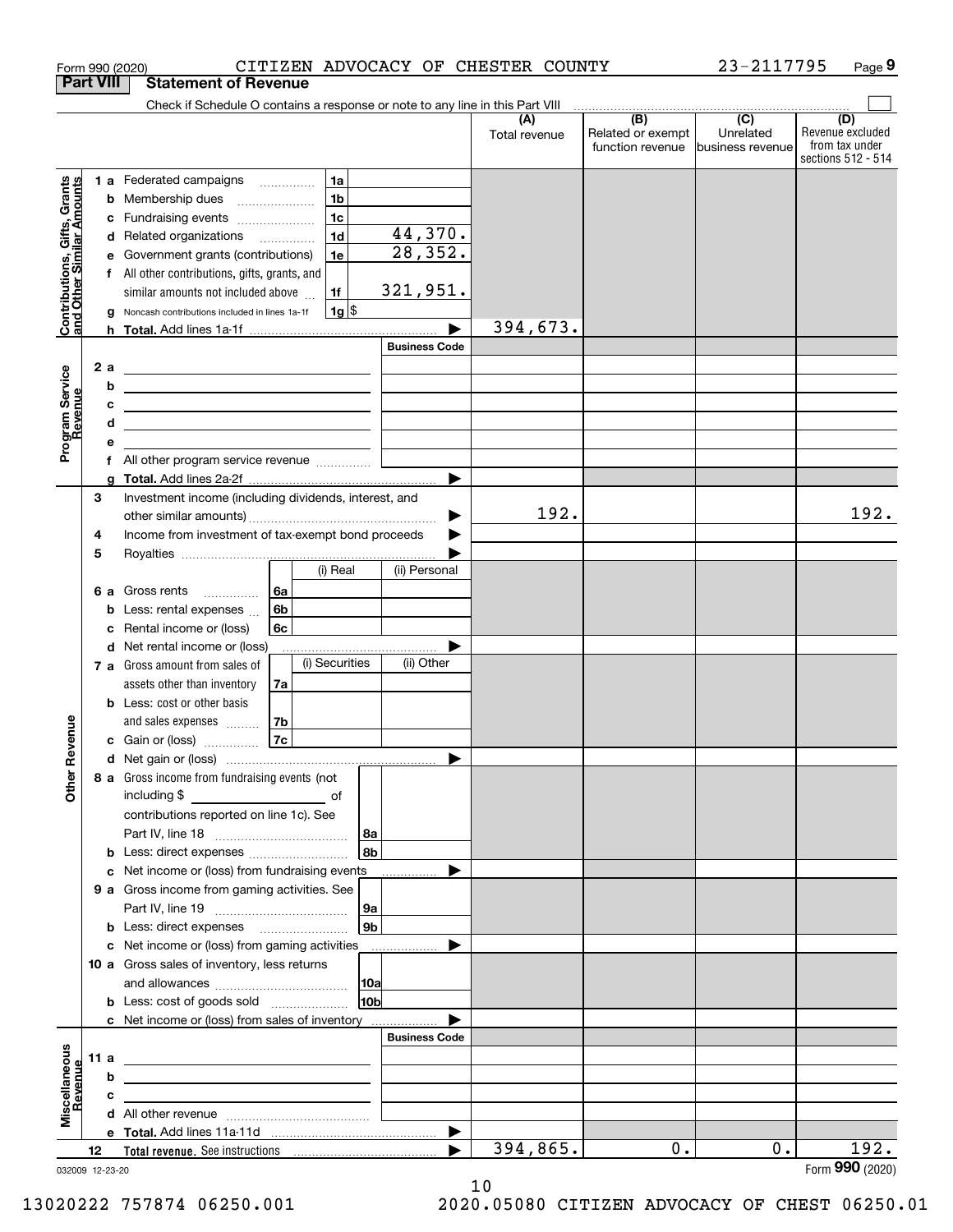Form 990 (2020) CITIZEN ADVOCACY OF CHESTER COUNTY 23-2117795  $\,$  Page **Part IX Statement of Functional Expenses**

|              | Section 501(c)(3) and 501(c)(4) organizations must complete all columns. All other organizations must complete column (A).                                                                                 |                    |                                    |                                           |                                |
|--------------|------------------------------------------------------------------------------------------------------------------------------------------------------------------------------------------------------------|--------------------|------------------------------------|-------------------------------------------|--------------------------------|
|              |                                                                                                                                                                                                            |                    |                                    |                                           |                                |
|              | Do not include amounts reported on lines 6b,<br>7b, 8b, 9b, and 10b of Part VIII.                                                                                                                          | Total expenses     | (B)<br>Program service<br>expenses | (C)<br>Management and<br>general expenses | (D)<br>Fundraising<br>expenses |
| 1.           | Grants and other assistance to domestic organizations                                                                                                                                                      |                    |                                    |                                           |                                |
|              | and domestic governments. See Part IV, line 21                                                                                                                                                             |                    |                                    |                                           |                                |
| $\mathbf{2}$ | Grants and other assistance to domestic                                                                                                                                                                    |                    |                                    |                                           |                                |
|              | individuals. See Part IV, line 22                                                                                                                                                                          |                    |                                    |                                           |                                |
| 3            | Grants and other assistance to foreign                                                                                                                                                                     |                    |                                    |                                           |                                |
|              | organizations, foreign governments, and foreign                                                                                                                                                            |                    |                                    |                                           |                                |
|              | individuals. See Part IV, lines 15 and 16                                                                                                                                                                  |                    |                                    |                                           |                                |
| 4            | Benefits paid to or for members                                                                                                                                                                            |                    |                                    |                                           |                                |
| 5            | Compensation of current officers, directors,                                                                                                                                                               |                    |                                    |                                           |                                |
|              |                                                                                                                                                                                                            | 38,156.            | $33,196$ .                         | 1,908.                                    | 3,052.                         |
| 6            | Compensation not included above to disqualified                                                                                                                                                            |                    |                                    |                                           |                                |
|              | persons (as defined under section 4958(f)(1)) and                                                                                                                                                          |                    |                                    |                                           |                                |
|              | persons described in section 4958(c)(3)(B)                                                                                                                                                                 |                    |                                    |                                           |                                |
| 7            |                                                                                                                                                                                                            | 81,157.            | 70,606.                            | 4,058.                                    | 6,493.                         |
| 8            | Pension plan accruals and contributions (include                                                                                                                                                           |                    |                                    |                                           |                                |
|              | section 401(k) and 403(b) employer contributions)                                                                                                                                                          |                    |                                    |                                           |                                |
| 9            |                                                                                                                                                                                                            | 8,462.             | 7,362.                             | 423.                                      | 677.                           |
| 10           |                                                                                                                                                                                                            | 7,714.             | 6,711.                             | 386.                                      | 617.                           |
| 11           | Fees for services (nonemployees):                                                                                                                                                                          |                    |                                    |                                           |                                |
| a            |                                                                                                                                                                                                            |                    |                                    |                                           |                                |
| b            |                                                                                                                                                                                                            |                    |                                    |                                           |                                |
| c            |                                                                                                                                                                                                            | 8,937.             | 8,490.                             | 447.                                      |                                |
| d            |                                                                                                                                                                                                            |                    |                                    |                                           |                                |
| е            | Professional fundraising services. See Part IV, line 17                                                                                                                                                    |                    |                                    |                                           |                                |
| f            | Investment management fees                                                                                                                                                                                 |                    |                                    |                                           |                                |
| $\mathbf{q}$ | Other. (If line 11g amount exceeds 10% of line 25,                                                                                                                                                         |                    |                                    |                                           |                                |
|              | column (A) amount, list line 11g expenses on Sch 0.)                                                                                                                                                       |                    |                                    |                                           |                                |
| 12           |                                                                                                                                                                                                            |                    |                                    |                                           |                                |
| 13           |                                                                                                                                                                                                            | 13,716.            | 13,030.                            | 686.                                      |                                |
| 14           |                                                                                                                                                                                                            |                    |                                    |                                           |                                |
| 15           |                                                                                                                                                                                                            |                    |                                    |                                           |                                |
| 16           |                                                                                                                                                                                                            | 8,761.             | 8,323.                             | 438.                                      |                                |
| 17           |                                                                                                                                                                                                            |                    |                                    |                                           |                                |
| 18           | Payments of travel or entertainment expenses                                                                                                                                                               |                    |                                    |                                           |                                |
|              | for any federal, state, or local public officials                                                                                                                                                          |                    |                                    |                                           |                                |
| 19           | Conferences, conventions, and meetings                                                                                                                                                                     | 2,396.             | 2,276.                             | 120.                                      |                                |
| 20           | Interest                                                                                                                                                                                                   |                    |                                    |                                           |                                |
| 21           |                                                                                                                                                                                                            |                    |                                    |                                           |                                |
| 22           | Depreciation, depletion, and amortization                                                                                                                                                                  | $\overline{329}$ . | $\overline{313}$ .                 | 16.                                       |                                |
| 23           | Insurance                                                                                                                                                                                                  | 2,708.             | 2,573.                             | $\overline{135}$ .                        |                                |
| 24           | Other expenses. Itemize expenses not covered<br>above (List miscellaneous expenses on line 24e. If<br>line 24e amount exceeds 10% of line 25, column (A)<br>amount, list line 24e expenses on Schedule O.) |                    |                                    |                                           |                                |
| a            | EVENT EXPENSES                                                                                                                                                                                             | 11,610.            | 5,805.                             |                                           | 5,805.                         |
| b            |                                                                                                                                                                                                            |                    |                                    |                                           |                                |
| с            |                                                                                                                                                                                                            |                    |                                    |                                           |                                |
| d            | <u> 1989 - Johann Stoff, Amerikaansk politiker (</u>                                                                                                                                                       |                    |                                    |                                           |                                |
|              | e All other expenses                                                                                                                                                                                       |                    |                                    |                                           |                                |
| 25           | Total functional expenses. Add lines 1 through 24e                                                                                                                                                         | 183,946.           | 158,685.                           | 8,617.                                    | 16,644.                        |
| 26           | <b>Joint costs.</b> Complete this line only if the organization                                                                                                                                            |                    |                                    |                                           |                                |
|              | reported in column (B) joint costs from a combined                                                                                                                                                         |                    |                                    |                                           |                                |
|              | educational campaign and fundraising solicitation.                                                                                                                                                         |                    |                                    |                                           |                                |
|              | Check here $\blacktriangleright$<br>if following SOP 98-2 (ASC 958-720)                                                                                                                                    |                    |                                    |                                           |                                |

11

032010 12-23-20

Form (2020) **990**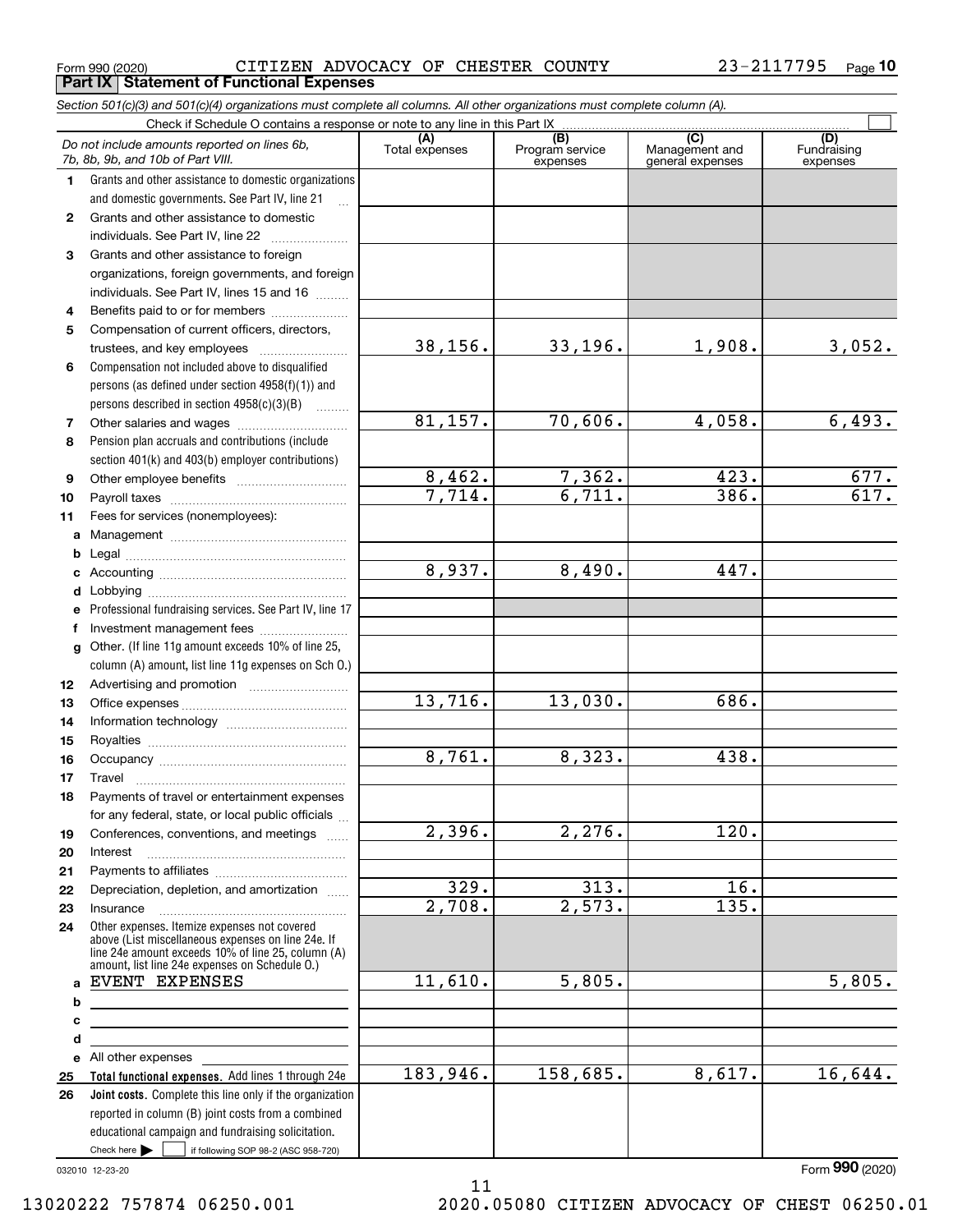| Form 990 (2020) | CITIZEN ADVOCACY OF CHESTER COUNTY |  | 23-2117795 | Page |
|-----------------|------------------------------------|--|------------|------|
|                 |                                    |  |            |      |

| (A)<br>(B)<br>Beginning of year<br>End of year<br>177,569.<br>40, 232.<br>1<br>1<br>269, 182.<br>$\mathbf{2}$<br>2<br>49,298.<br>3<br>3<br>11,418.<br>4<br>4<br>Loans and other receivables from any current or former officer, director,<br>5<br>trustee, key employee, creator or founder, substantial contributor, or 35%<br>5<br>controlled entity or family member of any of these persons<br>Loans and other receivables from other disqualified persons (as defined<br>6<br>under section 4958(f)(1)), and persons described in section 4958(c)(3)(B)<br>6<br>$\ldots$<br>$\overline{7}$<br>$\overline{7}$<br>Assets<br>8<br>8<br>2,236.<br>826.<br>9<br>9<br><b>10a</b> Land, buildings, and equipment: cost or other<br><u>5,404.</u><br>basis. Complete Part VI of Schedule D  10a<br>4,247.<br>340.<br>1,157.<br>10 <sub>c</sub><br>11<br>11<br>12<br>12<br>13<br>13<br>14<br>14<br>15<br>15<br>373,523.<br>178,735.<br>16<br>16<br>6,470.<br>6,470.<br>17<br>17<br>18<br>18<br>16,855.<br>7,588.<br>19<br>19<br>20<br>20<br>21<br>Escrow or custodial account liability. Complete Part IV of Schedule D<br>21<br>22<br>Loans and other payables to any current or former officer, director,<br>Liabilities<br>trustee, key employee, creator or founder, substantial contributor, or 35%<br>controlled entity or family member of any of these persons<br>22<br>23<br>23<br>28, 352.<br>21,488.<br>24<br>24<br>25<br>Other liabilities (including federal income tax, payables to related third<br>parties, and other liabilities not included on lines 17-24). Complete Part X<br>of Schedule D<br>25<br>35,546.<br>$\overline{51,677.}$<br>26<br>Total liabilities. Add lines 17 through 25<br>26<br>Organizations that follow FASB ASC 958, check here $\blacktriangleright \lfloor X \rfloor$<br>Net Assets or Fund Balances<br>and complete lines 27, 28, 32, and 33.<br>127,058.<br>337,977.<br>27<br>27<br>28<br>Net assets with donor restrictions<br>28<br>Organizations that do not follow FASB ASC 958, check here ▶ [<br>and complete lines 29 through 33.<br>29<br>29<br>30<br>Paid-in or capital surplus, or land, building, or equipment fund<br>30<br>Retained earnings, endowment, accumulated income, or other funds<br>31<br>31<br>127,058.<br>32<br>32<br>373, 523.<br>178,735.<br>33<br>33<br>Total liabilities and net assets/fund balances |  | Check if Schedule O contains a response or note to any line in this Part X |  |  |  |                 |
|-------------------------------------------------------------------------------------------------------------------------------------------------------------------------------------------------------------------------------------------------------------------------------------------------------------------------------------------------------------------------------------------------------------------------------------------------------------------------------------------------------------------------------------------------------------------------------------------------------------------------------------------------------------------------------------------------------------------------------------------------------------------------------------------------------------------------------------------------------------------------------------------------------------------------------------------------------------------------------------------------------------------------------------------------------------------------------------------------------------------------------------------------------------------------------------------------------------------------------------------------------------------------------------------------------------------------------------------------------------------------------------------------------------------------------------------------------------------------------------------------------------------------------------------------------------------------------------------------------------------------------------------------------------------------------------------------------------------------------------------------------------------------------------------------------------------------------------------------------------------------------------------------------------------------------------------------------------------------------------------------------------------------------------------------------------------------------------------------------------------------------------------------------------------------------------------------------------------------------------------------------------------------------------------------------------------------------------------------------------------------------|--|----------------------------------------------------------------------------|--|--|--|-----------------|
|                                                                                                                                                                                                                                                                                                                                                                                                                                                                                                                                                                                                                                                                                                                                                                                                                                                                                                                                                                                                                                                                                                                                                                                                                                                                                                                                                                                                                                                                                                                                                                                                                                                                                                                                                                                                                                                                                                                                                                                                                                                                                                                                                                                                                                                                                                                                                                               |  |                                                                            |  |  |  |                 |
|                                                                                                                                                                                                                                                                                                                                                                                                                                                                                                                                                                                                                                                                                                                                                                                                                                                                                                                                                                                                                                                                                                                                                                                                                                                                                                                                                                                                                                                                                                                                                                                                                                                                                                                                                                                                                                                                                                                                                                                                                                                                                                                                                                                                                                                                                                                                                                               |  |                                                                            |  |  |  |                 |
|                                                                                                                                                                                                                                                                                                                                                                                                                                                                                                                                                                                                                                                                                                                                                                                                                                                                                                                                                                                                                                                                                                                                                                                                                                                                                                                                                                                                                                                                                                                                                                                                                                                                                                                                                                                                                                                                                                                                                                                                                                                                                                                                                                                                                                                                                                                                                                               |  |                                                                            |  |  |  |                 |
|                                                                                                                                                                                                                                                                                                                                                                                                                                                                                                                                                                                                                                                                                                                                                                                                                                                                                                                                                                                                                                                                                                                                                                                                                                                                                                                                                                                                                                                                                                                                                                                                                                                                                                                                                                                                                                                                                                                                                                                                                                                                                                                                                                                                                                                                                                                                                                               |  |                                                                            |  |  |  |                 |
|                                                                                                                                                                                                                                                                                                                                                                                                                                                                                                                                                                                                                                                                                                                                                                                                                                                                                                                                                                                                                                                                                                                                                                                                                                                                                                                                                                                                                                                                                                                                                                                                                                                                                                                                                                                                                                                                                                                                                                                                                                                                                                                                                                                                                                                                                                                                                                               |  |                                                                            |  |  |  |                 |
|                                                                                                                                                                                                                                                                                                                                                                                                                                                                                                                                                                                                                                                                                                                                                                                                                                                                                                                                                                                                                                                                                                                                                                                                                                                                                                                                                                                                                                                                                                                                                                                                                                                                                                                                                                                                                                                                                                                                                                                                                                                                                                                                                                                                                                                                                                                                                                               |  |                                                                            |  |  |  |                 |
|                                                                                                                                                                                                                                                                                                                                                                                                                                                                                                                                                                                                                                                                                                                                                                                                                                                                                                                                                                                                                                                                                                                                                                                                                                                                                                                                                                                                                                                                                                                                                                                                                                                                                                                                                                                                                                                                                                                                                                                                                                                                                                                                                                                                                                                                                                                                                                               |  |                                                                            |  |  |  |                 |
|                                                                                                                                                                                                                                                                                                                                                                                                                                                                                                                                                                                                                                                                                                                                                                                                                                                                                                                                                                                                                                                                                                                                                                                                                                                                                                                                                                                                                                                                                                                                                                                                                                                                                                                                                                                                                                                                                                                                                                                                                                                                                                                                                                                                                                                                                                                                                                               |  |                                                                            |  |  |  |                 |
|                                                                                                                                                                                                                                                                                                                                                                                                                                                                                                                                                                                                                                                                                                                                                                                                                                                                                                                                                                                                                                                                                                                                                                                                                                                                                                                                                                                                                                                                                                                                                                                                                                                                                                                                                                                                                                                                                                                                                                                                                                                                                                                                                                                                                                                                                                                                                                               |  |                                                                            |  |  |  |                 |
| 337,977.                                                                                                                                                                                                                                                                                                                                                                                                                                                                                                                                                                                                                                                                                                                                                                                                                                                                                                                                                                                                                                                                                                                                                                                                                                                                                                                                                                                                                                                                                                                                                                                                                                                                                                                                                                                                                                                                                                                                                                                                                                                                                                                                                                                                                                                                                                                                                                      |  |                                                                            |  |  |  |                 |
|                                                                                                                                                                                                                                                                                                                                                                                                                                                                                                                                                                                                                                                                                                                                                                                                                                                                                                                                                                                                                                                                                                                                                                                                                                                                                                                                                                                                                                                                                                                                                                                                                                                                                                                                                                                                                                                                                                                                                                                                                                                                                                                                                                                                                                                                                                                                                                               |  |                                                                            |  |  |  |                 |
|                                                                                                                                                                                                                                                                                                                                                                                                                                                                                                                                                                                                                                                                                                                                                                                                                                                                                                                                                                                                                                                                                                                                                                                                                                                                                                                                                                                                                                                                                                                                                                                                                                                                                                                                                                                                                                                                                                                                                                                                                                                                                                                                                                                                                                                                                                                                                                               |  |                                                                            |  |  |  |                 |
|                                                                                                                                                                                                                                                                                                                                                                                                                                                                                                                                                                                                                                                                                                                                                                                                                                                                                                                                                                                                                                                                                                                                                                                                                                                                                                                                                                                                                                                                                                                                                                                                                                                                                                                                                                                                                                                                                                                                                                                                                                                                                                                                                                                                                                                                                                                                                                               |  |                                                                            |  |  |  |                 |
|                                                                                                                                                                                                                                                                                                                                                                                                                                                                                                                                                                                                                                                                                                                                                                                                                                                                                                                                                                                                                                                                                                                                                                                                                                                                                                                                                                                                                                                                                                                                                                                                                                                                                                                                                                                                                                                                                                                                                                                                                                                                                                                                                                                                                                                                                                                                                                               |  |                                                                            |  |  |  |                 |
|                                                                                                                                                                                                                                                                                                                                                                                                                                                                                                                                                                                                                                                                                                                                                                                                                                                                                                                                                                                                                                                                                                                                                                                                                                                                                                                                                                                                                                                                                                                                                                                                                                                                                                                                                                                                                                                                                                                                                                                                                                                                                                                                                                                                                                                                                                                                                                               |  |                                                                            |  |  |  |                 |
|                                                                                                                                                                                                                                                                                                                                                                                                                                                                                                                                                                                                                                                                                                                                                                                                                                                                                                                                                                                                                                                                                                                                                                                                                                                                                                                                                                                                                                                                                                                                                                                                                                                                                                                                                                                                                                                                                                                                                                                                                                                                                                                                                                                                                                                                                                                                                                               |  |                                                                            |  |  |  |                 |
|                                                                                                                                                                                                                                                                                                                                                                                                                                                                                                                                                                                                                                                                                                                                                                                                                                                                                                                                                                                                                                                                                                                                                                                                                                                                                                                                                                                                                                                                                                                                                                                                                                                                                                                                                                                                                                                                                                                                                                                                                                                                                                                                                                                                                                                                                                                                                                               |  |                                                                            |  |  |  |                 |
|                                                                                                                                                                                                                                                                                                                                                                                                                                                                                                                                                                                                                                                                                                                                                                                                                                                                                                                                                                                                                                                                                                                                                                                                                                                                                                                                                                                                                                                                                                                                                                                                                                                                                                                                                                                                                                                                                                                                                                                                                                                                                                                                                                                                                                                                                                                                                                               |  |                                                                            |  |  |  |                 |
|                                                                                                                                                                                                                                                                                                                                                                                                                                                                                                                                                                                                                                                                                                                                                                                                                                                                                                                                                                                                                                                                                                                                                                                                                                                                                                                                                                                                                                                                                                                                                                                                                                                                                                                                                                                                                                                                                                                                                                                                                                                                                                                                                                                                                                                                                                                                                                               |  |                                                                            |  |  |  |                 |
|                                                                                                                                                                                                                                                                                                                                                                                                                                                                                                                                                                                                                                                                                                                                                                                                                                                                                                                                                                                                                                                                                                                                                                                                                                                                                                                                                                                                                                                                                                                                                                                                                                                                                                                                                                                                                                                                                                                                                                                                                                                                                                                                                                                                                                                                                                                                                                               |  |                                                                            |  |  |  |                 |
|                                                                                                                                                                                                                                                                                                                                                                                                                                                                                                                                                                                                                                                                                                                                                                                                                                                                                                                                                                                                                                                                                                                                                                                                                                                                                                                                                                                                                                                                                                                                                                                                                                                                                                                                                                                                                                                                                                                                                                                                                                                                                                                                                                                                                                                                                                                                                                               |  |                                                                            |  |  |  |                 |
|                                                                                                                                                                                                                                                                                                                                                                                                                                                                                                                                                                                                                                                                                                                                                                                                                                                                                                                                                                                                                                                                                                                                                                                                                                                                                                                                                                                                                                                                                                                                                                                                                                                                                                                                                                                                                                                                                                                                                                                                                                                                                                                                                                                                                                                                                                                                                                               |  |                                                                            |  |  |  |                 |
|                                                                                                                                                                                                                                                                                                                                                                                                                                                                                                                                                                                                                                                                                                                                                                                                                                                                                                                                                                                                                                                                                                                                                                                                                                                                                                                                                                                                                                                                                                                                                                                                                                                                                                                                                                                                                                                                                                                                                                                                                                                                                                                                                                                                                                                                                                                                                                               |  |                                                                            |  |  |  |                 |
|                                                                                                                                                                                                                                                                                                                                                                                                                                                                                                                                                                                                                                                                                                                                                                                                                                                                                                                                                                                                                                                                                                                                                                                                                                                                                                                                                                                                                                                                                                                                                                                                                                                                                                                                                                                                                                                                                                                                                                                                                                                                                                                                                                                                                                                                                                                                                                               |  |                                                                            |  |  |  |                 |
|                                                                                                                                                                                                                                                                                                                                                                                                                                                                                                                                                                                                                                                                                                                                                                                                                                                                                                                                                                                                                                                                                                                                                                                                                                                                                                                                                                                                                                                                                                                                                                                                                                                                                                                                                                                                                                                                                                                                                                                                                                                                                                                                                                                                                                                                                                                                                                               |  |                                                                            |  |  |  |                 |
|                                                                                                                                                                                                                                                                                                                                                                                                                                                                                                                                                                                                                                                                                                                                                                                                                                                                                                                                                                                                                                                                                                                                                                                                                                                                                                                                                                                                                                                                                                                                                                                                                                                                                                                                                                                                                                                                                                                                                                                                                                                                                                                                                                                                                                                                                                                                                                               |  |                                                                            |  |  |  |                 |
|                                                                                                                                                                                                                                                                                                                                                                                                                                                                                                                                                                                                                                                                                                                                                                                                                                                                                                                                                                                                                                                                                                                                                                                                                                                                                                                                                                                                                                                                                                                                                                                                                                                                                                                                                                                                                                                                                                                                                                                                                                                                                                                                                                                                                                                                                                                                                                               |  |                                                                            |  |  |  |                 |
|                                                                                                                                                                                                                                                                                                                                                                                                                                                                                                                                                                                                                                                                                                                                                                                                                                                                                                                                                                                                                                                                                                                                                                                                                                                                                                                                                                                                                                                                                                                                                                                                                                                                                                                                                                                                                                                                                                                                                                                                                                                                                                                                                                                                                                                                                                                                                                               |  |                                                                            |  |  |  |                 |
|                                                                                                                                                                                                                                                                                                                                                                                                                                                                                                                                                                                                                                                                                                                                                                                                                                                                                                                                                                                                                                                                                                                                                                                                                                                                                                                                                                                                                                                                                                                                                                                                                                                                                                                                                                                                                                                                                                                                                                                                                                                                                                                                                                                                                                                                                                                                                                               |  |                                                                            |  |  |  |                 |
|                                                                                                                                                                                                                                                                                                                                                                                                                                                                                                                                                                                                                                                                                                                                                                                                                                                                                                                                                                                                                                                                                                                                                                                                                                                                                                                                                                                                                                                                                                                                                                                                                                                                                                                                                                                                                                                                                                                                                                                                                                                                                                                                                                                                                                                                                                                                                                               |  |                                                                            |  |  |  |                 |
|                                                                                                                                                                                                                                                                                                                                                                                                                                                                                                                                                                                                                                                                                                                                                                                                                                                                                                                                                                                                                                                                                                                                                                                                                                                                                                                                                                                                                                                                                                                                                                                                                                                                                                                                                                                                                                                                                                                                                                                                                                                                                                                                                                                                                                                                                                                                                                               |  |                                                                            |  |  |  |                 |
|                                                                                                                                                                                                                                                                                                                                                                                                                                                                                                                                                                                                                                                                                                                                                                                                                                                                                                                                                                                                                                                                                                                                                                                                                                                                                                                                                                                                                                                                                                                                                                                                                                                                                                                                                                                                                                                                                                                                                                                                                                                                                                                                                                                                                                                                                                                                                                               |  |                                                                            |  |  |  |                 |
|                                                                                                                                                                                                                                                                                                                                                                                                                                                                                                                                                                                                                                                                                                                                                                                                                                                                                                                                                                                                                                                                                                                                                                                                                                                                                                                                                                                                                                                                                                                                                                                                                                                                                                                                                                                                                                                                                                                                                                                                                                                                                                                                                                                                                                                                                                                                                                               |  |                                                                            |  |  |  |                 |
|                                                                                                                                                                                                                                                                                                                                                                                                                                                                                                                                                                                                                                                                                                                                                                                                                                                                                                                                                                                                                                                                                                                                                                                                                                                                                                                                                                                                                                                                                                                                                                                                                                                                                                                                                                                                                                                                                                                                                                                                                                                                                                                                                                                                                                                                                                                                                                               |  |                                                                            |  |  |  |                 |
|                                                                                                                                                                                                                                                                                                                                                                                                                                                                                                                                                                                                                                                                                                                                                                                                                                                                                                                                                                                                                                                                                                                                                                                                                                                                                                                                                                                                                                                                                                                                                                                                                                                                                                                                                                                                                                                                                                                                                                                                                                                                                                                                                                                                                                                                                                                                                                               |  |                                                                            |  |  |  |                 |
|                                                                                                                                                                                                                                                                                                                                                                                                                                                                                                                                                                                                                                                                                                                                                                                                                                                                                                                                                                                                                                                                                                                                                                                                                                                                                                                                                                                                                                                                                                                                                                                                                                                                                                                                                                                                                                                                                                                                                                                                                                                                                                                                                                                                                                                                                                                                                                               |  |                                                                            |  |  |  |                 |
|                                                                                                                                                                                                                                                                                                                                                                                                                                                                                                                                                                                                                                                                                                                                                                                                                                                                                                                                                                                                                                                                                                                                                                                                                                                                                                                                                                                                                                                                                                                                                                                                                                                                                                                                                                                                                                                                                                                                                                                                                                                                                                                                                                                                                                                                                                                                                                               |  |                                                                            |  |  |  |                 |
|                                                                                                                                                                                                                                                                                                                                                                                                                                                                                                                                                                                                                                                                                                                                                                                                                                                                                                                                                                                                                                                                                                                                                                                                                                                                                                                                                                                                                                                                                                                                                                                                                                                                                                                                                                                                                                                                                                                                                                                                                                                                                                                                                                                                                                                                                                                                                                               |  |                                                                            |  |  |  |                 |
|                                                                                                                                                                                                                                                                                                                                                                                                                                                                                                                                                                                                                                                                                                                                                                                                                                                                                                                                                                                                                                                                                                                                                                                                                                                                                                                                                                                                                                                                                                                                                                                                                                                                                                                                                                                                                                                                                                                                                                                                                                                                                                                                                                                                                                                                                                                                                                               |  |                                                                            |  |  |  |                 |
|                                                                                                                                                                                                                                                                                                                                                                                                                                                                                                                                                                                                                                                                                                                                                                                                                                                                                                                                                                                                                                                                                                                                                                                                                                                                                                                                                                                                                                                                                                                                                                                                                                                                                                                                                                                                                                                                                                                                                                                                                                                                                                                                                                                                                                                                                                                                                                               |  |                                                                            |  |  |  |                 |
|                                                                                                                                                                                                                                                                                                                                                                                                                                                                                                                                                                                                                                                                                                                                                                                                                                                                                                                                                                                                                                                                                                                                                                                                                                                                                                                                                                                                                                                                                                                                                                                                                                                                                                                                                                                                                                                                                                                                                                                                                                                                                                                                                                                                                                                                                                                                                                               |  |                                                                            |  |  |  |                 |
|                                                                                                                                                                                                                                                                                                                                                                                                                                                                                                                                                                                                                                                                                                                                                                                                                                                                                                                                                                                                                                                                                                                                                                                                                                                                                                                                                                                                                                                                                                                                                                                                                                                                                                                                                                                                                                                                                                                                                                                                                                                                                                                                                                                                                                                                                                                                                                               |  |                                                                            |  |  |  |                 |
|                                                                                                                                                                                                                                                                                                                                                                                                                                                                                                                                                                                                                                                                                                                                                                                                                                                                                                                                                                                                                                                                                                                                                                                                                                                                                                                                                                                                                                                                                                                                                                                                                                                                                                                                                                                                                                                                                                                                                                                                                                                                                                                                                                                                                                                                                                                                                                               |  |                                                                            |  |  |  |                 |
|                                                                                                                                                                                                                                                                                                                                                                                                                                                                                                                                                                                                                                                                                                                                                                                                                                                                                                                                                                                                                                                                                                                                                                                                                                                                                                                                                                                                                                                                                                                                                                                                                                                                                                                                                                                                                                                                                                                                                                                                                                                                                                                                                                                                                                                                                                                                                                               |  |                                                                            |  |  |  |                 |
|                                                                                                                                                                                                                                                                                                                                                                                                                                                                                                                                                                                                                                                                                                                                                                                                                                                                                                                                                                                                                                                                                                                                                                                                                                                                                                                                                                                                                                                                                                                                                                                                                                                                                                                                                                                                                                                                                                                                                                                                                                                                                                                                                                                                                                                                                                                                                                               |  |                                                                            |  |  |  |                 |
|                                                                                                                                                                                                                                                                                                                                                                                                                                                                                                                                                                                                                                                                                                                                                                                                                                                                                                                                                                                                                                                                                                                                                                                                                                                                                                                                                                                                                                                                                                                                                                                                                                                                                                                                                                                                                                                                                                                                                                                                                                                                                                                                                                                                                                                                                                                                                                               |  |                                                                            |  |  |  |                 |
|                                                                                                                                                                                                                                                                                                                                                                                                                                                                                                                                                                                                                                                                                                                                                                                                                                                                                                                                                                                                                                                                                                                                                                                                                                                                                                                                                                                                                                                                                                                                                                                                                                                                                                                                                                                                                                                                                                                                                                                                                                                                                                                                                                                                                                                                                                                                                                               |  |                                                                            |  |  |  | Form 990 (2020) |

**Part X Balance Sheet**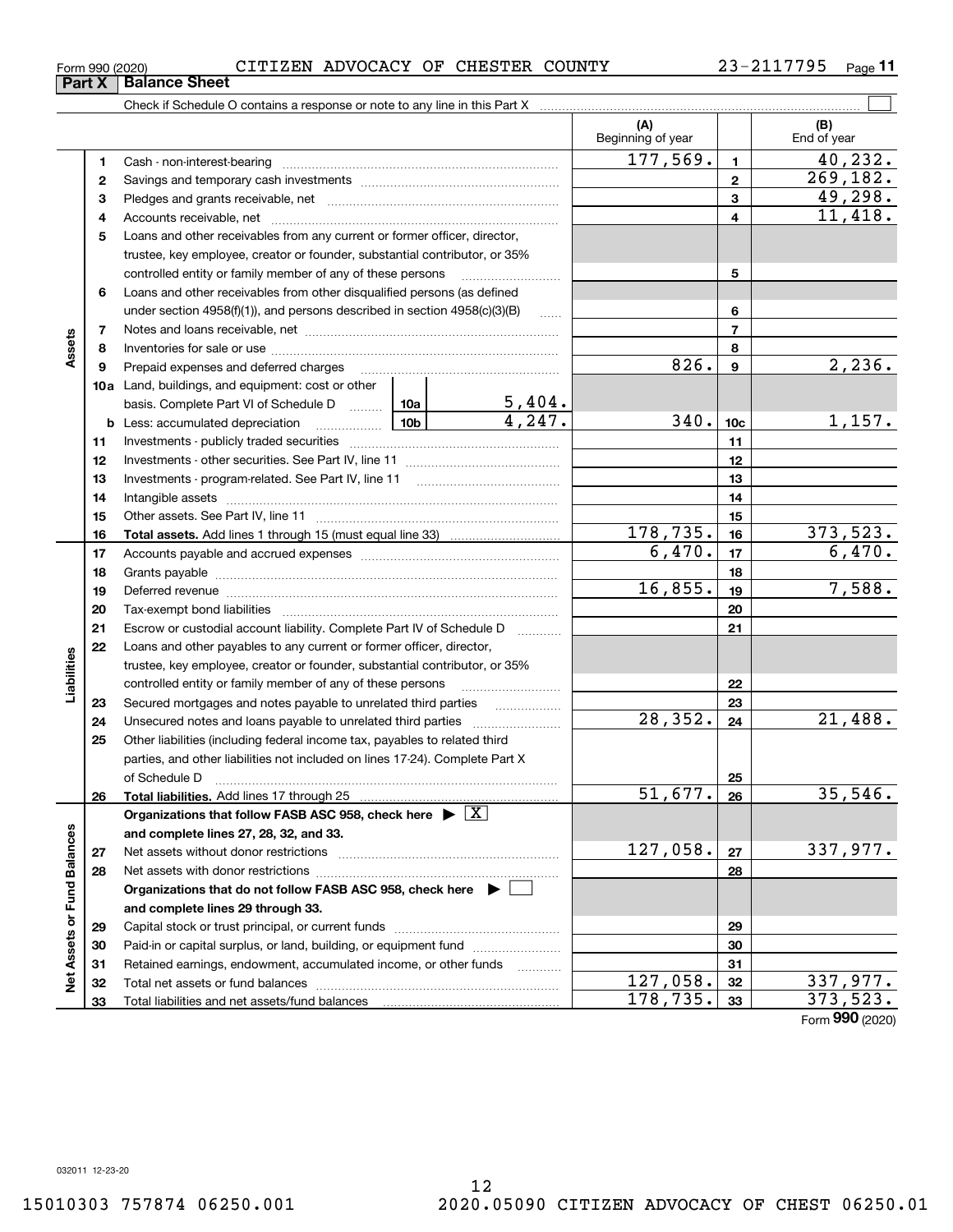|    | CITIZEN ADVOCACY OF CHESTER COUNTY<br>Form 990 (2020)                                                                                                                                                                          | 23-2117795     |                |            | Page $12$            |  |  |
|----|--------------------------------------------------------------------------------------------------------------------------------------------------------------------------------------------------------------------------------|----------------|----------------|------------|----------------------|--|--|
|    | Part XI<br><b>Reconciliation of Net Assets</b>                                                                                                                                                                                 |                |                |            |                      |  |  |
|    |                                                                                                                                                                                                                                |                |                |            |                      |  |  |
|    |                                                                                                                                                                                                                                |                |                |            |                      |  |  |
| 1  |                                                                                                                                                                                                                                | 1              |                | 394,865.   |                      |  |  |
| 2  |                                                                                                                                                                                                                                | $\overline{2}$ |                | 183,946.   |                      |  |  |
| з  | Revenue less expenses. Subtract line 2 from line 1                                                                                                                                                                             | $\mathbf{3}$   |                |            | 210,919.<br>127,058. |  |  |
| 4  | $\overline{4}$                                                                                                                                                                                                                 |                |                |            |                      |  |  |
| 5  |                                                                                                                                                                                                                                | 5              |                |            |                      |  |  |
| 6  | Donated services and use of facilities [111] matter contracts and the service of facilities [11] matter contracts and use of facilities [11] matter contracts and the service of facilities [11] matter contracts and the serv | 6              |                |            |                      |  |  |
| 7  | Investment expenses www.communication.communication.com/internation.com/internation.com/internation.com/intern                                                                                                                 | $\overline{7}$ |                |            |                      |  |  |
| 8  | Prior period adjustments material contents and content of the content of the content of the content of the content of the content of the content of the content of the content of the content of the content of the content of | 8              |                |            |                      |  |  |
| 9  | Other changes in net assets or fund balances (explain on Schedule O)                                                                                                                                                           | 9              |                |            | 0.                   |  |  |
| 10 | Net assets or fund balances at end of year. Combine lines 3 through 9 (must equal Part X, line 32,                                                                                                                             |                |                |            |                      |  |  |
|    |                                                                                                                                                                                                                                | 10             |                |            | 337,977.             |  |  |
|    | Part XII Financial Statements and Reporting                                                                                                                                                                                    |                |                |            |                      |  |  |
|    |                                                                                                                                                                                                                                |                |                |            |                      |  |  |
|    |                                                                                                                                                                                                                                |                |                | <b>Yes</b> | <b>No</b>            |  |  |
| 1  | $\mathbf{X}$ Accrual<br>Accounting method used to prepare the Form 990: <u>[</u> Cash<br>Other<br>$\perp$                                                                                                                      |                |                |            |                      |  |  |
|    | If the organization changed its method of accounting from a prior year or checked "Other," explain in Schedule O.                                                                                                              |                |                |            |                      |  |  |
|    | 2a Were the organization's financial statements compiled or reviewed by an independent accountant?                                                                                                                             |                | 2a             |            | Χ                    |  |  |
|    | If "Yes," check a box below to indicate whether the financial statements for the year were compiled or reviewed on a                                                                                                           |                |                |            |                      |  |  |
|    | separate basis, consolidated basis, or both:                                                                                                                                                                                   |                |                |            |                      |  |  |
|    | Consolidated basis<br>Both consolidated and separate basis<br>Separate basis                                                                                                                                                   |                |                |            |                      |  |  |
|    | <b>b</b> Were the organization's financial statements audited by an independent accountant?                                                                                                                                    |                | 2 <sub>b</sub> | X          |                      |  |  |
|    | If "Yes," check a box below to indicate whether the financial statements for the year were audited on a separate basis,                                                                                                        |                |                |            |                      |  |  |
|    | consolidated basis, or both:                                                                                                                                                                                                   |                |                |            |                      |  |  |
|    | $X$ Separate basis<br><b>Consolidated basis</b><br>Both consolidated and separate basis                                                                                                                                        |                |                |            |                      |  |  |
|    | c If "Yes" to line 2a or 2b, does the organization have a committee that assumes responsibility for oversight of the audit,                                                                                                    |                |                |            |                      |  |  |
|    |                                                                                                                                                                                                                                |                | 2c             | X          |                      |  |  |
|    | If the organization changed either its oversight process or selection process during the tax year, explain on Schedule O.                                                                                                      |                |                |            |                      |  |  |
|    | 3a As a result of a federal award, was the organization required to undergo an audit or audits as set forth in the Single Audit                                                                                                |                |                |            |                      |  |  |
|    |                                                                                                                                                                                                                                |                | За             |            | х                    |  |  |
|    | <b>b</b> If "Yes," did the organization undergo the required audit or audits? If the organization did not undergo the required audit                                                                                           |                |                |            |                      |  |  |
|    |                                                                                                                                                                                                                                |                | 3b             |            |                      |  |  |

Form (2020) **990**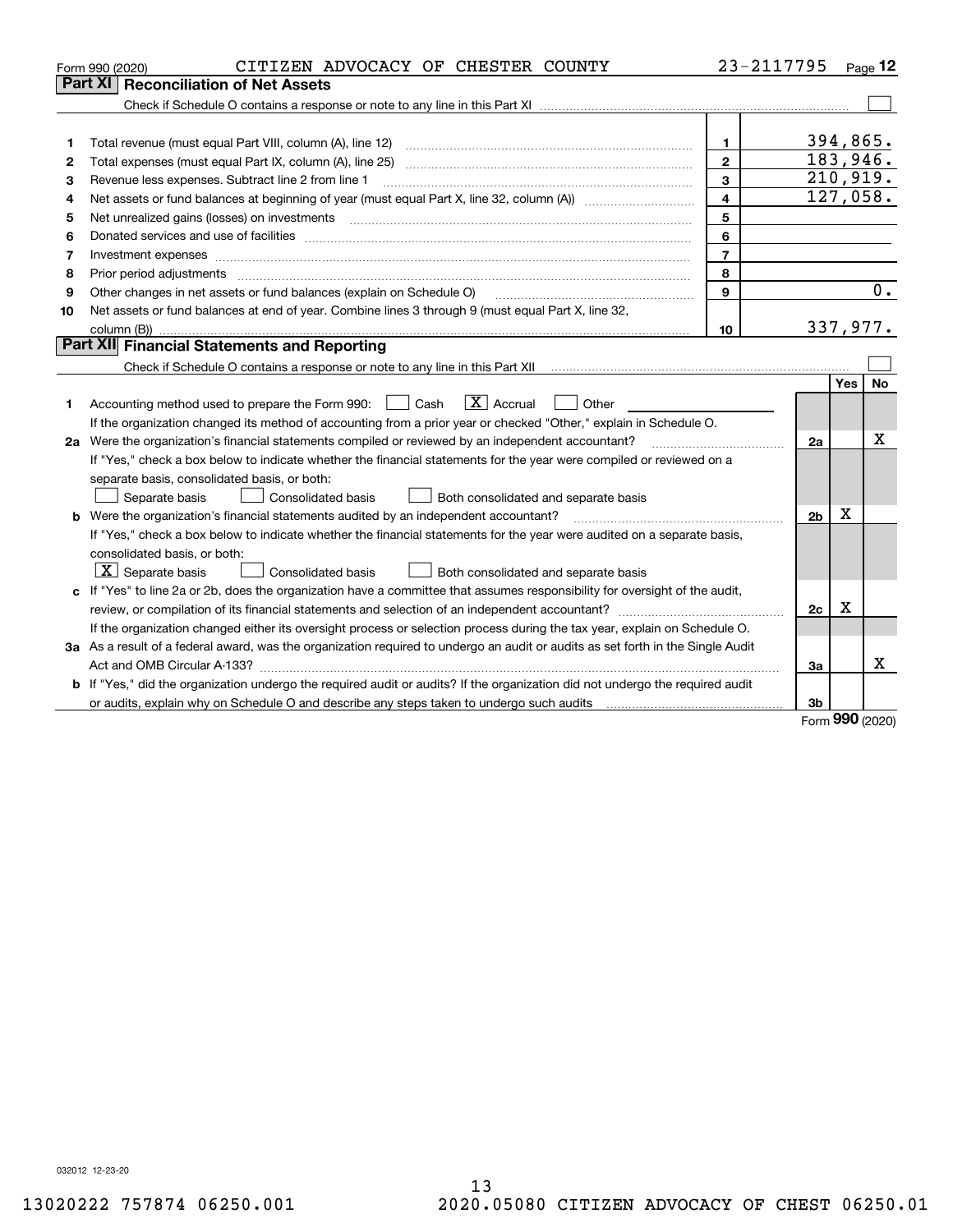| <b>SCHEDULE A</b> |
|-------------------|
|-------------------|

Department of the Treasury

**(Form 990 or 990-EZ)**

## **Public Charity Status and Public Support**

**Complete if the organization is a section 501(c)(3) organization or a section 4947(a)(1) nonexempt charitable trust. | Attach to Form 990 or Form 990-EZ.** 

| , www.irs.αov/Form990 for instructions and the latest information. |  |
|--------------------------------------------------------------------|--|

|                                       | OMB No. 1545-0047                   |  |  |  |  |  |  |
|---------------------------------------|-------------------------------------|--|--|--|--|--|--|
|                                       | 2020                                |  |  |  |  |  |  |
|                                       | <b>Open to Public</b><br>Inspection |  |  |  |  |  |  |
| <b>Employer identification number</b> |                                     |  |  |  |  |  |  |
|                                       | 011550F                             |  |  |  |  |  |  |

 $\mathbf{I}$ 

|        |                     | Internal Revenue Service |                                                      |                                                                                                                                                   | Go to www.irs.gov/Form990 for instructions and the latest information.                                                                                                                                                           |     |                                                                |                            |  | Inspection                            |
|--------|---------------------|--------------------------|------------------------------------------------------|---------------------------------------------------------------------------------------------------------------------------------------------------|----------------------------------------------------------------------------------------------------------------------------------------------------------------------------------------------------------------------------------|-----|----------------------------------------------------------------|----------------------------|--|---------------------------------------|
|        |                     | Name of the organization |                                                      |                                                                                                                                                   |                                                                                                                                                                                                                                  |     |                                                                |                            |  | <b>Employer identification number</b> |
|        |                     |                          |                                                      |                                                                                                                                                   | CITIZEN ADVOCACY OF CHESTER COUNTY                                                                                                                                                                                               |     |                                                                |                            |  | 23-2117795                            |
|        | Part I              |                          |                                                      |                                                                                                                                                   | Reason for Public Charity Status. (All organizations must complete this part.) See instructions.                                                                                                                                 |     |                                                                |                            |  |                                       |
|        |                     |                          |                                                      |                                                                                                                                                   | The organization is not a private foundation because it is: (For lines 1 through 12, check only one box.)                                                                                                                        |     |                                                                |                            |  |                                       |
| 1      |                     |                          |                                                      |                                                                                                                                                   | A church, convention of churches, or association of churches described in section 170(b)(1)(A)(i).                                                                                                                               |     |                                                                |                            |  |                                       |
| 2      |                     |                          |                                                      |                                                                                                                                                   | A school described in section 170(b)(1)(A)(ii). (Attach Schedule E (Form 990 or 990-EZ).)                                                                                                                                        |     |                                                                |                            |  |                                       |
| 3      |                     |                          |                                                      |                                                                                                                                                   | A hospital or a cooperative hospital service organization described in section 170(b)(1)(A)(iii).                                                                                                                                |     |                                                                |                            |  |                                       |
| 4      |                     |                          |                                                      |                                                                                                                                                   | A medical research organization operated in conjunction with a hospital described in section 170(b)(1)(A)(iii), Enter the hospital's name,                                                                                       |     |                                                                |                            |  |                                       |
|        |                     | city, and state:         |                                                      |                                                                                                                                                   |                                                                                                                                                                                                                                  |     |                                                                |                            |  |                                       |
| 5      |                     |                          |                                                      |                                                                                                                                                   | An organization operated for the benefit of a college or university owned or operated by a governmental unit described in                                                                                                        |     |                                                                |                            |  |                                       |
|        |                     |                          |                                                      | section 170(b)(1)(A)(iv). (Complete Part II.)<br>A federal, state, or local government or governmental unit described in section 170(b)(1)(A)(v). |                                                                                                                                                                                                                                  |     |                                                                |                            |  |                                       |
| 6<br>7 | $\lfloor x \rfloor$ |                          |                                                      |                                                                                                                                                   | An organization that normally receives a substantial part of its support from a governmental unit or from the general public described in                                                                                        |     |                                                                |                            |  |                                       |
|        |                     |                          |                                                      | section 170(b)(1)(A)(vi). (Complete Part II.)                                                                                                     |                                                                                                                                                                                                                                  |     |                                                                |                            |  |                                       |
| 8      |                     |                          |                                                      |                                                                                                                                                   | A community trust described in section 170(b)(1)(A)(vi). (Complete Part II.)                                                                                                                                                     |     |                                                                |                            |  |                                       |
| 9      |                     |                          |                                                      |                                                                                                                                                   | An agricultural research organization described in section 170(b)(1)(A)(ix) operated in conjunction with a land-grant college                                                                                                    |     |                                                                |                            |  |                                       |
|        |                     |                          |                                                      |                                                                                                                                                   | or university or a non-land-grant college of agriculture (see instructions). Enter the name, city, and state of the college or                                                                                                   |     |                                                                |                            |  |                                       |
|        |                     | university:              |                                                      |                                                                                                                                                   |                                                                                                                                                                                                                                  |     |                                                                |                            |  |                                       |
| 10     |                     |                          |                                                      |                                                                                                                                                   | An organization that normally receives (1) more than 33 1/3% of its support from contributions, membership fees, and gross receipts from                                                                                         |     |                                                                |                            |  |                                       |
|        |                     |                          |                                                      |                                                                                                                                                   | activities related to its exempt functions, subject to certain exceptions; and (2) no more than 33 1/3% of its support from gross investment                                                                                     |     |                                                                |                            |  |                                       |
|        |                     |                          |                                                      |                                                                                                                                                   | income and unrelated business taxable income (less section 511 tax) from businesses acquired by the organization after June 30, 1975.                                                                                            |     |                                                                |                            |  |                                       |
|        |                     |                          |                                                      | See section 509(a)(2). (Complete Part III.)                                                                                                       |                                                                                                                                                                                                                                  |     |                                                                |                            |  |                                       |
| 11     |                     |                          |                                                      |                                                                                                                                                   | An organization organized and operated exclusively to test for public safety. See section 509(a)(4).                                                                                                                             |     |                                                                |                            |  |                                       |
| 12     |                     |                          |                                                      |                                                                                                                                                   | An organization organized and operated exclusively for the benefit of, to perform the functions of, or to carry out the purposes of one or                                                                                       |     |                                                                |                            |  |                                       |
|        |                     |                          |                                                      |                                                                                                                                                   | more publicly supported organizations described in section 509(a)(1) or section 509(a)(2). See section 509(a)(3). Check the box in                                                                                               |     |                                                                |                            |  |                                       |
|        |                     |                          |                                                      |                                                                                                                                                   | lines 12a through 12d that describes the type of supporting organization and complete lines 12e, 12f, and 12g.                                                                                                                   |     |                                                                |                            |  |                                       |
| а      |                     |                          |                                                      |                                                                                                                                                   | Type I. A supporting organization operated, supervised, or controlled by its supported organization(s), typically by giving                                                                                                      |     |                                                                |                            |  |                                       |
|        |                     |                          |                                                      |                                                                                                                                                   | the supported organization(s) the power to regularly appoint or elect a majority of the directors or trustees of the supporting                                                                                                  |     |                                                                |                            |  |                                       |
|        |                     |                          |                                                      | organization. You must complete Part IV, Sections A and B.                                                                                        |                                                                                                                                                                                                                                  |     |                                                                |                            |  |                                       |
| b      |                     |                          |                                                      |                                                                                                                                                   | Type II. A supporting organization supervised or controlled in connection with its supported organization(s), by having                                                                                                          |     |                                                                |                            |  |                                       |
|        |                     |                          |                                                      |                                                                                                                                                   | control or management of the supporting organization vested in the same persons that control or manage the supported                                                                                                             |     |                                                                |                            |  |                                       |
|        |                     |                          |                                                      |                                                                                                                                                   | organization(s). You must complete Part IV, Sections A and C.                                                                                                                                                                    |     |                                                                |                            |  |                                       |
| с      |                     |                          |                                                      |                                                                                                                                                   | Type III functionally integrated. A supporting organization operated in connection with, and functionally integrated with,<br>its supported organization(s) (see instructions). You must complete Part IV, Sections A, D, and E. |     |                                                                |                            |  |                                       |
| d      |                     |                          |                                                      |                                                                                                                                                   | Type III non-functionally integrated. A supporting organization operated in connection with its supported organization(s)                                                                                                        |     |                                                                |                            |  |                                       |
|        |                     |                          |                                                      |                                                                                                                                                   | that is not functionally integrated. The organization generally must satisfy a distribution requirement and an attentiveness                                                                                                     |     |                                                                |                            |  |                                       |
|        |                     |                          |                                                      |                                                                                                                                                   | requirement (see instructions). You must complete Part IV, Sections A and D, and Part V.                                                                                                                                         |     |                                                                |                            |  |                                       |
| е      |                     |                          |                                                      |                                                                                                                                                   | Check this box if the organization received a written determination from the IRS that it is a Type I, Type II, Type III                                                                                                          |     |                                                                |                            |  |                                       |
|        |                     |                          |                                                      |                                                                                                                                                   | functionally integrated, or Type III non-functionally integrated supporting organization.                                                                                                                                        |     |                                                                |                            |  |                                       |
|        |                     |                          | <b>f</b> Enter the number of supported organizations |                                                                                                                                                   |                                                                                                                                                                                                                                  |     |                                                                |                            |  |                                       |
|        |                     |                          |                                                      | Provide the following information about the supported organization(s).                                                                            |                                                                                                                                                                                                                                  |     |                                                                |                            |  |                                       |
|        |                     | (i) Name of supported    |                                                      | (ii) EIN                                                                                                                                          | (iii) Type of organization<br>(described on lines 1-10                                                                                                                                                                           |     | (iv) Is the organization listed<br>in your governing document? | (v) Amount of monetary     |  | (vi) Amount of other                  |
|        |                     | organization             |                                                      |                                                                                                                                                   | above (see instructions))                                                                                                                                                                                                        | Yes | No                                                             | support (see instructions) |  | support (see instructions)            |
|        |                     |                          |                                                      |                                                                                                                                                   |                                                                                                                                                                                                                                  |     |                                                                |                            |  |                                       |
|        |                     |                          |                                                      |                                                                                                                                                   |                                                                                                                                                                                                                                  |     |                                                                |                            |  |                                       |
|        |                     |                          |                                                      |                                                                                                                                                   |                                                                                                                                                                                                                                  |     |                                                                |                            |  |                                       |
|        |                     |                          |                                                      |                                                                                                                                                   |                                                                                                                                                                                                                                  |     |                                                                |                            |  |                                       |
|        |                     |                          |                                                      |                                                                                                                                                   |                                                                                                                                                                                                                                  |     |                                                                |                            |  |                                       |
|        |                     |                          |                                                      |                                                                                                                                                   |                                                                                                                                                                                                                                  |     |                                                                |                            |  |                                       |
|        |                     |                          |                                                      |                                                                                                                                                   |                                                                                                                                                                                                                                  |     |                                                                |                            |  |                                       |
|        |                     |                          |                                                      |                                                                                                                                                   |                                                                                                                                                                                                                                  |     |                                                                |                            |  |                                       |
|        |                     |                          |                                                      |                                                                                                                                                   |                                                                                                                                                                                                                                  |     |                                                                |                            |  |                                       |
|        |                     |                          |                                                      |                                                                                                                                                   |                                                                                                                                                                                                                                  |     |                                                                |                            |  |                                       |

**Total**

LHA For Paperwork Reduction Act Notice, see the Instructions for Form 990 or 990-EZ. <sub>032021</sub> o1-25-21 Schedule A (Form 990 or 990-EZ) 2020 14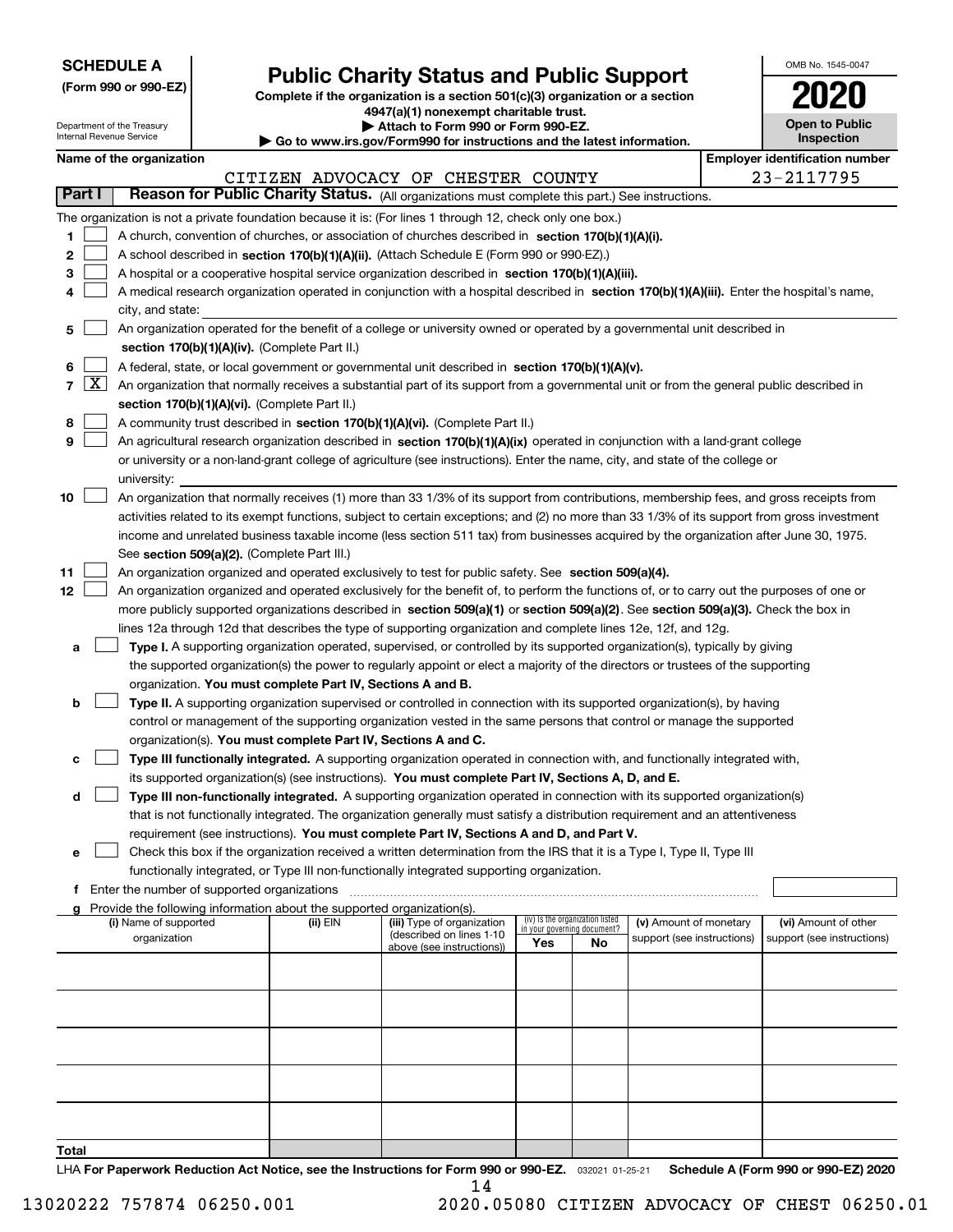#### Schedule A (Form 990 or 990-EZ) 2020 <code>CITIZEN ADVOCACY OF CHESTER COUNTY</code>  $23-2117795$  <code>Page</code> **Part II Support Schedule for Organizations Described in Sections 170(b)(1)(A)(iv) and 170(b)(1)(A)(vi)**

(Complete only if you checked the box on line 5, 7, or 8 of Part I or if the organization failed to qualify under Part III. If the organization fails to qualify under the tests listed below, please complete Part III.)

|    | <b>Section A. Public Support</b>                                                                                                                                                                                               |            |           |                         |            |                                      |                                          |  |  |
|----|--------------------------------------------------------------------------------------------------------------------------------------------------------------------------------------------------------------------------------|------------|-----------|-------------------------|------------|--------------------------------------|------------------------------------------|--|--|
|    | Calendar year (or fiscal year beginning in) $\blacktriangleright$                                                                                                                                                              | (a) 2016   | (b) 2017  | $(c)$ 2018              | $(d)$ 2019 | (e) 2020                             | (f) Total                                |  |  |
|    | 1 Gifts, grants, contributions, and                                                                                                                                                                                            |            |           |                         |            |                                      |                                          |  |  |
|    | membership fees received. (Do not                                                                                                                                                                                              |            |           |                         |            |                                      |                                          |  |  |
|    | include any "unusual grants.")                                                                                                                                                                                                 | 140, 298.  | 152, 303. | 220, 421.               | 244,686.   | 394,673.                             | 1152381.                                 |  |  |
|    | 2 Tax revenues levied for the organ-                                                                                                                                                                                           |            |           |                         |            |                                      |                                          |  |  |
|    | ization's benefit and either paid to                                                                                                                                                                                           |            |           |                         |            |                                      |                                          |  |  |
|    | or expended on its behalf                                                                                                                                                                                                      |            |           |                         |            |                                      |                                          |  |  |
|    | 3 The value of services or facilities                                                                                                                                                                                          |            |           |                         |            |                                      |                                          |  |  |
|    | furnished by a governmental unit to                                                                                                                                                                                            |            |           |                         |            |                                      |                                          |  |  |
|    | the organization without charge                                                                                                                                                                                                |            |           |                         |            |                                      |                                          |  |  |
|    | 4 Total. Add lines 1 through 3                                                                                                                                                                                                 | 140,298.   | 152, 303. | $\overline{220, 421}$ . | 244,686.   | 394, 673.                            | 1152381.                                 |  |  |
|    | 5 The portion of total contributions                                                                                                                                                                                           |            |           |                         |            |                                      |                                          |  |  |
|    | by each person (other than a                                                                                                                                                                                                   |            |           |                         |            |                                      |                                          |  |  |
|    | governmental unit or publicly                                                                                                                                                                                                  |            |           |                         |            |                                      |                                          |  |  |
|    | supported organization) included                                                                                                                                                                                               |            |           |                         |            |                                      |                                          |  |  |
|    | on line 1 that exceeds 2% of the                                                                                                                                                                                               |            |           |                         |            |                                      |                                          |  |  |
|    | amount shown on line 11,                                                                                                                                                                                                       |            |           |                         |            |                                      |                                          |  |  |
|    | column (f)                                                                                                                                                                                                                     |            |           |                         |            |                                      | 88,113.                                  |  |  |
|    | 6 Public support. Subtract line 5 from line 4.                                                                                                                                                                                 |            |           |                         |            |                                      | 1064268.                                 |  |  |
|    | <b>Section B. Total Support</b>                                                                                                                                                                                                |            |           |                         |            |                                      |                                          |  |  |
|    | Calendar year (or fiscal year beginning in) $\blacktriangleright$                                                                                                                                                              | $(a)$ 2016 | (b) 2017  | $(c)$ 2018              | $(d)$ 2019 | (e) 2020                             | (f) Total                                |  |  |
|    | <b>7</b> Amounts from line 4                                                                                                                                                                                                   | 140, 298.  | 152,303.  | $\overline{220}$ , 421. | 244,686.   | 394, 673.                            | 1152381.                                 |  |  |
|    | 8 Gross income from interest,                                                                                                                                                                                                  |            |           |                         |            |                                      |                                          |  |  |
|    | dividends, payments received on                                                                                                                                                                                                |            |           |                         |            |                                      |                                          |  |  |
|    | securities loans, rents, royalties,                                                                                                                                                                                            |            |           |                         |            |                                      |                                          |  |  |
|    | and income from similar sources                                                                                                                                                                                                | 94.        | 68.       | 60.                     | 1,125.     | 192.                                 | 1,539.                                   |  |  |
|    | <b>9</b> Net income from unrelated business                                                                                                                                                                                    |            |           |                         |            |                                      |                                          |  |  |
|    | activities, whether or not the                                                                                                                                                                                                 |            |           |                         |            |                                      |                                          |  |  |
|    | business is regularly carried on                                                                                                                                                                                               |            |           |                         |            |                                      |                                          |  |  |
|    | 10 Other income. Do not include gain                                                                                                                                                                                           |            |           |                         |            |                                      |                                          |  |  |
|    | or loss from the sale of capital                                                                                                                                                                                               |            |           |                         |            |                                      |                                          |  |  |
|    | assets (Explain in Part VI.)                                                                                                                                                                                                   |            |           |                         |            |                                      |                                          |  |  |
|    | 11 Total support. Add lines 7 through 10                                                                                                                                                                                       |            |           |                         |            |                                      | 1153920.                                 |  |  |
|    | 12 Gross receipts from related activities, etc. (see instructions)                                                                                                                                                             |            |           |                         |            | 12                                   | 80,069.                                  |  |  |
|    | 13 First 5 years. If the Form 990 is for the organization's first, second, third, fourth, or fifth tax year as a section 501(c)(3)                                                                                             |            |           |                         |            |                                      |                                          |  |  |
|    | organization, check this box and stop here manufactured and stop here are all the contractions of the state of the state of the contraction of the contract of the contract of the contract of the contract of the contract of |            |           |                         |            |                                      |                                          |  |  |
|    | <b>Section C. Computation of Public Support Percentage</b>                                                                                                                                                                     |            |           |                         |            |                                      |                                          |  |  |
|    |                                                                                                                                                                                                                                |            |           |                         |            | 14                                   | 92.23<br>%                               |  |  |
|    |                                                                                                                                                                                                                                |            |           |                         |            | 15                                   | 90.03<br>$\%$                            |  |  |
|    | 16a 33 1/3% support test - 2020. If the organization did not check the box on line 13, and line 14 is 33 1/3% or more, check this box and                                                                                      |            |           |                         |            |                                      |                                          |  |  |
|    | stop here. The organization qualifies as a publicly supported organization                                                                                                                                                     |            |           |                         |            |                                      | $\blacktriangleright$ $\boxed{\text{X}}$ |  |  |
|    | b 33 1/3% support test - 2019. If the organization did not check a box on line 13 or 16a, and line 15 is 33 1/3% or more, check this box                                                                                       |            |           |                         |            |                                      |                                          |  |  |
|    | and stop here. The organization qualifies as a publicly supported organization                                                                                                                                                 |            |           |                         |            |                                      |                                          |  |  |
|    | 17a 10% -facts-and-circumstances test - 2020. If the organization did not check a box on line 13, 16a, or 16b, and line 14 is 10% or more,                                                                                     |            |           |                         |            |                                      |                                          |  |  |
|    | and if the organization meets the facts-and-circumstances test, check this box and stop here. Explain in Part VI how the organization                                                                                          |            |           |                         |            |                                      |                                          |  |  |
|    | meets the facts-and-circumstances test. The organization qualifies as a publicly supported organization                                                                                                                        |            |           |                         |            |                                      |                                          |  |  |
|    | <b>b 10% -facts-and-circumstances test - 2019.</b> If the organization did not check a box on line 13, 16a, 16b, or 17a, and line 15 is 10% or                                                                                 |            |           |                         |            |                                      |                                          |  |  |
|    | more, and if the organization meets the facts-and-circumstances test, check this box and stop here. Explain in Part VI how the                                                                                                 |            |           |                         |            |                                      |                                          |  |  |
|    | organization meets the facts-and-circumstances test. The organization qualifies as a publicly supported organization                                                                                                           |            |           |                         |            |                                      |                                          |  |  |
| 18 | Private foundation. If the organization did not check a box on line 13, 16a, 16b, 17a, or 17b, check this box and see instructions                                                                                             |            |           |                         |            |                                      |                                          |  |  |
|    |                                                                                                                                                                                                                                |            |           |                         |            | Schedule A (Form 990 or 990-F7) 2020 |                                          |  |  |

**Schedule A (Form 990 or 990-EZ) 2020**

032022 01-25-21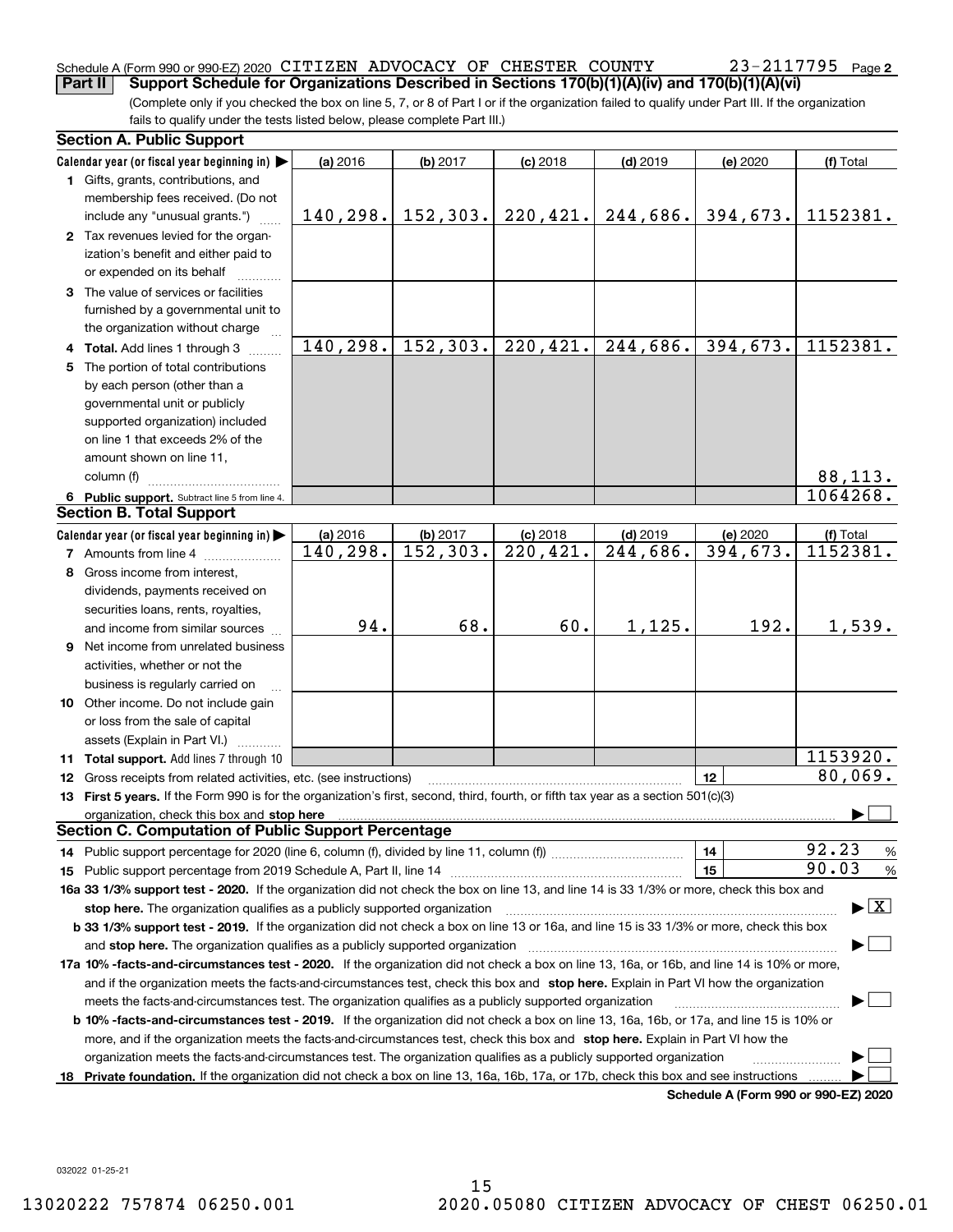#### Schedule A (Form 990 or 990-EZ) 2020 <code>CITIZEN ADVOCACY OF CHESTER COUNTY</code>  $23-2117795$  <code>Page</code> **Part III Support Schedule for Organizations Described in Section 509(a)(2)**

(Complete only if you checked the box on line 10 of Part I or if the organization failed to qualify under Part II. If the organization fails to qualify under the tests listed below, please complete Part II.)

| <b>Section A. Public Support</b>                                                                                                                                                                                               |          |          |            |            |          |                                      |
|--------------------------------------------------------------------------------------------------------------------------------------------------------------------------------------------------------------------------------|----------|----------|------------|------------|----------|--------------------------------------|
| Calendar year (or fiscal year beginning in) $\blacktriangleright$                                                                                                                                                              | (a) 2016 | (b) 2017 | $(c)$ 2018 | $(d)$ 2019 | (e) 2020 | (f) Total                            |
| 1 Gifts, grants, contributions, and                                                                                                                                                                                            |          |          |            |            |          |                                      |
| membership fees received. (Do not                                                                                                                                                                                              |          |          |            |            |          |                                      |
| include any "unusual grants.")                                                                                                                                                                                                 |          |          |            |            |          |                                      |
| 2 Gross receipts from admissions,<br>merchandise sold or services per-<br>formed, or facilities furnished in<br>any activity that is related to the<br>organization's tax-exempt purpose                                       |          |          |            |            |          |                                      |
| 3 Gross receipts from activities that<br>are not an unrelated trade or bus-                                                                                                                                                    |          |          |            |            |          |                                      |
| iness under section 513                                                                                                                                                                                                        |          |          |            |            |          |                                      |
| 4 Tax revenues levied for the organ-<br>ization's benefit and either paid to<br>or expended on its behalf                                                                                                                      |          |          |            |            |          |                                      |
| .<br>5 The value of services or facilities<br>furnished by a governmental unit to                                                                                                                                              |          |          |            |            |          |                                      |
| the organization without charge                                                                                                                                                                                                |          |          |            |            |          |                                      |
| <b>6 Total.</b> Add lines 1 through 5                                                                                                                                                                                          |          |          |            |            |          |                                      |
| 7a Amounts included on lines 1, 2, and<br>3 received from disqualified persons                                                                                                                                                 |          |          |            |            |          |                                      |
| <b>b</b> Amounts included on lines 2 and 3 received<br>from other than disqualified persons that<br>exceed the greater of \$5,000 or 1% of the<br>amount on line 13 for the year                                               |          |          |            |            |          |                                      |
| c Add lines 7a and 7b                                                                                                                                                                                                          |          |          |            |            |          |                                      |
| 8 Public support. (Subtract line 7c from line 6.)<br><b>Section B. Total Support</b>                                                                                                                                           |          |          |            |            |          |                                      |
| Calendar year (or fiscal year beginning in)                                                                                                                                                                                    | (a) 2016 | (b) 2017 | $(c)$ 2018 | $(d)$ 2019 | (e) 2020 | (f) Total                            |
| 9 Amounts from line 6                                                                                                                                                                                                          |          |          |            |            |          |                                      |
| 10a Gross income from interest,<br>dividends, payments received on<br>securities loans, rents, royalties,<br>and income from similar sources                                                                                   |          |          |            |            |          |                                      |
| <b>b</b> Unrelated business taxable income<br>(less section 511 taxes) from businesses<br>acquired after June 30, 1975                                                                                                         |          |          |            |            |          |                                      |
| c Add lines 10a and 10b                                                                                                                                                                                                        |          |          |            |            |          |                                      |
| <b>11</b> Net income from unrelated business<br>activities not included in line 10b,<br>whether or not the business is<br>regularly carried on                                                                                 |          |          |            |            |          |                                      |
| <b>12</b> Other income. Do not include gain<br>or loss from the sale of capital<br>assets (Explain in Part VI.)                                                                                                                |          |          |            |            |          |                                      |
| <b>13 Total support.</b> (Add lines 9, 10c, 11, and 12.)                                                                                                                                                                       |          |          |            |            |          |                                      |
| 14 First 5 years. If the Form 990 is for the organization's first, second, third, fourth, or fifth tax year as a section 501(c)(3) organization,                                                                               |          |          |            |            |          |                                      |
| check this box and stop here measurements and contact the contract of the contract of the contract of the contract of the contract of the contract of the contract of the contract of the contract of the contract of the cont |          |          |            |            |          |                                      |
| <b>Section C. Computation of Public Support Percentage</b>                                                                                                                                                                     |          |          |            |            |          |                                      |
|                                                                                                                                                                                                                                |          |          |            |            | 15       | %                                    |
| 16 Public support percentage from 2019 Schedule A, Part III, line 15                                                                                                                                                           |          |          |            |            | 16       | %                                    |
| <b>Section D. Computation of Investment Income Percentage</b>                                                                                                                                                                  |          |          |            |            |          |                                      |
| 17 Investment income percentage for 2020 (line 10c, column (f), divided by line 13, column (f))<br>18 Investment income percentage from 2019 Schedule A, Part III, line 17                                                     |          |          |            |            | 17<br>18 | %<br>%                               |
| 19a 33 1/3% support tests - 2020. If the organization did not check the box on line 14, and line 15 is more than 33 1/3%, and line 17 is not                                                                                   |          |          |            |            |          |                                      |
| more than 33 1/3%, check this box and stop here. The organization qualifies as a publicly supported organization                                                                                                               |          |          |            |            |          | ▶                                    |
| b 33 1/3% support tests - 2019. If the organization did not check a box on line 14 or line 19a, and line 16 is more than 33 1/3%, and                                                                                          |          |          |            |            |          |                                      |
| line 18 is not more than 33 1/3%, check this box and stop here. The organization qualifies as a publicly supported organization                                                                                                |          |          |            |            |          |                                      |
| 20 Private foundation. If the organization did not check a box on line 14, 19a, or 19b, check this box and see instructions                                                                                                    |          |          |            |            |          |                                      |
| 032023 01-25-21                                                                                                                                                                                                                |          |          |            |            |          | Schedule A (Form 990 or 990-EZ) 2020 |
|                                                                                                                                                                                                                                |          | 16       |            |            |          |                                      |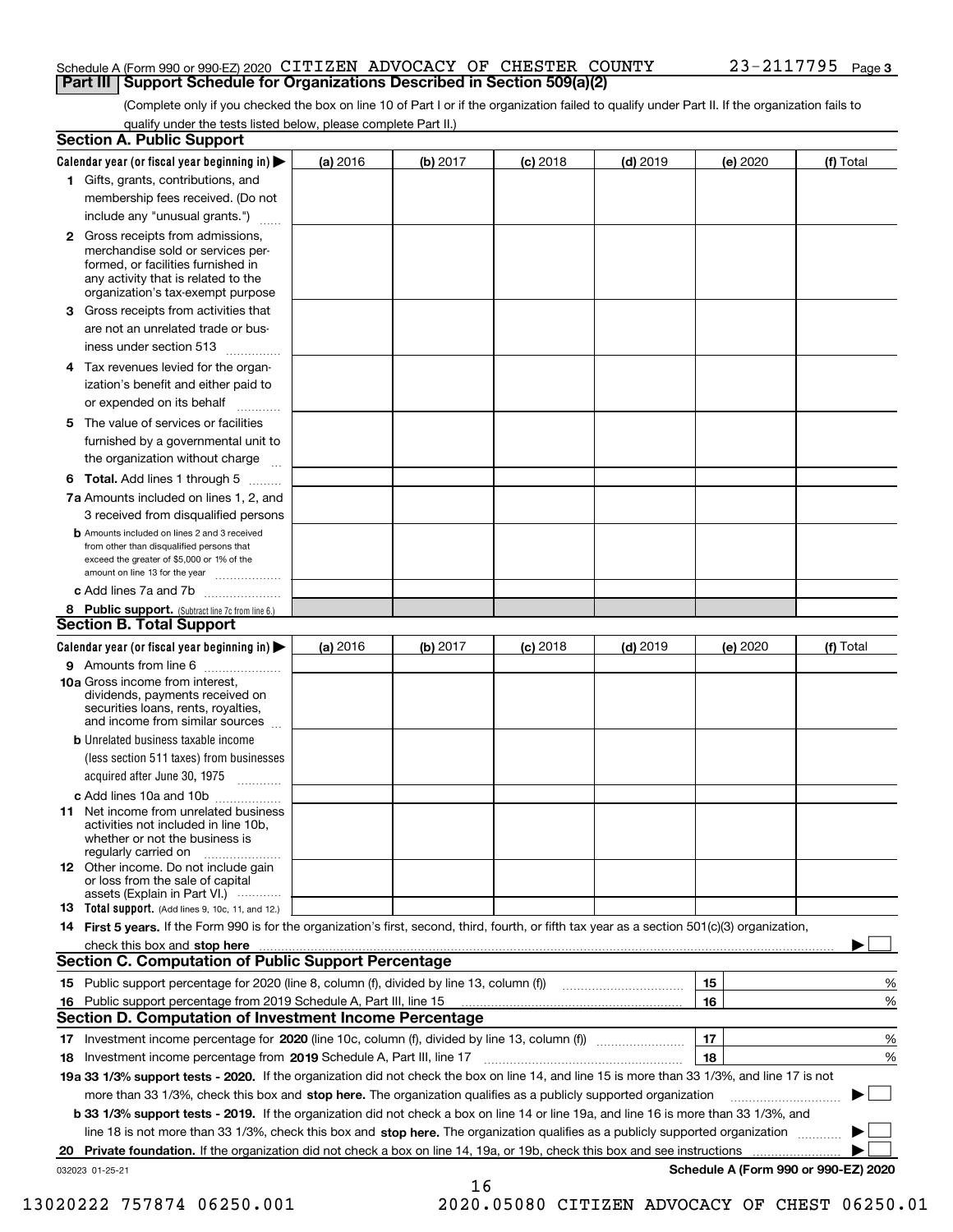#### Schedule A (Form 990 or 990-EZ) 2020 <code>CITIZEN ADVOCACY OF CHESTER COUNTY</code>  $23-2117795$  <code>Page</code>

## 23-2117795 Page 4

**1**

**2**

**3a**

**3b**

**3c**

**4a**

**4b**

**4c**

**5a**

**5b5c**

**6**

**7**

**8**

**9a**

**9b**

**9c**

**10a**

**10b**

**YesNo**

## **Part IV Supporting Organizations**

(Complete only if you checked a box in line 12 on Part I. If you checked box 12a, Part I, complete Sections A and B. If you checked box 12b, Part I, complete Sections A and C. If you checked box 12c, Part I, complete Sections A, D, and E. If you checked box 12d, Part I, complete Sections A and D, and complete Part V.)

## **Section A. All Supporting Organizations**

- **1** Are all of the organization's supported organizations listed by name in the organization's governing documents? If "No," describe in **Part VI** how the supported organizations are designated. If designated by *class or purpose, describe the designation. If historic and continuing relationship, explain.*
- **2** Did the organization have any supported organization that does not have an IRS determination of status under section 509(a)(1) or (2)? If "Yes," explain in Part VI how the organization determined that the supported *organization was described in section 509(a)(1) or (2).*
- **3a** Did the organization have a supported organization described in section 501(c)(4), (5), or (6)? If "Yes," answer *lines 3b and 3c below.*
- **b** Did the organization confirm that each supported organization qualified under section 501(c)(4), (5), or (6) and satisfied the public support tests under section 509(a)(2)? If "Yes," describe in **Part VI** when and how the *organization made the determination.*
- **c**Did the organization ensure that all support to such organizations was used exclusively for section 170(c)(2)(B) purposes? If "Yes," explain in **Part VI** what controls the organization put in place to ensure such use.
- **4a***If* Was any supported organization not organized in the United States ("foreign supported organization")? *"Yes," and if you checked box 12a or 12b in Part I, answer lines 4b and 4c below.*
- **b** Did the organization have ultimate control and discretion in deciding whether to make grants to the foreign supported organization? If "Yes," describe in **Part VI** how the organization had such control and discretion *despite being controlled or supervised by or in connection with its supported organizations.*
- **c** Did the organization support any foreign supported organization that does not have an IRS determination under sections 501(c)(3) and 509(a)(1) or (2)? If "Yes," explain in **Part VI** what controls the organization used *to ensure that all support to the foreign supported organization was used exclusively for section 170(c)(2)(B) purposes.*
- **5a** Did the organization add, substitute, or remove any supported organizations during the tax year? If "Yes," answer lines 5b and 5c below (if applicable). Also, provide detail in **Part VI,** including (i) the names and EIN *numbers of the supported organizations added, substituted, or removed; (ii) the reasons for each such action; (iii) the authority under the organization's organizing document authorizing such action; and (iv) how the action was accomplished (such as by amendment to the organizing document).*
- **b** Type I or Type II only. Was any added or substituted supported organization part of a class already designated in the organization's organizing document?
- **cSubstitutions only.**  Was the substitution the result of an event beyond the organization's control?
- **6** Did the organization provide support (whether in the form of grants or the provision of services or facilities) to **Part VI.** *If "Yes," provide detail in* support or benefit one or more of the filing organization's supported organizations? anyone other than (i) its supported organizations, (ii) individuals that are part of the charitable class benefited by one or more of its supported organizations, or (iii) other supporting organizations that also
- **7**Did the organization provide a grant, loan, compensation, or other similar payment to a substantial contributor *If "Yes," complete Part I of Schedule L (Form 990 or 990-EZ).* regard to a substantial contributor? (as defined in section 4958(c)(3)(C)), a family member of a substantial contributor, or a 35% controlled entity with
- **8** Did the organization make a loan to a disqualified person (as defined in section 4958) not described in line 7? *If "Yes," complete Part I of Schedule L (Form 990 or 990-EZ).*
- **9a** Was the organization controlled directly or indirectly at any time during the tax year by one or more in section 509(a)(1) or (2))? If "Yes," *provide detail in* <code>Part VI.</code> disqualified persons, as defined in section 4946 (other than foundation managers and organizations described
- **b** Did one or more disqualified persons (as defined in line 9a) hold a controlling interest in any entity in which the supporting organization had an interest? If "Yes," provide detail in P**art VI**.
- **c**Did a disqualified person (as defined in line 9a) have an ownership interest in, or derive any personal benefit from, assets in which the supporting organization also had an interest? If "Yes," provide detail in P**art VI.**
- **10a** Was the organization subject to the excess business holdings rules of section 4943 because of section supporting organizations)? If "Yes," answer line 10b below. 4943(f) (regarding certain Type II supporting organizations, and all Type III non-functionally integrated
- **b** Did the organization have any excess business holdings in the tax year? (Use Schedule C, Form 4720, to *determine whether the organization had excess business holdings.)*

17

032024 01-25-21

**Schedule A (Form 990 or 990-EZ) 2020**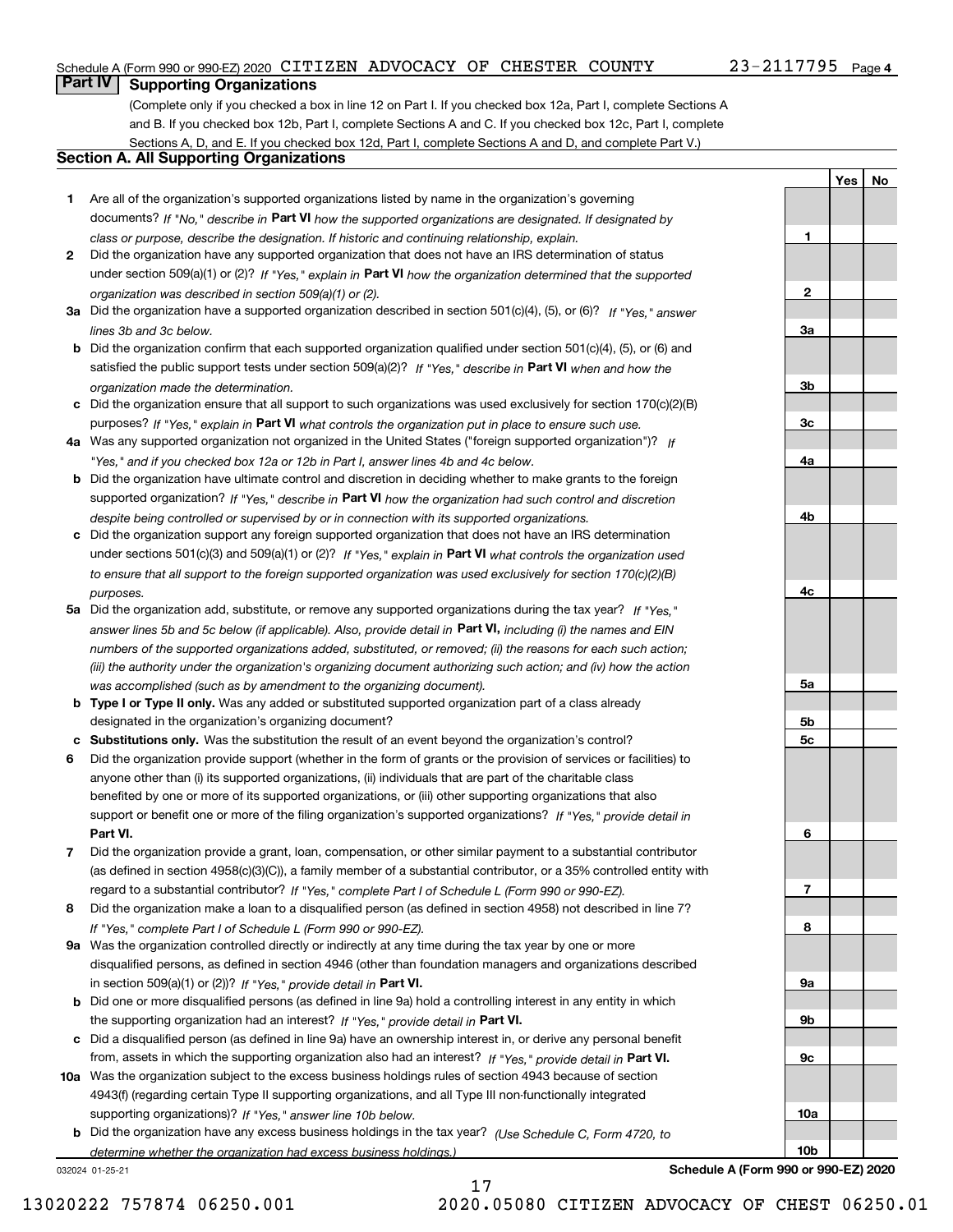#### Schedule A (Form 990 or 990-EZ) 2020 <code>CITIZEN ADVOCACY OF CHESTER COUNTY</code>  $23-2117795$  <code>Page</code> **Part IV Supporting Organizations** *(continued)*

**Yes No**

| 11 | Has the organization accepted a gift or contribution from any of the following persons?                                                                                                                                                                   |                 |     |    |
|----|-----------------------------------------------------------------------------------------------------------------------------------------------------------------------------------------------------------------------------------------------------------|-----------------|-----|----|
|    | a A person who directly or indirectly controls, either alone or together with persons described in lines 11b and                                                                                                                                          |                 |     |    |
|    | 11c below, the governing body of a supported organization?                                                                                                                                                                                                | 11a             |     |    |
|    | <b>b</b> A family member of a person described in line 11a above?                                                                                                                                                                                         | 11 <sub>b</sub> |     |    |
|    | c A 35% controlled entity of a person described in line 11a or 11b above? If "Yes" to line 11a, 11b, or 11c, provide                                                                                                                                      |                 |     |    |
|    | detail in Part VI.                                                                                                                                                                                                                                        | 11c             |     |    |
|    | <b>Section B. Type I Supporting Organizations</b>                                                                                                                                                                                                         |                 |     |    |
|    |                                                                                                                                                                                                                                                           |                 | Yes | No |
| 1  | Did the governing body, members of the governing body, officers acting in their official capacity, or membership of one or                                                                                                                                |                 |     |    |
|    | more supported organizations have the power to regularly appoint or elect at least a majority of the organization's officers,                                                                                                                             |                 |     |    |
|    | directors, or trustees at all times during the tax year? If "No," describe in Part VI how the supported organization(s)<br>effectively operated, supervised, or controlled the organization's activities. If the organization had more than one supported |                 |     |    |
|    | organization, describe how the powers to appoint and/or remove officers, directors, or trustees were allocated among the                                                                                                                                  |                 |     |    |
|    | supported organizations and what conditions or restrictions, if any, applied to such powers during the tax year.                                                                                                                                          | 1               |     |    |
| 2  | Did the organization operate for the benefit of any supported organization other than the supported                                                                                                                                                       |                 |     |    |
|    | organization(s) that operated, supervised, or controlled the supporting organization? If "Yes," explain in                                                                                                                                                |                 |     |    |
|    | Part VI how providing such benefit carried out the purposes of the supported organization(s) that operated,                                                                                                                                               |                 |     |    |
|    | supervised, or controlled the supporting organization.                                                                                                                                                                                                    | $\mathbf 2$     |     |    |
|    | <b>Section C. Type II Supporting Organizations</b>                                                                                                                                                                                                        |                 |     |    |
|    |                                                                                                                                                                                                                                                           |                 | Yes | No |
| 1  | Were a majority of the organization's directors or trustees during the tax year also a majority of the directors                                                                                                                                          |                 |     |    |
|    | or trustees of each of the organization's supported organization(s)? If "No," describe in Part VI how control                                                                                                                                             |                 |     |    |
|    | or management of the supporting organization was vested in the same persons that controlled or managed                                                                                                                                                    |                 |     |    |
|    | the supported organization(s).                                                                                                                                                                                                                            | 1               |     |    |
|    | <b>Section D. All Type III Supporting Organizations</b>                                                                                                                                                                                                   |                 |     |    |
|    |                                                                                                                                                                                                                                                           |                 | Yes | No |
| 1  | Did the organization provide to each of its supported organizations, by the last day of the fifth month of the                                                                                                                                            |                 |     |    |
|    | organization's tax year, (i) a written notice describing the type and amount of support provided during the prior tax                                                                                                                                     |                 |     |    |
|    | year, (ii) a copy of the Form 990 that was most recently filed as of the date of notification, and (iii) copies of the                                                                                                                                    |                 |     |    |
|    | organization's governing documents in effect on the date of notification, to the extent not previously provided?                                                                                                                                          | 1               |     |    |
| 2  | Were any of the organization's officers, directors, or trustees either (i) appointed or elected by the supported                                                                                                                                          |                 |     |    |
|    | organization(s) or (ii) serving on the governing body of a supported organization? If "No," explain in Part VI how                                                                                                                                        |                 |     |    |
|    | the organization maintained a close and continuous working relationship with the supported organization(s).                                                                                                                                               | 2               |     |    |
| 3  | By reason of the relationship described in line 2, above, did the organization's supported organizations have a                                                                                                                                           |                 |     |    |
|    | significant voice in the organization's investment policies and in directing the use of the organization's                                                                                                                                                |                 |     |    |
|    | income or assets at all times during the tax year? If "Yes," describe in Part VI the role the organization's                                                                                                                                              |                 |     |    |
|    | supported organizations played in this regard.<br>Section E. Type III Functionally Integrated Supporting Organizations                                                                                                                                    | з               |     |    |
|    |                                                                                                                                                                                                                                                           |                 |     |    |
|    | Check the box next to the method that the organization used to satisfy the Integral Part Test during the year (see instructions)                                                                                                                          |                 |     |    |
| а  | The organization satisfied the Activities Test. Complete line 2 below.                                                                                                                                                                                    |                 |     |    |
| b  | The organization is the parent of each of its supported organizations. Complete line 3 below.                                                                                                                                                             |                 |     |    |
| c  | The organization supported a governmental entity. Describe in Part VI how you supported a governmental entity (see instructions).<br>Activities Test. Answer lines 2a and 2b below.                                                                       |                 | Yes | No |
| 2  |                                                                                                                                                                                                                                                           |                 |     |    |
| a  | Did substantially all of the organization's activities during the tax year directly further the exempt purposes of                                                                                                                                        |                 |     |    |
|    | the supported organization(s) to which the organization was responsive? If "Yes," then in Part VI identify<br>those supported organizations and explain how these activities directly furthered their exempt purposes,                                    |                 |     |    |
|    |                                                                                                                                                                                                                                                           |                 |     |    |
|    | how the organization was responsive to those supported organizations, and how the organization determined                                                                                                                                                 | 2a              |     |    |
| b  | that these activities constituted substantially all of its activities.<br>Did the activities described in line 2a, above, constitute activities that, but for the organization's involvement,                                                             |                 |     |    |
|    | one or more of the organization's supported organization(s) would have been engaged in? If "Yes," explain in                                                                                                                                              |                 |     |    |
|    | <b>Part VI</b> the reasons for the organization's position that its supported organization(s) would have engaged in                                                                                                                                       |                 |     |    |
|    | these activities but for the organization's involvement.                                                                                                                                                                                                  | 2 <sub>b</sub>  |     |    |
| з  | Parent of Supported Organizations. Answer lines 3a and 3b below.                                                                                                                                                                                          |                 |     |    |
| а  | Did the organization have the power to regularly appoint or elect a majority of the officers, directors, or                                                                                                                                               |                 |     |    |
|    | trustees of each of the supported organizations? If "Yes" or "No" provide details in Part VI.                                                                                                                                                             | За              |     |    |
| b  | Did the organization exercise a substantial degree of direction over the policies, programs, and activities of each                                                                                                                                       |                 |     |    |
|    | of its supported organizations? If "Yes." describe in Part VI the role played by the organization in this regard.                                                                                                                                         | 3b              |     |    |

18

032025 01-25-21

**Schedule A (Form 990 or 990-EZ) 2020**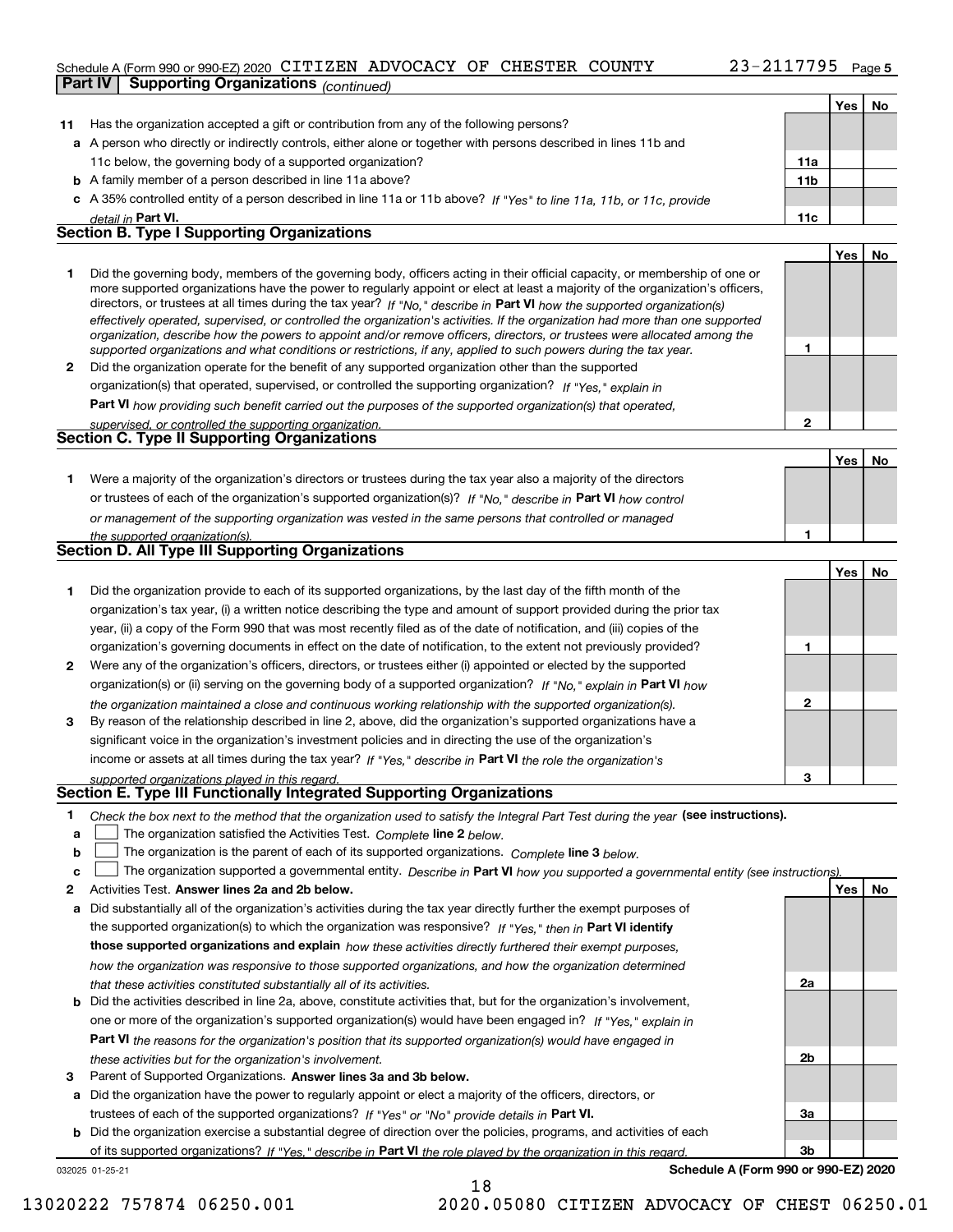|  | Schedule A (Form 990 or 990-EZ) 2020 CITIZEN ADVOCACY OF CHESTER COUNTY               |  |  | $23 - 2117795$ Page 6 |  |
|--|---------------------------------------------------------------------------------------|--|--|-----------------------|--|
|  | <b>Part V</b> Type III Non-Functionally Integrated 509(a)(3) Supporting Organizations |  |  |                       |  |

1 Check here if the organization satisfied the Integral Part Test as a qualifying trust on Nov. 20, 1970 (explain in Part VI). See instructions. All other Type III non-functionally integrated supporting organizations must complete Sections A through E.

|   | Section A - Adjusted Net Income                                                                                                   | (A) Prior Year | (B) Current Year<br>(optional) |                                |
|---|-----------------------------------------------------------------------------------------------------------------------------------|----------------|--------------------------------|--------------------------------|
| 1 | Net short-term capital gain                                                                                                       | 1              |                                |                                |
| 2 | Recoveries of prior-year distributions                                                                                            | $\overline{2}$ |                                |                                |
| 3 | Other gross income (see instructions)                                                                                             | 3              |                                |                                |
| 4 | Add lines 1 through 3.                                                                                                            | 4              |                                |                                |
| 5 | Depreciation and depletion                                                                                                        | 5              |                                |                                |
| 6 | Portion of operating expenses paid or incurred for production or                                                                  |                |                                |                                |
|   | collection of gross income or for management, conservation, or                                                                    |                |                                |                                |
|   | maintenance of property held for production of income (see instructions)                                                          | 6              |                                |                                |
| 7 | Other expenses (see instructions)                                                                                                 | $\overline{7}$ |                                |                                |
| 8 | Adjusted Net Income (subtract lines 5, 6, and 7 from line 4)                                                                      | 8              |                                |                                |
|   | <b>Section B - Minimum Asset Amount</b>                                                                                           |                | (A) Prior Year                 | (B) Current Year<br>(optional) |
| 1 | Aggregate fair market value of all non-exempt-use assets (see                                                                     |                |                                |                                |
|   | instructions for short tax year or assets held for part of year):                                                                 |                |                                |                                |
|   | a Average monthly value of securities                                                                                             | 1a             |                                |                                |
|   | <b>b</b> Average monthly cash balances                                                                                            | 1b             |                                |                                |
|   | c Fair market value of other non-exempt-use assets                                                                                | 1c             |                                |                                |
|   | d Total (add lines 1a, 1b, and 1c)                                                                                                | 1d             |                                |                                |
|   | e Discount claimed for blockage or other factors                                                                                  |                |                                |                                |
|   | (explain in detail in Part VI):                                                                                                   |                |                                |                                |
| 2 | Acquisition indebtedness applicable to non-exempt-use assets                                                                      | $\mathbf{2}$   |                                |                                |
| 3 | Subtract line 2 from line 1d.                                                                                                     | 3              |                                |                                |
| 4 | Cash deemed held for exempt use. Enter 0.015 of line 3 (for greater amount,                                                       |                |                                |                                |
|   | see instructions)                                                                                                                 | 4              |                                |                                |
| 5 | Net value of non-exempt-use assets (subtract line 4 from line 3)                                                                  | 5              |                                |                                |
| 6 | Multiply line 5 by 0.035.                                                                                                         | 6              |                                |                                |
| 7 | Recoveries of prior-year distributions                                                                                            | 7              |                                |                                |
| 8 | <b>Minimum Asset Amount</b> (add line 7 to line 6)                                                                                | 8              |                                |                                |
|   | <b>Section C - Distributable Amount</b>                                                                                           |                |                                | <b>Current Year</b>            |
| 1 | Adjusted net income for prior year (from Section A, line 8, column A)                                                             | 1              |                                |                                |
| 2 | Enter 0.85 of line 1.                                                                                                             | $\overline{2}$ |                                |                                |
| 3 | Minimum asset amount for prior year (from Section B, line 8, column A)                                                            | 3              |                                |                                |
| 4 | Enter greater of line 2 or line 3.                                                                                                | 4              |                                |                                |
| 5 | Income tax imposed in prior year                                                                                                  | 5              |                                |                                |
| 6 | <b>Distributable Amount.</b> Subtract line 5 from line 4, unless subject to                                                       |                |                                |                                |
|   | emergency temporary reduction (see instructions).                                                                                 | 6              |                                |                                |
| 7 | Check here if the current year is the organization's first as a non-functionally integrated Type III supporting organization (see |                |                                |                                |

instructions).

**1**

**Schedule A (Form 990 or 990-EZ) 2020**

032026 01-25-21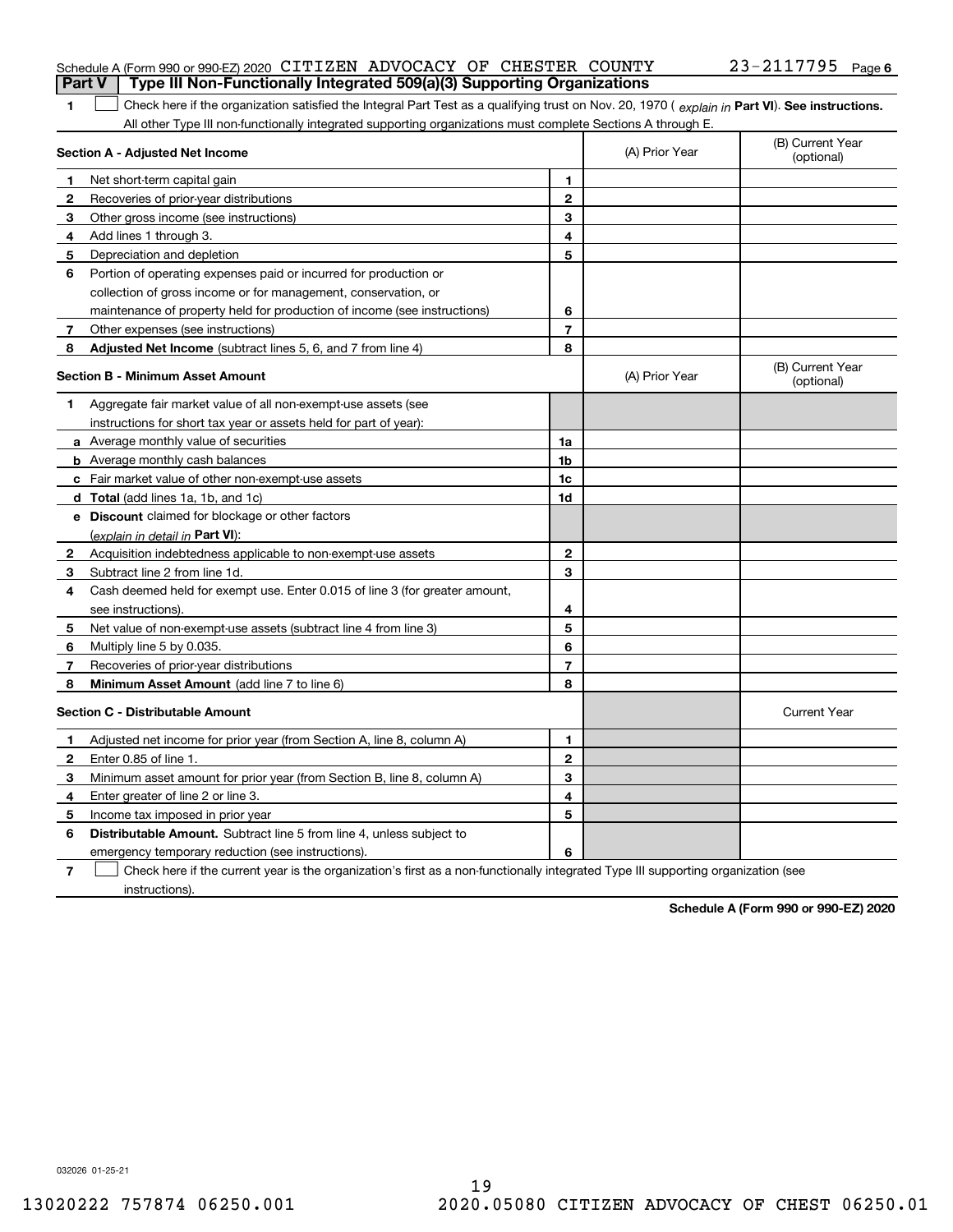#### Schedule A (Form 990 or 990-EZ) 2020 <code>ClTIZEN ADVOCACY OF CHESTER COUNTY</code>  $\qquad \qquad \qquad$   $23-2117795$  <code>Page</code> CITIZEN ADVOCACY OF CHESTER COUNTY 23-2117795

| <b>Part V</b>  | Type III Non-Functionally Integrated 509(a)(3) Supporting Organizations                    |                             | (continued)                           |              |                                         |
|----------------|--------------------------------------------------------------------------------------------|-----------------------------|---------------------------------------|--------------|-----------------------------------------|
|                | <b>Section D - Distributions</b>                                                           |                             |                                       |              | <b>Current Year</b>                     |
| 1.             | Amounts paid to supported organizations to accomplish exempt purposes                      |                             |                                       | 1            |                                         |
| 2              | Amounts paid to perform activity that directly furthers exempt purposes of supported       |                             |                                       |              |                                         |
|                | organizations, in excess of income from activity                                           |                             |                                       | $\mathbf{2}$ |                                         |
| 3              | Administrative expenses paid to accomplish exempt purposes of supported organizations      |                             |                                       | 3            |                                         |
| 4              | Amounts paid to acquire exempt-use assets                                                  |                             |                                       | 4            |                                         |
| 5              | Qualified set-aside amounts (prior IRS approval required - provide details in Part VI)     |                             |                                       | 5            |                                         |
| 6              | Other distributions ( <i>describe in</i> Part VI). See instructions.                       |                             |                                       | 6            |                                         |
| 7              | Total annual distributions. Add lines 1 through 6.                                         |                             |                                       | 7            |                                         |
| 8              | Distributions to attentive supported organizations to which the organization is responsive |                             |                                       |              |                                         |
|                | (provide details in Part VI). See instructions.                                            |                             |                                       | 8            |                                         |
| 9              | Distributable amount for 2020 from Section C, line 6                                       |                             |                                       | 9            |                                         |
| 10             | Line 8 amount divided by line 9 amount                                                     |                             |                                       | 10           |                                         |
|                |                                                                                            | (i)                         | (ii)                                  |              | (iii)                                   |
|                | <b>Section E - Distribution Allocations</b> (see instructions)                             | <b>Excess Distributions</b> | <b>Underdistributions</b><br>Pre-2020 |              | <b>Distributable</b><br>Amount for 2020 |
| 1              | Distributable amount for 2020 from Section C, line 6                                       |                             |                                       |              |                                         |
| 2              | Underdistributions, if any, for years prior to 2020 (reason-                               |                             |                                       |              |                                         |
|                | able cause required - explain in Part VI). See instructions.                               |                             |                                       |              |                                         |
| 3              | Excess distributions carryover, if any, to 2020                                            |                             |                                       |              |                                         |
|                | a From 2015                                                                                |                             |                                       |              |                                         |
|                | <b>b</b> From 2016                                                                         |                             |                                       |              |                                         |
|                | $c$ From 2017                                                                              |                             |                                       |              |                                         |
|                | d From 2018                                                                                |                             |                                       |              |                                         |
|                | e From 2019                                                                                |                             |                                       |              |                                         |
|                | f Total of lines 3a through 3e                                                             |                             |                                       |              |                                         |
|                | g Applied to underdistributions of prior years                                             |                             |                                       |              |                                         |
|                | <b>h</b> Applied to 2020 distributable amount                                              |                             |                                       |              |                                         |
|                | Carryover from 2015 not applied (see instructions)                                         |                             |                                       |              |                                         |
|                | Remainder. Subtract lines 3g, 3h, and 3i from line 3f.                                     |                             |                                       |              |                                         |
| 4              | Distributions for 2020 from Section D,                                                     |                             |                                       |              |                                         |
|                | line $7:$                                                                                  |                             |                                       |              |                                         |
|                | a Applied to underdistributions of prior years                                             |                             |                                       |              |                                         |
|                | <b>b</b> Applied to 2020 distributable amount                                              |                             |                                       |              |                                         |
|                | c Remainder. Subtract lines 4a and 4b from line 4.                                         |                             |                                       |              |                                         |
| 5              | Remaining underdistributions for years prior to 2020, if                                   |                             |                                       |              |                                         |
|                | any. Subtract lines 3g and 4a from line 2. For result greater                              |                             |                                       |              |                                         |
|                | than zero, explain in Part VI. See instructions.                                           |                             |                                       |              |                                         |
| 6              | Remaining underdistributions for 2020. Subtract lines 3h                                   |                             |                                       |              |                                         |
|                | and 4b from line 1. For result greater than zero, explain in                               |                             |                                       |              |                                         |
|                | Part VI. See instructions.                                                                 |                             |                                       |              |                                         |
| $\overline{7}$ | Excess distributions carryover to 2021. Add lines 3j                                       |                             |                                       |              |                                         |
|                | and 4c.                                                                                    |                             |                                       |              |                                         |
| 8              | Breakdown of line 7:                                                                       |                             |                                       |              |                                         |
|                | a Excess from 2016                                                                         |                             |                                       |              |                                         |
|                | <b>b</b> Excess from 2017                                                                  |                             |                                       |              |                                         |
|                | c Excess from 2018                                                                         |                             |                                       |              |                                         |
|                | d Excess from 2019                                                                         |                             |                                       |              |                                         |
|                | e Excess from 2020                                                                         |                             |                                       |              |                                         |

**Schedule A (Form 990 or 990-EZ) 2020**

032027 01-25-21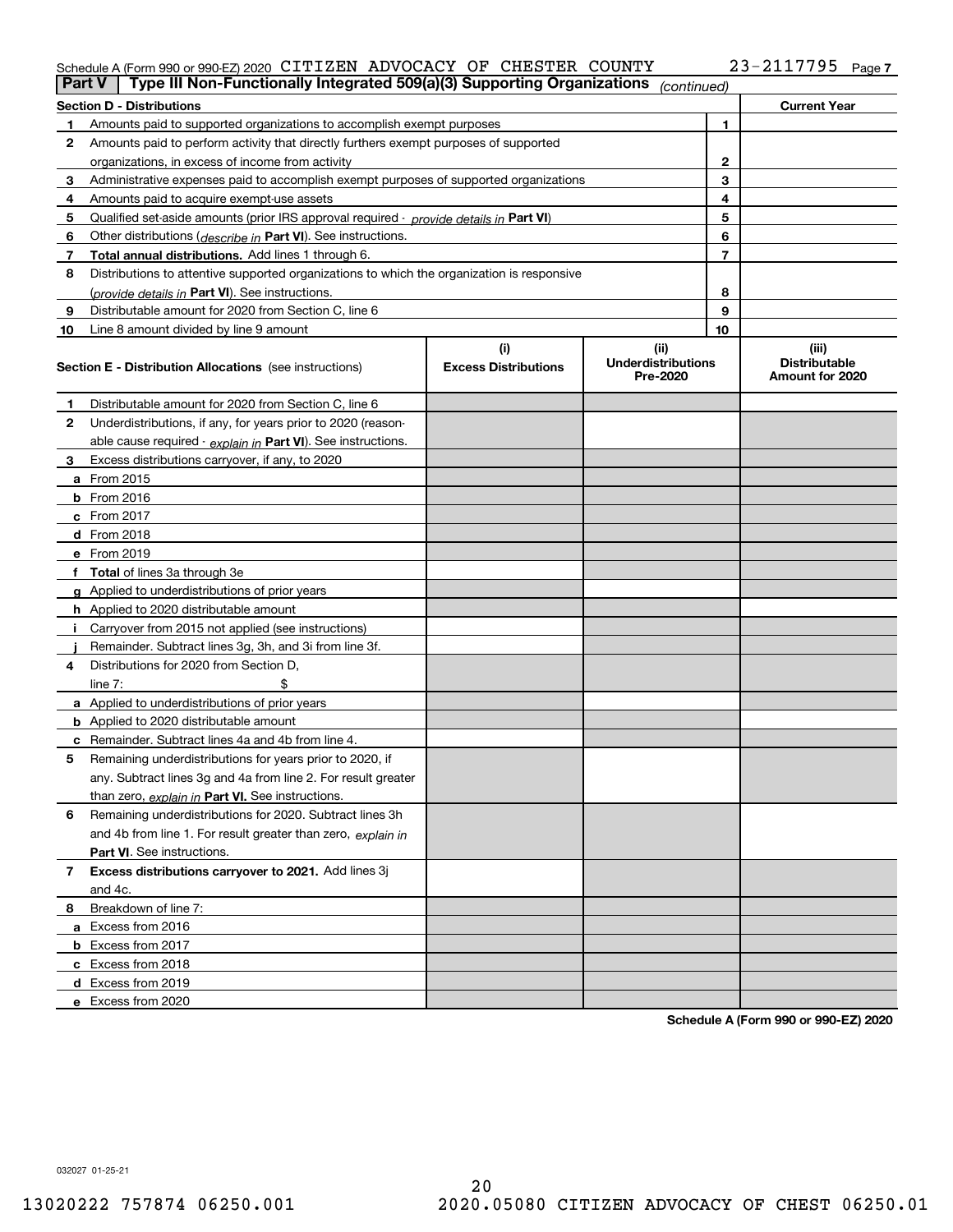|                 | Schedule A (Form 990 or 990-EZ) 2020 CITIZEN ADVOCACY OF CHESTER COUNTY                                                         |  |    | $23 - 2117795$ Page 8                                                                                                                                                                                                                                                                            |  |
|-----------------|---------------------------------------------------------------------------------------------------------------------------------|--|----|--------------------------------------------------------------------------------------------------------------------------------------------------------------------------------------------------------------------------------------------------------------------------------------------------|--|
| <b>Part VI</b>  |                                                                                                                                 |  |    | Supplemental Information. Provide the explanations required by Part II, line 10; Part II, line 17a or 17b; Part III, line 12;                                                                                                                                                                    |  |
|                 |                                                                                                                                 |  |    | Part IV, Section A, lines 1, 2, 3b, 3c, 4b, 4c, 5a, 6, 9a, 9b, 9c, 11a, 11b, and 11c; Part IV, Section B, lines 1 and 2; Part IV, Section C,<br>line 1; Part IV, Section D, lines 2 and 3; Part IV, Section E, lines 1c, 2a, 2b, 3a, and 3b; Part V, line 1; Part V, Section B, line 1e; Part V, |  |
|                 | Section D, lines 5, 6, and 8; and Part V, Section E, lines 2, 5, and 6. Also complete this part for any additional information. |  |    |                                                                                                                                                                                                                                                                                                  |  |
|                 | (See instructions.)                                                                                                             |  |    |                                                                                                                                                                                                                                                                                                  |  |
|                 |                                                                                                                                 |  |    |                                                                                                                                                                                                                                                                                                  |  |
|                 |                                                                                                                                 |  |    |                                                                                                                                                                                                                                                                                                  |  |
|                 |                                                                                                                                 |  |    |                                                                                                                                                                                                                                                                                                  |  |
|                 |                                                                                                                                 |  |    |                                                                                                                                                                                                                                                                                                  |  |
|                 |                                                                                                                                 |  |    |                                                                                                                                                                                                                                                                                                  |  |
|                 |                                                                                                                                 |  |    |                                                                                                                                                                                                                                                                                                  |  |
|                 |                                                                                                                                 |  |    |                                                                                                                                                                                                                                                                                                  |  |
|                 |                                                                                                                                 |  |    |                                                                                                                                                                                                                                                                                                  |  |
|                 |                                                                                                                                 |  |    |                                                                                                                                                                                                                                                                                                  |  |
|                 |                                                                                                                                 |  |    |                                                                                                                                                                                                                                                                                                  |  |
|                 |                                                                                                                                 |  |    |                                                                                                                                                                                                                                                                                                  |  |
|                 |                                                                                                                                 |  |    |                                                                                                                                                                                                                                                                                                  |  |
|                 |                                                                                                                                 |  |    |                                                                                                                                                                                                                                                                                                  |  |
|                 |                                                                                                                                 |  |    |                                                                                                                                                                                                                                                                                                  |  |
|                 |                                                                                                                                 |  |    |                                                                                                                                                                                                                                                                                                  |  |
|                 |                                                                                                                                 |  |    |                                                                                                                                                                                                                                                                                                  |  |
|                 |                                                                                                                                 |  |    |                                                                                                                                                                                                                                                                                                  |  |
|                 |                                                                                                                                 |  |    |                                                                                                                                                                                                                                                                                                  |  |
|                 |                                                                                                                                 |  |    |                                                                                                                                                                                                                                                                                                  |  |
|                 |                                                                                                                                 |  |    |                                                                                                                                                                                                                                                                                                  |  |
|                 |                                                                                                                                 |  |    |                                                                                                                                                                                                                                                                                                  |  |
|                 |                                                                                                                                 |  |    |                                                                                                                                                                                                                                                                                                  |  |
|                 |                                                                                                                                 |  |    |                                                                                                                                                                                                                                                                                                  |  |
|                 |                                                                                                                                 |  |    |                                                                                                                                                                                                                                                                                                  |  |
|                 |                                                                                                                                 |  |    |                                                                                                                                                                                                                                                                                                  |  |
|                 |                                                                                                                                 |  |    |                                                                                                                                                                                                                                                                                                  |  |
|                 |                                                                                                                                 |  |    |                                                                                                                                                                                                                                                                                                  |  |
|                 |                                                                                                                                 |  |    |                                                                                                                                                                                                                                                                                                  |  |
|                 |                                                                                                                                 |  |    |                                                                                                                                                                                                                                                                                                  |  |
|                 |                                                                                                                                 |  |    |                                                                                                                                                                                                                                                                                                  |  |
|                 |                                                                                                                                 |  |    |                                                                                                                                                                                                                                                                                                  |  |
|                 |                                                                                                                                 |  |    |                                                                                                                                                                                                                                                                                                  |  |
|                 |                                                                                                                                 |  |    |                                                                                                                                                                                                                                                                                                  |  |
|                 |                                                                                                                                 |  |    |                                                                                                                                                                                                                                                                                                  |  |
|                 |                                                                                                                                 |  |    |                                                                                                                                                                                                                                                                                                  |  |
|                 |                                                                                                                                 |  |    |                                                                                                                                                                                                                                                                                                  |  |
|                 |                                                                                                                                 |  |    |                                                                                                                                                                                                                                                                                                  |  |
|                 |                                                                                                                                 |  |    |                                                                                                                                                                                                                                                                                                  |  |
|                 |                                                                                                                                 |  |    |                                                                                                                                                                                                                                                                                                  |  |
|                 |                                                                                                                                 |  |    |                                                                                                                                                                                                                                                                                                  |  |
|                 |                                                                                                                                 |  |    |                                                                                                                                                                                                                                                                                                  |  |
|                 |                                                                                                                                 |  |    |                                                                                                                                                                                                                                                                                                  |  |
|                 |                                                                                                                                 |  |    |                                                                                                                                                                                                                                                                                                  |  |
|                 |                                                                                                                                 |  |    |                                                                                                                                                                                                                                                                                                  |  |
|                 |                                                                                                                                 |  |    |                                                                                                                                                                                                                                                                                                  |  |
| 032028 01-25-21 |                                                                                                                                 |  |    | Schedule A (Form 990 or 990-EZ) 2020                                                                                                                                                                                                                                                             |  |
|                 |                                                                                                                                 |  | 21 |                                                                                                                                                                                                                                                                                                  |  |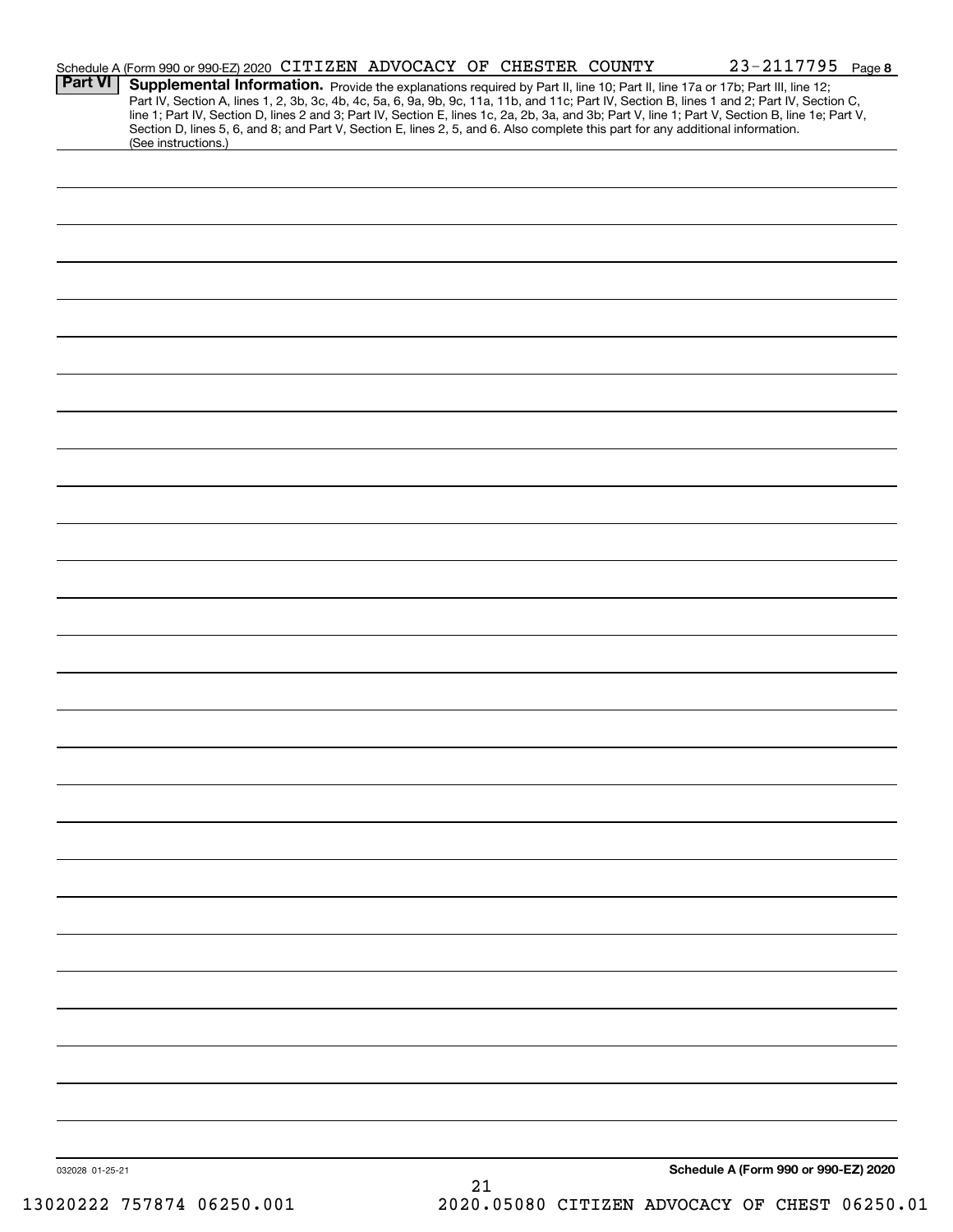| <b>SCHEDULE D</b> |  |
|-------------------|--|
|-------------------|--|

| (Form 990) |  |
|------------|--|
|------------|--|

## **Supplemental Financial Statements**

(Form 990)<br>
Pepartment of the Treasury<br>
Department of the Treasury<br>
Department of the Treasury<br>
Department of the Treasury<br> **Co to www.irs.gov/Form990 for instructions and the latest information.**<br> **Co to www.irs.gov/Form9** 



Department of the Treasury Internal Revenue Service

**Name of the organization Employer identification number**

CITIZEN ADVOCACY OF CHESTER COUNTY | 23-2117795

| Part I  | <b>Organizations Maintaining Donor Advised Funds or Other Similar Funds or Accounts.</b> Complete if the                                       |                         |    |                                                    |
|---------|------------------------------------------------------------------------------------------------------------------------------------------------|-------------------------|----|----------------------------------------------------|
|         | organization answered "Yes" on Form 990, Part IV, line 6.                                                                                      |                         |    |                                                    |
|         |                                                                                                                                                | (a) Donor advised funds |    | (b) Funds and other accounts                       |
| 1.      |                                                                                                                                                |                         |    |                                                    |
| 2       | Aggregate value of contributions to (during year)                                                                                              |                         |    |                                                    |
| з       | Aggregate value of grants from (during year)                                                                                                   |                         |    |                                                    |
| 4       |                                                                                                                                                |                         |    |                                                    |
| 5       | Did the organization inform all donors and donor advisors in writing that the assets held in donor advised funds                               |                         |    |                                                    |
|         |                                                                                                                                                |                         |    | Yes<br>No                                          |
| 6       | Did the organization inform all grantees, donors, and donor advisors in writing that grant funds can be used only                              |                         |    |                                                    |
|         | for charitable purposes and not for the benefit of the donor or donor advisor, or for any other purpose conferring                             |                         |    |                                                    |
|         | impermissible private benefit?                                                                                                                 |                         |    | Yes<br>No                                          |
| Part II | Conservation Easements. Complete if the organization answered "Yes" on Form 990, Part IV, line 7.                                              |                         |    |                                                    |
| 1.      | Purpose(s) of conservation easements held by the organization (check all that apply).                                                          |                         |    |                                                    |
|         | Preservation of land for public use (for example, recreation or education)                                                                     |                         |    | Preservation of a historically important land area |
|         | Protection of natural habitat                                                                                                                  |                         |    | Preservation of a certified historic structure     |
|         | Preservation of open space                                                                                                                     |                         |    |                                                    |
| 2       | Complete lines 2a through 2d if the organization held a qualified conservation contribution in the form of a conservation easement on the last |                         |    |                                                    |
|         | day of the tax year.                                                                                                                           |                         |    | Held at the End of the Tax Year                    |
|         |                                                                                                                                                |                         | 2a |                                                    |
|         | <b>b</b> Total acreage restricted by conservation easements                                                                                    |                         | 2b |                                                    |
|         | c Number of conservation easements on a certified historic structure included in (a) manufacture included in (a)                               |                         | 2c |                                                    |
|         | d Number of conservation easements included in (c) acquired after 7/25/06, and not on a historic structure                                     |                         |    |                                                    |
|         |                                                                                                                                                |                         | 2d |                                                    |
| 3       | Number of conservation easements modified, transferred, released, extinguished, or terminated by the organization during the tax               |                         |    |                                                    |
|         | $year \blacktriangleright$                                                                                                                     |                         |    |                                                    |
| 4       | Number of states where property subject to conservation easement is located $\blacktriangleright$                                              |                         |    |                                                    |
| 5       | Does the organization have a written policy regarding the periodic monitoring, inspection, handling of                                         |                         |    |                                                    |
|         | violations, and enforcement of the conservation easements it holds?                                                                            |                         |    | Yes<br>No                                          |
| 6       | Staff and volunteer hours devoted to monitoring, inspecting, handling of violations, and enforcing conservation easements during the year      |                         |    |                                                    |
|         | Amount of expenses incurred in monitoring, inspecting, handling of violations, and enforcing conservation easements during the year            |                         |    |                                                    |
| 7       | ▶ \$                                                                                                                                           |                         |    |                                                    |
| 8       | Does each conservation easement reported on line 2(d) above satisfy the requirements of section 170(h)(4)(B)(i)                                |                         |    |                                                    |
|         |                                                                                                                                                |                         |    | Yes<br>No                                          |
| 9       | In Part XIII, describe how the organization reports conservation easements in its revenue and expense statement and                            |                         |    |                                                    |
|         | balance sheet, and include, if applicable, the text of the footnote to the organization's financial statements that describes the              |                         |    |                                                    |
|         | organization's accounting for conservation easements.                                                                                          |                         |    |                                                    |
|         | Organizations Maintaining Collections of Art, Historical Treasures, or Other Similar Assets.<br>Part III                                       |                         |    |                                                    |
|         | Complete if the organization answered "Yes" on Form 990, Part IV, line 8.                                                                      |                         |    |                                                    |
|         | 1a If the organization elected, as permitted under FASB ASC 958, not to report in its revenue statement and balance sheet works                |                         |    |                                                    |
|         | of art, historical treasures, or other similar assets held for public exhibition, education, or research in furtherance of public              |                         |    |                                                    |
|         | service, provide in Part XIII the text of the footnote to its financial statements that describes these items.                                 |                         |    |                                                    |
|         | <b>b</b> If the organization elected, as permitted under FASB ASC 958, to report in its revenue statement and balance sheet works of           |                         |    |                                                    |
|         | art, historical treasures, or other similar assets held for public exhibition, education, or research in furtherance of public service,        |                         |    |                                                    |
|         | provide the following amounts relating to these items:                                                                                         |                         |    |                                                    |
|         |                                                                                                                                                |                         |    | $\frac{1}{2}$                                      |
|         | (ii) Assets included in Form 990, Part X                                                                                                       |                         |    |                                                    |
| 2       | If the organization received or held works of art, historical treasures, or other similar assets for financial gain, provide                   |                         |    |                                                    |
|         | the following amounts required to be reported under FASB ASC 958 relating to these items:                                                      |                         |    |                                                    |
|         | a Revenue included on Form 990, Part VIII, line 1 [2000] [2000] [2000] [2000] [2000] [2000] [2000] [2000] [2000                                |                         |    | \$                                                 |
|         | <b>b</b> Assets included in Form 990, Part X                                                                                                   |                         |    | $\blacktriangleright$ s                            |
|         | LHA For Paperwork Reduction Act Notice, see the Instructions for Form 990.                                                                     |                         |    | Schedule D (Form 990) 2020                         |
|         | 032051 12-01-20                                                                                                                                |                         |    |                                                    |

| 28  |  |       |  |  |   |
|-----|--|-------|--|--|---|
| ^ ^ |  | 0.000 |  |  | ∼ |

 $\sim$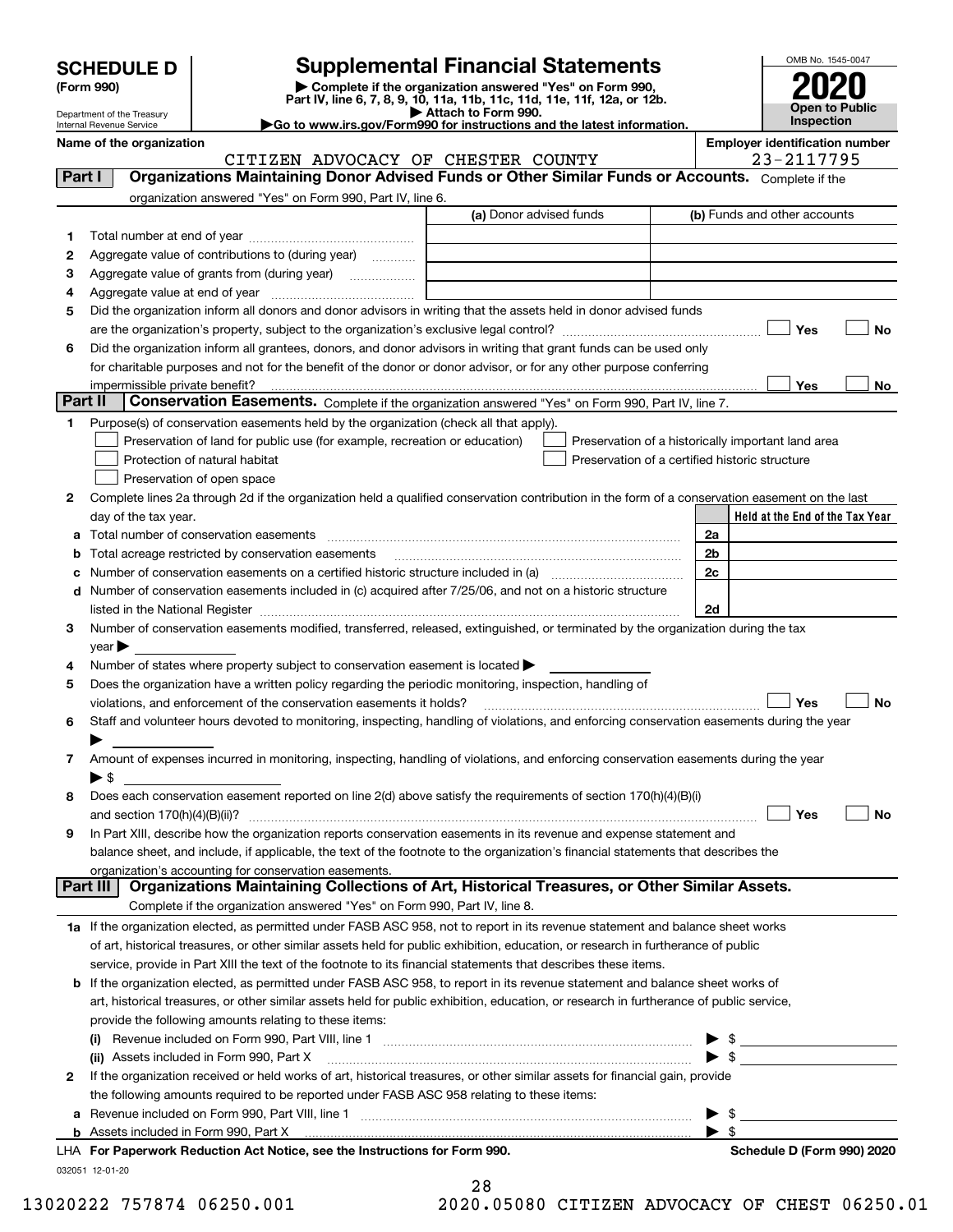|        | Schedule D (Form 990) 2020                                                                                                                                                                                                     | CITIZEN ADVOCACY OF CHESTER COUNTY      |   |                |                                                                                                                                                                                                                               |                                 | 23-2117795 |                     |        | Page 2 |
|--------|--------------------------------------------------------------------------------------------------------------------------------------------------------------------------------------------------------------------------------|-----------------------------------------|---|----------------|-------------------------------------------------------------------------------------------------------------------------------------------------------------------------------------------------------------------------------|---------------------------------|------------|---------------------|--------|--------|
|        | Organizations Maintaining Collections of Art, Historical Treasures, or Other Similar Assets (continued)<br>Part III                                                                                                            |                                         |   |                |                                                                                                                                                                                                                               |                                 |            |                     |        |        |
| 3      | Using the organization's acquisition, accession, and other records, check any of the following that make significant use of its                                                                                                |                                         |   |                |                                                                                                                                                                                                                               |                                 |            |                     |        |        |
|        | collection items (check all that apply):                                                                                                                                                                                       |                                         |   |                |                                                                                                                                                                                                                               |                                 |            |                     |        |        |
| a      | Public exhibition                                                                                                                                                                                                              |                                         |   |                | Loan or exchange program                                                                                                                                                                                                      |                                 |            |                     |        |        |
| b      | Scholarly research                                                                                                                                                                                                             |                                         |   |                | Other and the contract of the contract of the contract of the contract of the contract of the contract of the contract of the contract of the contract of the contract of the contract of the contract of the contract of the |                                 |            |                     |        |        |
| с      | Preservation for future generations                                                                                                                                                                                            |                                         |   |                |                                                                                                                                                                                                                               |                                 |            |                     |        |        |
| 4      | Provide a description of the organization's collections and explain how they further the organization's exempt purpose in Part XIII.                                                                                           |                                         |   |                |                                                                                                                                                                                                                               |                                 |            |                     |        |        |
| 5      | During the year, did the organization solicit or receive donations of art, historical treasures, or other similar assets                                                                                                       |                                         |   |                |                                                                                                                                                                                                                               |                                 |            |                     |        |        |
|        | to be sold to raise funds rather than to be maintained as part of the organization's collection?                                                                                                                               |                                         |   |                |                                                                                                                                                                                                                               |                                 |            | Yes                 |        | No     |
|        | <b>Part IV</b><br>Escrow and Custodial Arrangements. Complete if the organization answered "Yes" on Form 990, Part IV, line 9, or                                                                                              |                                         |   |                |                                                                                                                                                                                                                               |                                 |            |                     |        |        |
|        | reported an amount on Form 990, Part X, line 21.                                                                                                                                                                               |                                         |   |                |                                                                                                                                                                                                                               |                                 |            |                     |        |        |
|        | 1a Is the organization an agent, trustee, custodian or other intermediary for contributions or other assets not included                                                                                                       |                                         |   |                |                                                                                                                                                                                                                               |                                 |            |                     |        |        |
|        | on Form 990, Part X? <b>Entitled Strategie Control</b> and Terms and Terms and Terms and Terms and Terms and Terms and                                                                                                         |                                         |   |                |                                                                                                                                                                                                                               |                                 |            | Yes                 |        | No     |
| b      | If "Yes," explain the arrangement in Part XIII and complete the following table:                                                                                                                                               |                                         |   |                |                                                                                                                                                                                                                               |                                 |            |                     |        |        |
|        |                                                                                                                                                                                                                                |                                         |   |                |                                                                                                                                                                                                                               |                                 |            | Amount              |        |        |
| с      | Beginning balance manufactured and contain an account of the state of the state of the state of the state of the state of the state of the state of the state of the state of the state of the state of the state of the state |                                         |   |                |                                                                                                                                                                                                                               | 1c                              |            |                     |        |        |
|        | Additions during the year manufactured and an account of the year manufactured and account of the year manufactured and account of the state of the state of the state of the state of the state of the state of the state of  |                                         |   |                |                                                                                                                                                                                                                               | 1d                              |            |                     |        |        |
|        | Distributions during the year manufactured and an extraordinary of the year manufactured and the year manufactured and the set of the set of the set of the set of the set of the set of the set of the set of the set of the  |                                         |   |                |                                                                                                                                                                                                                               | 1e                              |            |                     |        |        |
| Ť.     |                                                                                                                                                                                                                                |                                         |   |                |                                                                                                                                                                                                                               | 1f                              |            |                     |        |        |
|        | 2a Did the organization include an amount on Form 990, Part X, line 21, for escrow or custodial account liability?                                                                                                             |                                         |   |                |                                                                                                                                                                                                                               |                                 | .          | Yes                 |        | No     |
| Part V | <b>b</b> If "Yes," explain the arrangement in Part XIII. Check here if the explanation has been provided on Part XIII                                                                                                          |                                         |   |                |                                                                                                                                                                                                                               |                                 |            |                     |        |        |
|        | Endowment Funds. Complete if the organization answered "Yes" on Form 990, Part IV, line 10.                                                                                                                                    |                                         |   |                |                                                                                                                                                                                                                               |                                 |            |                     |        |        |
|        |                                                                                                                                                                                                                                | (a) Current year                        |   | (b) Prior year | (c) Two years back                                                                                                                                                                                                            | (d) Three years back            |            | (e) Four years back |        |        |
| 1a     | Beginning of year balance                                                                                                                                                                                                      |                                         |   |                |                                                                                                                                                                                                                               |                                 |            |                     |        |        |
| b      |                                                                                                                                                                                                                                |                                         |   |                |                                                                                                                                                                                                                               |                                 |            |                     |        |        |
|        | Net investment earnings, gains, and losses                                                                                                                                                                                     |                                         |   |                |                                                                                                                                                                                                                               |                                 |            |                     |        |        |
| a      |                                                                                                                                                                                                                                |                                         |   |                |                                                                                                                                                                                                                               |                                 |            |                     |        |        |
|        | e Other expenditures for facilities                                                                                                                                                                                            |                                         |   |                |                                                                                                                                                                                                                               |                                 |            |                     |        |        |
|        | and programs                                                                                                                                                                                                                   |                                         |   |                |                                                                                                                                                                                                                               |                                 |            |                     |        |        |
|        |                                                                                                                                                                                                                                |                                         |   |                |                                                                                                                                                                                                                               |                                 |            |                     |        |        |
| g      | End of year balance                                                                                                                                                                                                            |                                         |   |                |                                                                                                                                                                                                                               |                                 |            |                     |        |        |
| 2      | Provide the estimated percentage of the current year end balance (line 1g, column (a)) held as:                                                                                                                                |                                         |   |                |                                                                                                                                                                                                                               |                                 |            |                     |        |        |
| а      | Board designated or quasi-endowment                                                                                                                                                                                            |                                         | % |                |                                                                                                                                                                                                                               |                                 |            |                     |        |        |
|        | Permanent endowment > 1                                                                                                                                                                                                        | %                                       |   |                |                                                                                                                                                                                                                               |                                 |            |                     |        |        |
| с      | Term endowment $\blacktriangleright$                                                                                                                                                                                           | %                                       |   |                |                                                                                                                                                                                                                               |                                 |            |                     |        |        |
|        | The percentages on lines 2a, 2b, and 2c should equal 100%.                                                                                                                                                                     |                                         |   |                |                                                                                                                                                                                                                               |                                 |            |                     |        |        |
|        | 3a Are there endowment funds not in the possession of the organization that are held and administered for the organization                                                                                                     |                                         |   |                |                                                                                                                                                                                                                               |                                 |            |                     |        |        |
|        | by:                                                                                                                                                                                                                            |                                         |   |                |                                                                                                                                                                                                                               |                                 |            |                     | Yes    | No     |
|        | (i)                                                                                                                                                                                                                            |                                         |   |                |                                                                                                                                                                                                                               |                                 |            | 3a(i)               |        |        |
|        |                                                                                                                                                                                                                                |                                         |   |                |                                                                                                                                                                                                                               |                                 |            | 3a(ii)              |        |        |
|        |                                                                                                                                                                                                                                |                                         |   |                |                                                                                                                                                                                                                               |                                 |            | 3b                  |        |        |
|        | Describe in Part XIII the intended uses of the organization's endowment funds.<br>Land, Buildings, and Equipment.<br><b>Part VI</b>                                                                                            |                                         |   |                |                                                                                                                                                                                                                               |                                 |            |                     |        |        |
|        | Complete if the organization answered "Yes" on Form 990, Part IV, line 11a. See Form 990, Part X, line 10.                                                                                                                     |                                         |   |                |                                                                                                                                                                                                                               |                                 |            |                     |        |        |
|        |                                                                                                                                                                                                                                |                                         |   |                |                                                                                                                                                                                                                               |                                 |            |                     |        |        |
|        | Description of property                                                                                                                                                                                                        | (a) Cost or other<br>basis (investment) |   |                | (b) Cost or other<br>basis (other)                                                                                                                                                                                            | (c) Accumulated<br>depreciation |            | (d) Book value      |        |        |
|        |                                                                                                                                                                                                                                |                                         |   |                |                                                                                                                                                                                                                               |                                 |            |                     |        |        |
| b      |                                                                                                                                                                                                                                |                                         |   |                |                                                                                                                                                                                                                               |                                 |            |                     |        |        |
|        |                                                                                                                                                                                                                                |                                         |   |                |                                                                                                                                                                                                                               |                                 |            |                     |        |        |
|        |                                                                                                                                                                                                                                |                                         |   |                | 5,404.                                                                                                                                                                                                                        | 4,247.                          |            |                     | 1,157. |        |
|        |                                                                                                                                                                                                                                |                                         |   |                |                                                                                                                                                                                                                               |                                 |            |                     |        |        |
|        |                                                                                                                                                                                                                                |                                         |   |                |                                                                                                                                                                                                                               |                                 |            |                     | 1,157. |        |
|        |                                                                                                                                                                                                                                |                                         |   |                |                                                                                                                                                                                                                               |                                 |            |                     |        |        |

**Schedule D (Form 990) 2020**

032052 12-01-20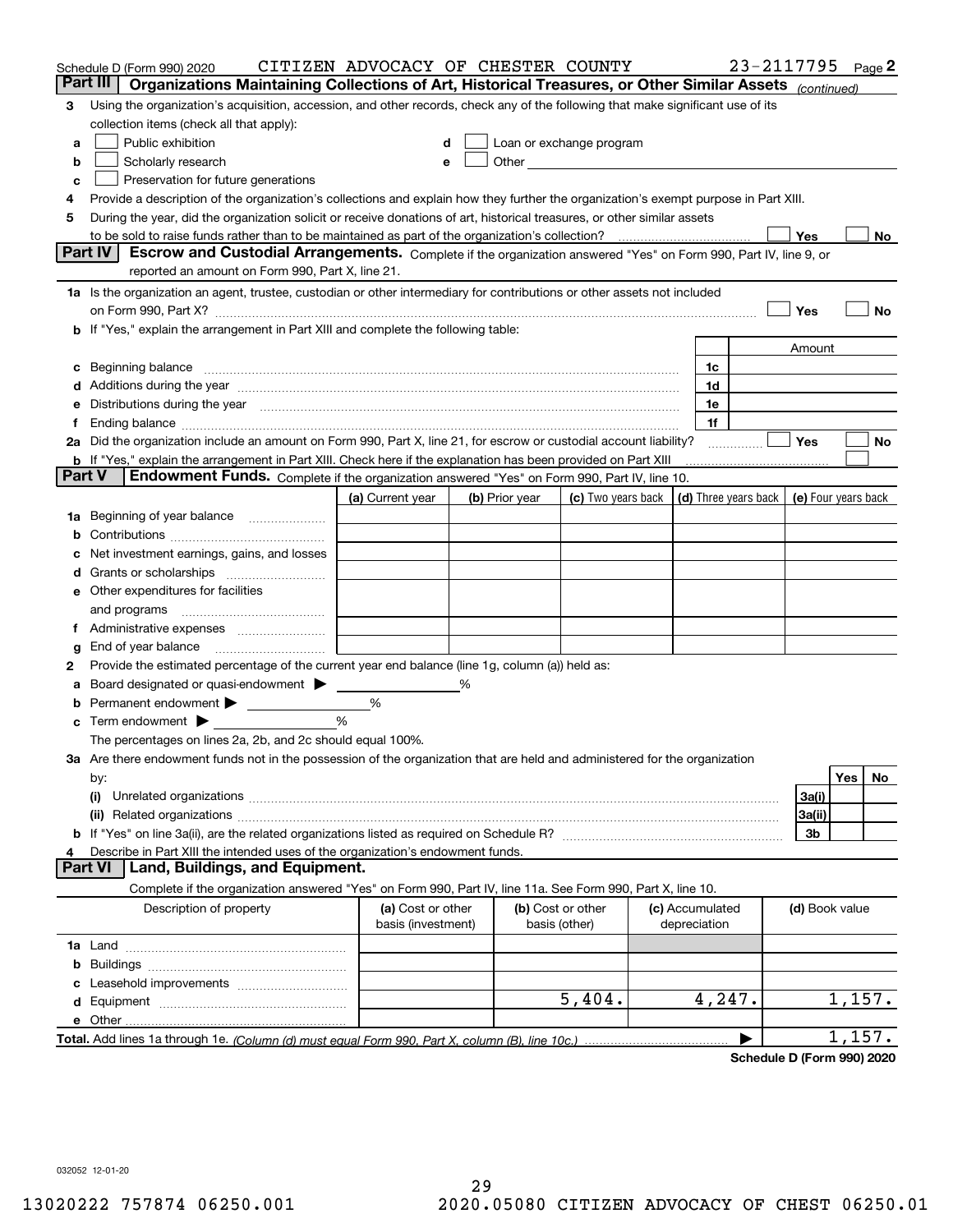| Complete if the organization answered "Yes" on Form 990, Part IV, line 11b. See Form 990, Part X, line 12.<br>(a) Description of security or category (including name of security) | (b) Book value  | (c) Method of valuation: Cost or end-of-year market value |                |
|------------------------------------------------------------------------------------------------------------------------------------------------------------------------------------|-----------------|-----------------------------------------------------------|----------------|
|                                                                                                                                                                                    |                 |                                                           |                |
| (1) Financial derivatives                                                                                                                                                          |                 |                                                           |                |
| (3) Other                                                                                                                                                                          |                 |                                                           |                |
|                                                                                                                                                                                    |                 |                                                           |                |
| (A)<br>(B)                                                                                                                                                                         |                 |                                                           |                |
| (C)                                                                                                                                                                                |                 |                                                           |                |
| (D)                                                                                                                                                                                |                 |                                                           |                |
|                                                                                                                                                                                    |                 |                                                           |                |
| (E)<br>(F)                                                                                                                                                                         |                 |                                                           |                |
| (G)                                                                                                                                                                                |                 |                                                           |                |
| (H)                                                                                                                                                                                |                 |                                                           |                |
|                                                                                                                                                                                    |                 |                                                           |                |
| Total. (Col. (b) must equal Form 990, Part X, col. (B) line $12$ .)<br>Part VIII Investments - Program Related.                                                                    |                 |                                                           |                |
|                                                                                                                                                                                    |                 |                                                           |                |
| Complete if the organization answered "Yes" on Form 990, Part IV, line 11c. See Form 990, Part X, line 13.<br>(a) Description of investment                                        | (b) Book value  | (c) Method of valuation: Cost or end-of-year market value |                |
|                                                                                                                                                                                    |                 |                                                           |                |
| (1)                                                                                                                                                                                |                 |                                                           |                |
| (2)                                                                                                                                                                                |                 |                                                           |                |
| (3)                                                                                                                                                                                |                 |                                                           |                |
| (4)                                                                                                                                                                                |                 |                                                           |                |
| (5)                                                                                                                                                                                |                 |                                                           |                |
| (6)                                                                                                                                                                                |                 |                                                           |                |
| (7)                                                                                                                                                                                |                 |                                                           |                |
| (8)                                                                                                                                                                                |                 |                                                           |                |
| (9)                                                                                                                                                                                |                 |                                                           |                |
| <b>Total.</b> (Col. (b) must equal Form 990, Part X, col. (B) line 13.)<br><b>Other Assets.</b><br>Part IX                                                                         |                 |                                                           |                |
|                                                                                                                                                                                    |                 |                                                           |                |
| Complete if the organization answered "Yes" on Form 990, Part IV, line 11d. See Form 990, Part X, line 15.                                                                         | (a) Description |                                                           |                |
|                                                                                                                                                                                    |                 |                                                           | (b) Book value |
| (1)                                                                                                                                                                                |                 |                                                           |                |
| (2)                                                                                                                                                                                |                 |                                                           |                |
| (3)                                                                                                                                                                                |                 |                                                           |                |
| (4)                                                                                                                                                                                |                 |                                                           |                |
| (5)                                                                                                                                                                                |                 |                                                           |                |
| (6)                                                                                                                                                                                |                 |                                                           |                |
| (7)                                                                                                                                                                                |                 |                                                           |                |
| (8)                                                                                                                                                                                |                 |                                                           |                |
| (9)                                                                                                                                                                                |                 |                                                           |                |
| <b>Total.</b> (Column (b) must equal Form 990. Part X, col. (B) line 15.)                                                                                                          |                 |                                                           |                |
| <b>Other Liabilities.</b><br>Part X                                                                                                                                                |                 |                                                           |                |
| Complete if the organization answered "Yes" on Form 990, Part IV, line 11e or 11f. See Form 990, Part X, line 25.                                                                  |                 |                                                           |                |
| (a) Description of liability<br>1.                                                                                                                                                 |                 |                                                           | (b) Book value |
| (1)<br>Federal income taxes                                                                                                                                                        |                 |                                                           |                |
| (2)                                                                                                                                                                                |                 |                                                           |                |
| (3)                                                                                                                                                                                |                 |                                                           |                |
| (4)                                                                                                                                                                                |                 |                                                           |                |
| (5)                                                                                                                                                                                |                 |                                                           |                |
| (6)                                                                                                                                                                                |                 |                                                           |                |
| (7)                                                                                                                                                                                |                 |                                                           |                |
| (8)                                                                                                                                                                                |                 |                                                           |                |
| (9)                                                                                                                                                                                |                 |                                                           |                |
| Total. (Column (b) must equal Form 990, Part X, col. (B) line 25.)                                                                                                                 |                 |                                                           |                |
| 2. Liability for uncertain tax positions. In Part XIII, provide the text of the footnote to the organization's financial statements that reports the                               |                 |                                                           |                |

organization's liability for uncertain tax positions under FASB ASC 740. Check here if the text of the footnote has been provided in Part XIII  $\,$  ...  $\overline{\rm X}$ 

# Schedule D (Form 990) 2020 CITIZEN ADVOCACY OF CHESTER COUNTY 23-2117795 <sub>Page</sub> 3<br>| **Part VII** | Investments - Other Securities.

| (a) Description of security or category (including name of security) | (b) Book value | (c) Method of valuation: Cost or end-of-year market value |
|----------------------------------------------------------------------|----------------|-----------------------------------------------------------|
| (1) Financial derivatives                                            |                |                                                           |
| (2) Closely held equity interests<br>                                |                |                                                           |
| (3) Other                                                            |                |                                                           |
| (A)                                                                  |                |                                                           |
| (B)                                                                  |                |                                                           |
| (C)                                                                  |                |                                                           |
| (D)                                                                  |                |                                                           |
| (E)                                                                  |                |                                                           |
| (F)                                                                  |                |                                                           |
| (G)                                                                  |                |                                                           |
| (H)                                                                  |                |                                                           |
| <b>Total</b> $(Ch (h) must equal Form 990 Part X col (B) line 12)$   |                |                                                           |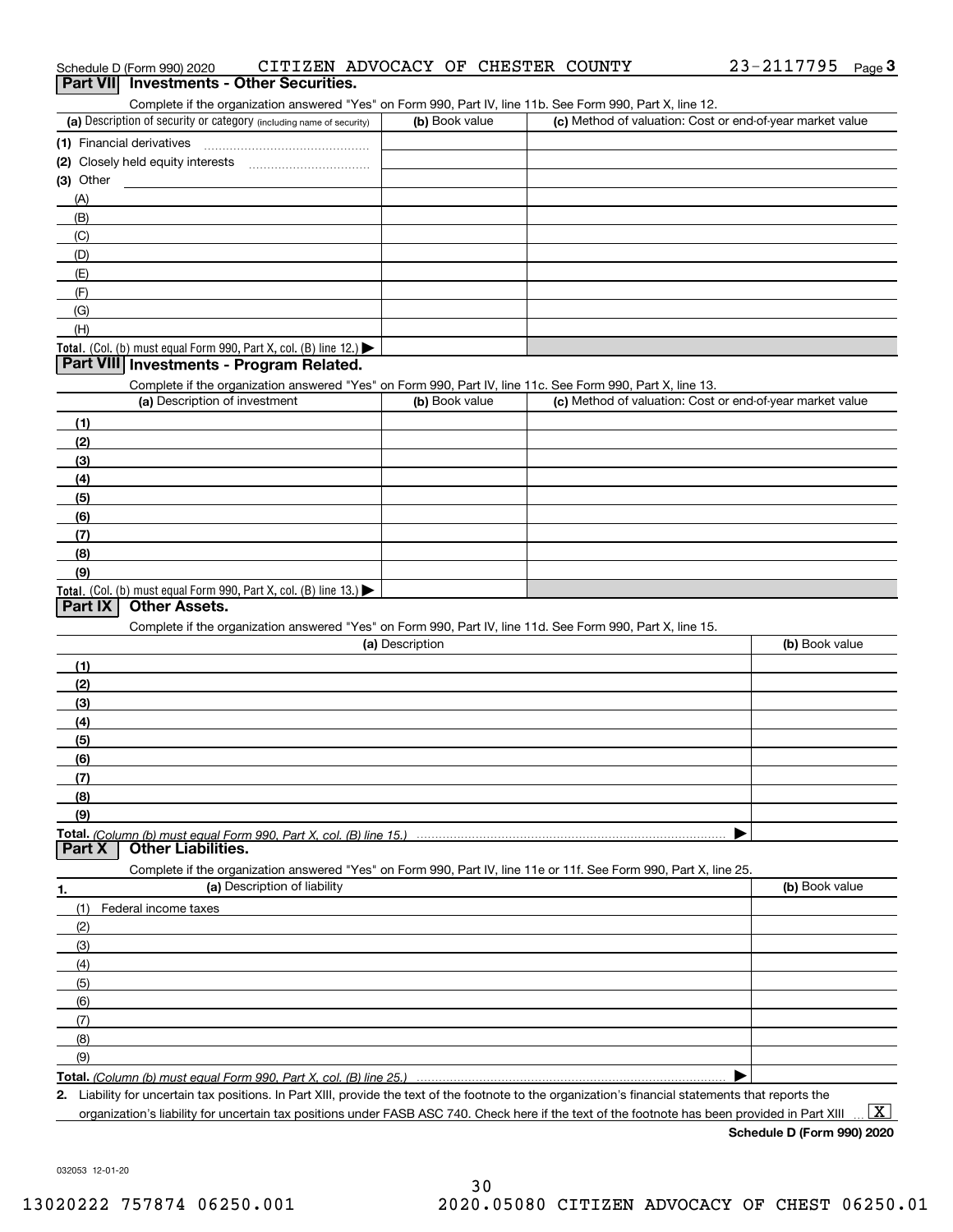|    | CITIZEN ADVOCACY OF CHESTER COUNTY<br>Schedule D (Form 990) 2020                                                                                                                                                                   |                | 23-2117795              | Page 4   |
|----|------------------------------------------------------------------------------------------------------------------------------------------------------------------------------------------------------------------------------------|----------------|-------------------------|----------|
|    | Reconciliation of Revenue per Audited Financial Statements With Revenue per Return.<br>Part XI                                                                                                                                     |                |                         |          |
|    | Complete if the organization answered "Yes" on Form 990, Part IV, line 12a.                                                                                                                                                        |                |                         |          |
| 1  | Total revenue, gains, and other support per audited financial statements                                                                                                                                                           |                | $\mathbf{1}$            | 394,865. |
| 2  | Amounts included on line 1 but not on Form 990, Part VIII, line 12:                                                                                                                                                                |                |                         |          |
| a  | Net unrealized gains (losses) on investments [11] matter contracts and the unrealized gains (losses) on investments                                                                                                                | 2a             |                         |          |
| b  |                                                                                                                                                                                                                                    | 2 <sub>b</sub> |                         |          |
|    | Recoveries of prior year grants [111] Recoveries of prior year grants [11] Masseum Marchant Marchant Marchant M                                                                                                                    | 2c             |                         |          |
| d  |                                                                                                                                                                                                                                    | 2d             |                         |          |
| е  | Add lines 2a through 2d                                                                                                                                                                                                            |                | <b>2e</b>               | $0_{.}$  |
| з  |                                                                                                                                                                                                                                    |                | $\mathbf{3}$            | 394,865. |
| 4  | Amounts included on Form 990, Part VIII, line 12, but not on line 1:                                                                                                                                                               |                |                         |          |
| a  |                                                                                                                                                                                                                                    | 4a             |                         |          |
|    |                                                                                                                                                                                                                                    | 4 <sub>b</sub> |                         |          |
| c. | Add lines 4a and 4b                                                                                                                                                                                                                |                | 4c                      |          |
|    |                                                                                                                                                                                                                                    |                | 5                       | 394,865. |
|    |                                                                                                                                                                                                                                    |                |                         |          |
|    | Part XII   Reconciliation of Expenses per Audited Financial Statements With Expenses per Return.                                                                                                                                   |                |                         |          |
|    | Complete if the organization answered "Yes" on Form 990, Part IV, line 12a.                                                                                                                                                        |                |                         |          |
| 1  | Total expenses and losses per audited financial statements                                                                                                                                                                         |                | $\mathbf{1}$            | 183,946. |
| 2  | Amounts included on line 1 but not on Form 990, Part IX, line 25:                                                                                                                                                                  |                |                         |          |
| a  |                                                                                                                                                                                                                                    | 2a             |                         |          |
| b  |                                                                                                                                                                                                                                    | 2 <sub>b</sub> |                         |          |
|    | Other losses                                                                                                                                                                                                                       | 2c             |                         |          |
| d  |                                                                                                                                                                                                                                    | 2d             |                         |          |
| е  |                                                                                                                                                                                                                                    |                | 2e                      |          |
| 3  | Add lines 2a through 2d <b>contract and all anomalisation</b> and all anomalisation of the state of the state of the state of the state of the state of the state of the state of the state of the state of the state of the state |                | $\overline{\mathbf{3}}$ | 183,946. |
| 4  | Amounts included on Form 990, Part IX, line 25, but not on line 1:                                                                                                                                                                 |                |                         |          |
| a  |                                                                                                                                                                                                                                    | 4a             |                         |          |
| b  | Other (Describe in Part XIII.)                                                                                                                                                                                                     | 4 <sub>h</sub> |                         |          |
| c. | Add lines 4a and 4b                                                                                                                                                                                                                |                | 4c                      |          |
|    |                                                                                                                                                                                                                                    |                | 5                       | 183,946  |
|    | Part XIII Supplemental Information.                                                                                                                                                                                                |                |                         |          |

Provide the descriptions required for Part II, lines 3, 5, and 9; Part III, lines 1a and 4; Part IV, lines 1b and 2b; Part V, line 4; Part X, line 2; Part XI, lines 2d and 4b; and Part XII, lines 2d and 4b. Also complete this part to provide any additional information.

## PART X, LINE 2:

IN ACCORDANCE WITH GENERALLY ACCEPTED ACCOUNTING PRINCIPLES, THE

ORGANIZATION ACCOUNTS FOR UNCERTAIN TAX POSITIONS RELATIVE TO UNRELATED

BUSINESS INCOME, IF ANY, AS REQUIRED.

032054 12-01-20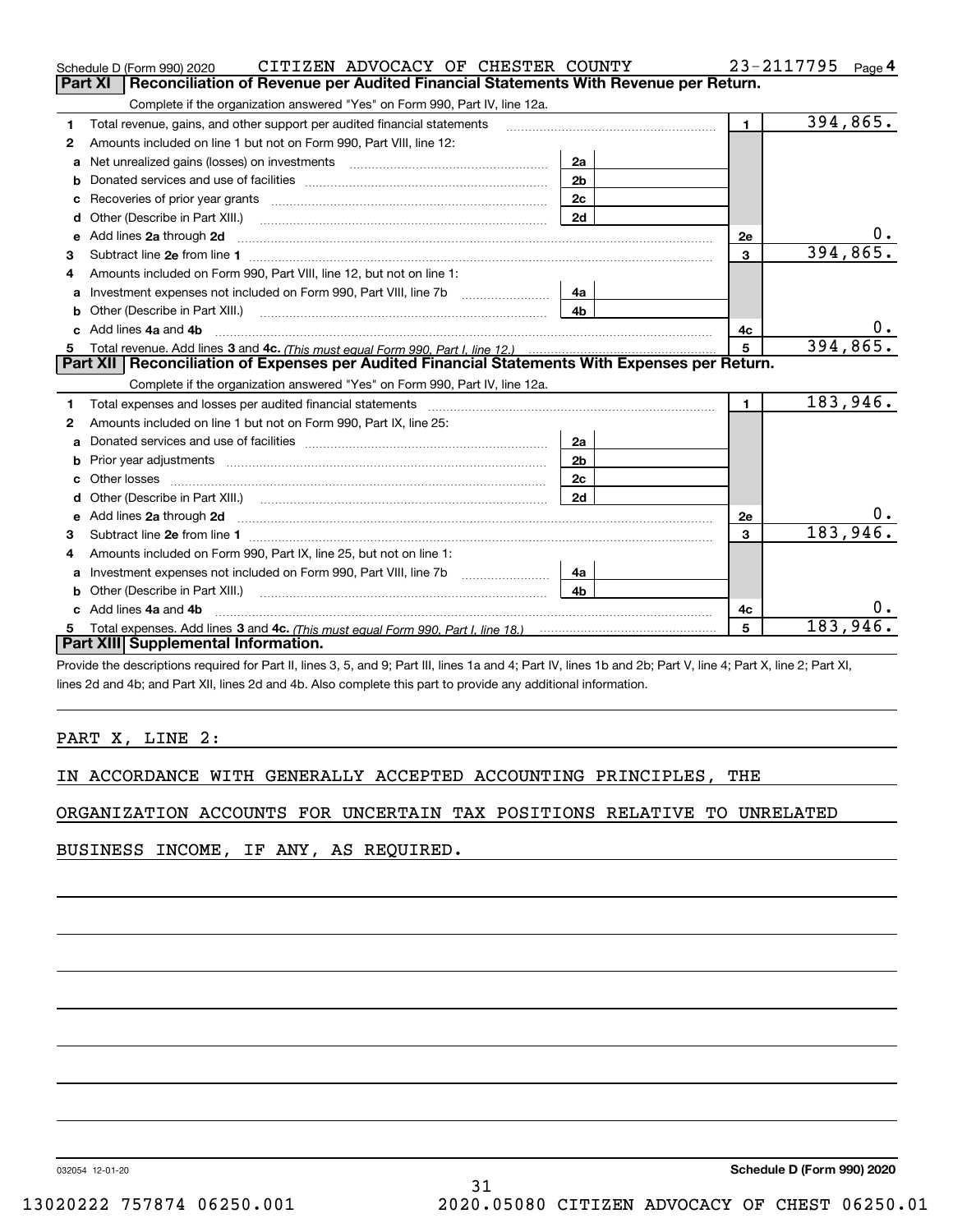**(Form 990 or 990-EZ)**

Department of the Treasury Internal Revenue Service Name of the organization

# **SCHEDULE O Supplemental Information to Form 990 or 990-EZ**

**Complete to provide information for responses to specific questions on Form 990 or 990-EZ or to provide any additional information. | Attach to Form 990 or 990-EZ. | Go to www.irs.gov/Form990 for the latest information.**



**Employer identification number** CITIZEN ADVOCACY OF CHESTER COUNTY 23-2117795

FORM 990, PART VI, SECTION B, LINE 11B:

THE BOARD OF DIRECTORS REVIEWS AND APPROVES FORM 990 AND AUDITED FINANCIAL

STATEMENTS PRIOR TO ANNUAL FILING.

FORM 990, PART VI, SECTION B, LINE 12C:

YES, ANNUALLY, THE BOARD AND KEY EMPLOYEES MONITOR AND DISCLOSE ANY

CONFLICTS OF INTEREST IN COMPLIANCE WITH THE ORGANIZATION'S POLICY.

FORM 990, PART VI, SECTION B, LINE 15A:

THE EXECUTIVE DIRECTOR IS REVIEWED ANNUALLY BY THE BOARD OF DIRECTORS. THE

32

BOARD APPROVES SALARIES AND ANY INCREASES EACH YEAR THROUGH THE BUDGET

PROCESS AND BASED THEM OFF COMPARABLE ORGANIZATIONS.

FORM 990, PART VI, SECTION C, LINE 18:

DOCUMENTS ARE AVAILABLE UPON REQUEST.

FORM 990, PART VI, SECTION C, LINE 19:

DOCUMENTS ARE AVAILABLE UPON REQUEST.

032211 11-20-20 LHA For Paperwork Reduction Act Notice, see the Instructions for Form 990 or 990-EZ. Schedule O (Form 990 or 990-EZ) 2020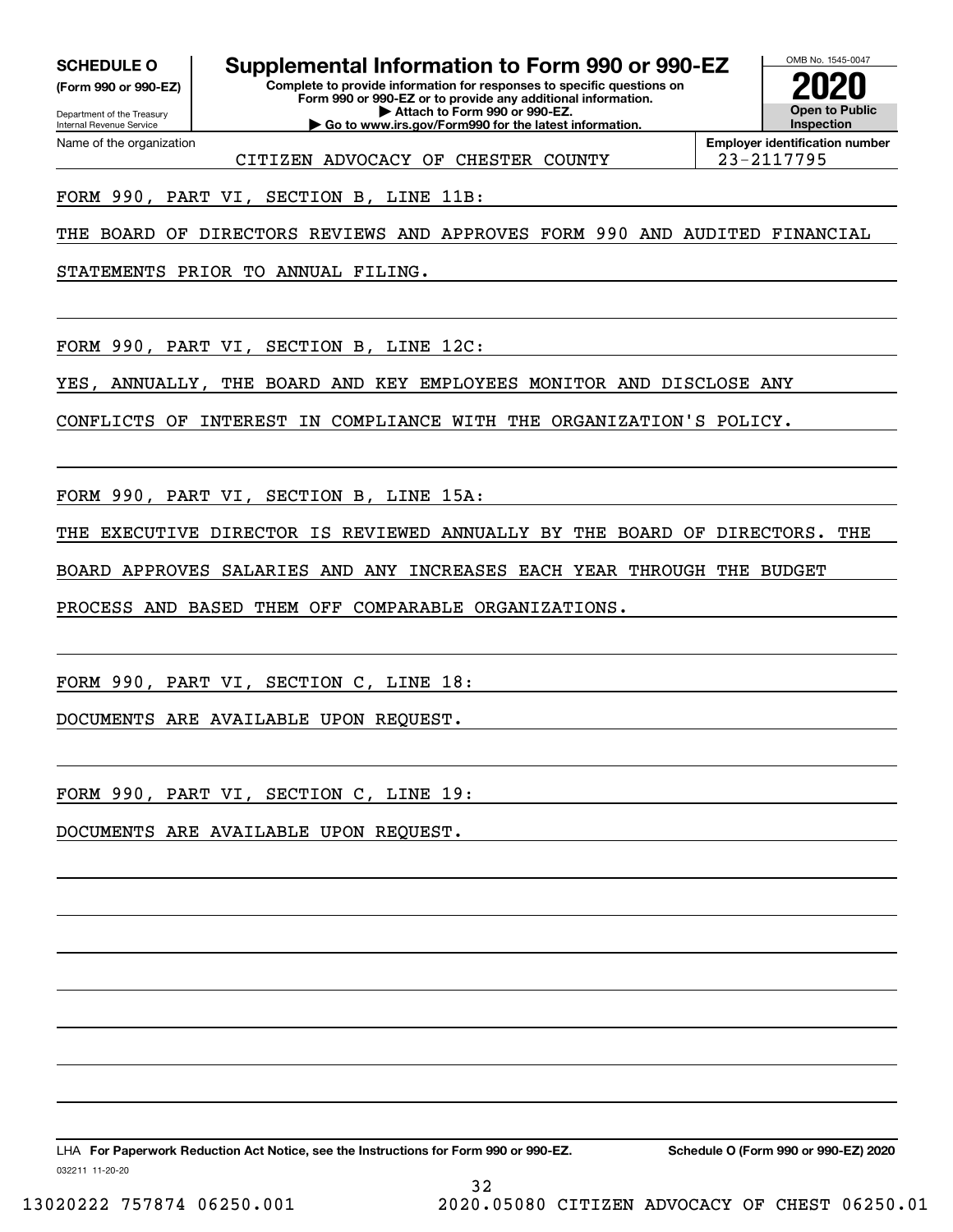| <b>SCHEDULE R</b> |  |
|-------------------|--|
| (Form 990)        |  |

#### **(Form 990)**

# **Related Organizations and Unrelated Partnerships**

**Complete if the organization answered "Yes" on Form 990, Part IV, line 33, 34, 35b, 36, or 37.** |

**Attach to Form 990.**  |

OMB No. 1545-0047

**Open to Public | Go to www.irs.gov/Form990 for instructions and the latest information. Inspection 2020**

**Employer identification number**

23-2117795

Department of the Treasury Internal Revenue Service Name of the organization

## CITIZEN ADVOCACY OF CHESTER COUNTY

**Part I Identification of Disregarded Entities.**  Complete if the organization answered "Yes" on Form 990, Part IV, line 33.

| (a)<br>Name, address, and EIN (if applicable)<br>of disregarded entity | (b)<br>Primary activity | (c)<br>Legal domicile (state or<br>foreign country) | (d)<br>Total income | (e)<br>End-of-year assets | (f)<br>Direct controlling<br>entity |
|------------------------------------------------------------------------|-------------------------|-----------------------------------------------------|---------------------|---------------------------|-------------------------------------|
|                                                                        |                         |                                                     |                     |                           |                                     |
|                                                                        |                         |                                                     |                     |                           |                                     |
|                                                                        |                         |                                                     |                     |                           |                                     |
|                                                                        |                         |                                                     |                     |                           |                                     |

#### **Identification of Related Tax-Exempt Organizations.** Complete if the organization answered "Yes" on Form 990, Part IV, line 34, because it had one or more related tax-exempt **Part II** organizations during the tax year.

| (a)<br>Name, address, and EIN<br>of related organization | (b)<br>Primary activity | (c)<br>Legal domicile (state or<br>foreign country) | (d)<br><b>Exempt Code</b><br>section | (e)<br>Public charity<br>status (if section | (f)<br>Direct controlling<br>entity |     | $(g)$<br>Section 512(b)(13)<br>controlled<br>entity? |
|----------------------------------------------------------|-------------------------|-----------------------------------------------------|--------------------------------------|---------------------------------------------|-------------------------------------|-----|------------------------------------------------------|
|                                                          |                         |                                                     |                                      | 501(c)(3))                                  |                                     | Yes | No                                                   |
| COMMUNITY COALITION - 23-2814841                         |                         |                                                     |                                      |                                             |                                     |     |                                                      |
| 10 NORTH MAIN STREET                                     |                         |                                                     |                                      | 170(B)(1)(A)                                |                                     |     |                                                      |
| PHOENIXVILLE, PA 19460                                   | FUNDRAISING             | PENNSYLVANIA                                        | 501(C)(3)                            | IV)                                         |                                     |     | $\mathbf{x}$                                         |
|                                                          |                         |                                                     |                                      |                                             |                                     |     |                                                      |
|                                                          |                         |                                                     |                                      |                                             |                                     |     |                                                      |
|                                                          |                         |                                                     |                                      |                                             |                                     |     |                                                      |

**For Paperwork Reduction Act Notice, see the Instructions for Form 990. Schedule R (Form 990) 2020**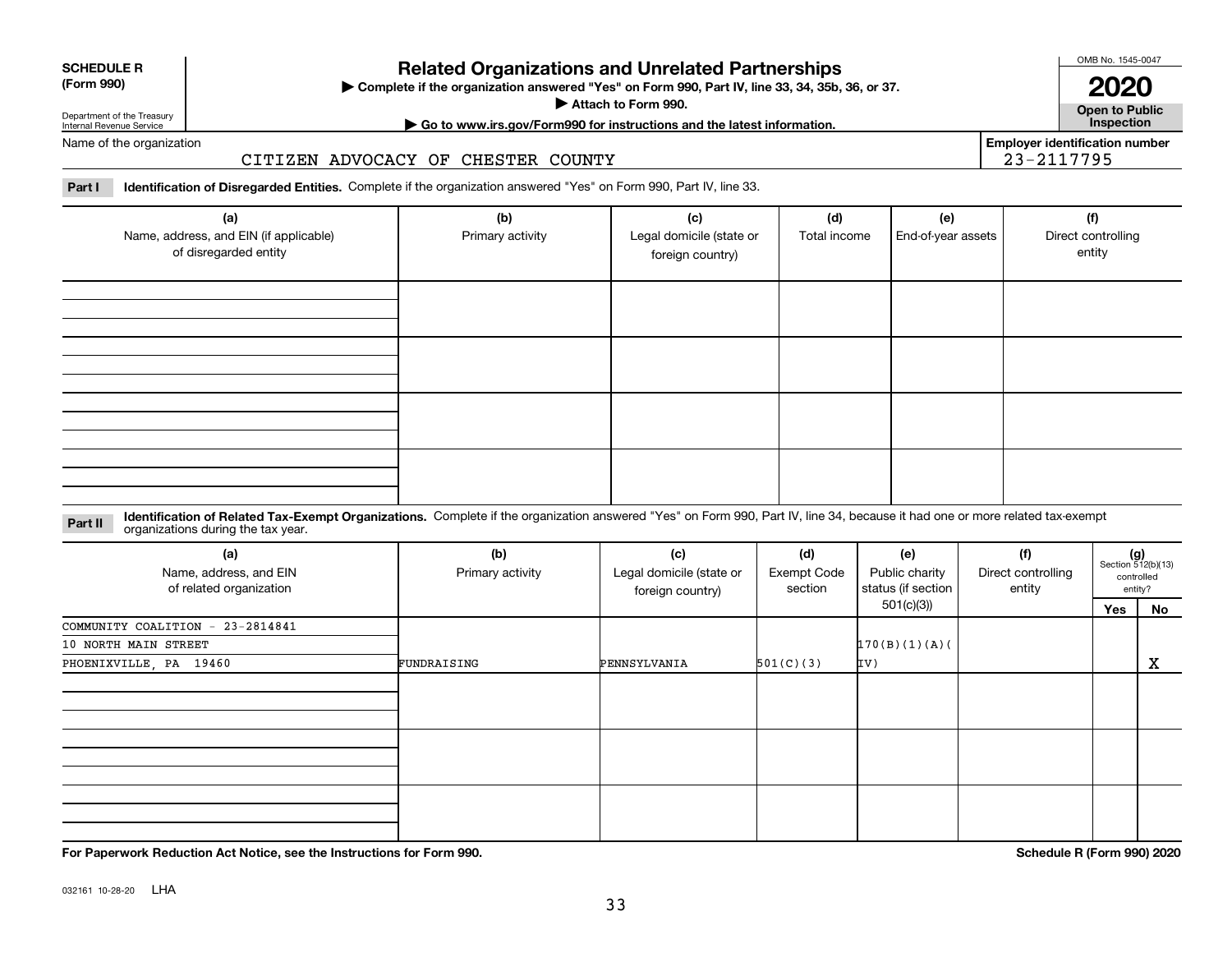#### Schedule R (Form 990) 2020 CITIZEN ADVOCACY OF CHESTER COUNTY 23-2117795 <sub>Page</sub>

**2**

**Identification of Related Organizations Taxable as a Partnership.** Complete if the organization answered "Yes" on Form 990, Part IV, line 34, because it had one or more related **Part III** organizations treated as a partnership during the tax year.

| (a)                                               | (b)              | (c)                  | (d)                          | (e)                                                                 | (f)                      | (g)                     |         | (h)              | (i)                                                              | (j) | (k)                                                     |
|---------------------------------------------------|------------------|----------------------|------------------------------|---------------------------------------------------------------------|--------------------------|-------------------------|---------|------------------|------------------------------------------------------------------|-----|---------------------------------------------------------|
| Name, address, and EIN<br>of related organization | Primary activity | Legal<br>domicile    | Direct controlling<br>entity | Predominant income                                                  | Share of total<br>income | Share of<br>end-of-year |         | Disproportionate | Code V-UBI                                                       |     | General or Percentage<br>managing ownership<br>partner? |
|                                                   |                  | (state or<br>foreign |                              |                                                                     |                          | assets                  |         | allocations?     |                                                                  |     |                                                         |
|                                                   |                  | country)             |                              | related, unrelated,<br>excluded from tax under<br>sections 512-514) |                          |                         | Yes $ $ | No               | amount in box<br>20 of Schedule<br>K-1 (Form 1065) <b>Yes No</b> |     |                                                         |
|                                                   |                  |                      |                              |                                                                     |                          |                         |         |                  |                                                                  |     |                                                         |
|                                                   |                  |                      |                              |                                                                     |                          |                         |         |                  |                                                                  |     |                                                         |
|                                                   |                  |                      |                              |                                                                     |                          |                         |         |                  |                                                                  |     |                                                         |
|                                                   |                  |                      |                              |                                                                     |                          |                         |         |                  |                                                                  |     |                                                         |
|                                                   |                  |                      |                              |                                                                     |                          |                         |         |                  |                                                                  |     |                                                         |
|                                                   |                  |                      |                              |                                                                     |                          |                         |         |                  |                                                                  |     |                                                         |
|                                                   |                  |                      |                              |                                                                     |                          |                         |         |                  |                                                                  |     |                                                         |
|                                                   |                  |                      |                              |                                                                     |                          |                         |         |                  |                                                                  |     |                                                         |
|                                                   |                  |                      |                              |                                                                     |                          |                         |         |                  |                                                                  |     |                                                         |
|                                                   |                  |                      |                              |                                                                     |                          |                         |         |                  |                                                                  |     |                                                         |
|                                                   |                  |                      |                              |                                                                     |                          |                         |         |                  |                                                                  |     |                                                         |
|                                                   |                  |                      |                              |                                                                     |                          |                         |         |                  |                                                                  |     |                                                         |
|                                                   |                  |                      |                              |                                                                     |                          |                         |         |                  |                                                                  |     |                                                         |
|                                                   |                  |                      |                              |                                                                     |                          |                         |         |                  |                                                                  |     |                                                         |
|                                                   |                  |                      |                              |                                                                     |                          |                         |         |                  |                                                                  |     |                                                         |
|                                                   |                  |                      |                              |                                                                     |                          |                         |         |                  |                                                                  |     |                                                         |
|                                                   |                  |                      |                              |                                                                     |                          |                         |         |                  |                                                                  |     |                                                         |

**Identification of Related Organizations Taxable as a Corporation or Trust.** Complete if the organization answered "Yes" on Form 990, Part IV, line 34, because it had one or more related **Part IV** organizations treated as a corporation or trust during the tax year.

| (a)<br>Name, address, and EIN<br>of related organization | (b)<br>Primary activity | (c)<br>Legal domicile<br>(state or<br>foreign | (d)<br>Direct controlling<br>entity | (e)<br>Type of entity<br>(C corp, S corp,<br>or trust) | (f)<br>Share of total<br>income | (g)<br>Share of<br>end-of-year<br>assets | (h)<br>Percentage<br>ownership | $\begin{array}{c} \textbf{(i)}\\ \text{Section}\\ 512 \text{(b)} \text{(13)}\\ \text{controlled}\\ \text{entity?} \end{array}$ |        |
|----------------------------------------------------------|-------------------------|-----------------------------------------------|-------------------------------------|--------------------------------------------------------|---------------------------------|------------------------------------------|--------------------------------|--------------------------------------------------------------------------------------------------------------------------------|--------|
|                                                          |                         | country)                                      |                                     |                                                        |                                 |                                          |                                |                                                                                                                                | Yes No |
|                                                          |                         |                                               |                                     |                                                        |                                 |                                          |                                |                                                                                                                                |        |
|                                                          |                         |                                               |                                     |                                                        |                                 |                                          |                                |                                                                                                                                |        |
|                                                          |                         |                                               |                                     |                                                        |                                 |                                          |                                |                                                                                                                                |        |
|                                                          |                         |                                               |                                     |                                                        |                                 |                                          |                                |                                                                                                                                |        |
|                                                          |                         |                                               |                                     |                                                        |                                 |                                          |                                |                                                                                                                                |        |
|                                                          |                         |                                               |                                     |                                                        |                                 |                                          |                                |                                                                                                                                |        |
|                                                          |                         |                                               |                                     |                                                        |                                 |                                          |                                |                                                                                                                                |        |
|                                                          |                         |                                               |                                     |                                                        |                                 |                                          |                                |                                                                                                                                |        |
|                                                          |                         |                                               |                                     |                                                        |                                 |                                          |                                |                                                                                                                                |        |
|                                                          |                         |                                               |                                     |                                                        |                                 |                                          |                                |                                                                                                                                |        |
|                                                          |                         |                                               |                                     |                                                        |                                 |                                          |                                |                                                                                                                                |        |
|                                                          |                         |                                               |                                     |                                                        |                                 |                                          |                                |                                                                                                                                |        |
|                                                          |                         |                                               |                                     |                                                        |                                 |                                          |                                |                                                                                                                                |        |
|                                                          |                         |                                               |                                     |                                                        |                                 |                                          |                                |                                                                                                                                |        |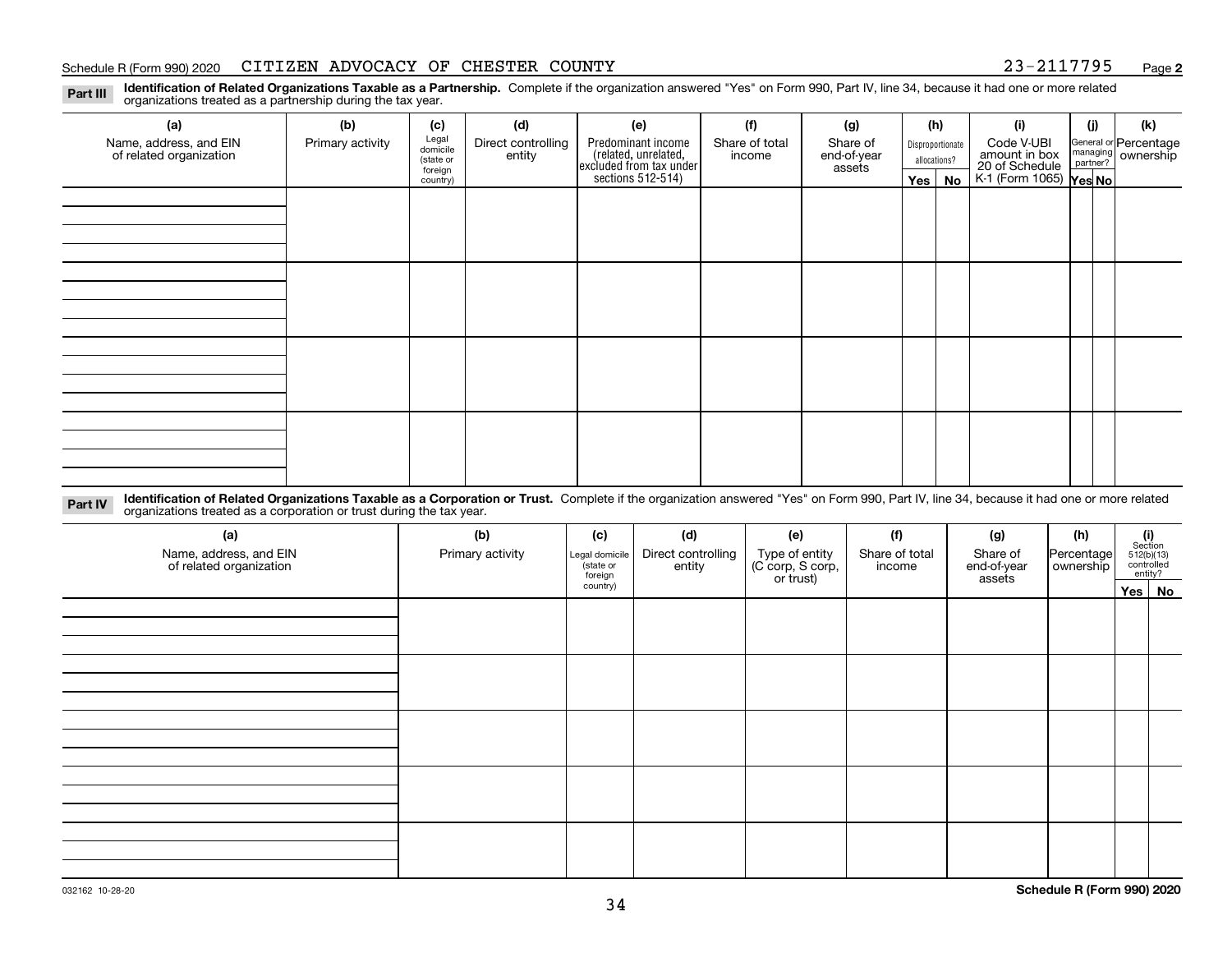#### Schedule R (Form 990) 2020 CITIZEN ADVOCACY OF CHESTER COUNTY 23-2117795 <sub>Page</sub>

**Part V** T**ransactions With Related Organizations.** Complete if the organization answered "Yes" on Form 990, Part IV, line 34, 35b, or 36.

| Note: Complete line 1 if any entity is listed in Parts II, III, or IV of this schedule.                                                                                                                                        |                | Yes | No                      |
|--------------------------------------------------------------------------------------------------------------------------------------------------------------------------------------------------------------------------------|----------------|-----|-------------------------|
| During the tax year, did the organization engage in any of the following transactions with one or more related organizations listed in Parts II-IV?                                                                            |                |     |                         |
|                                                                                                                                                                                                                                | 1a             |     | X                       |
| b Gift, grant, or capital contribution to related organization(s) mature and contained and contribution to related organization(s) matures are contained and contribution to related organization(s) matures are contained and | 1 <sub>b</sub> |     | X                       |
| c Gift, grant, or capital contribution from related organization(s) material content and contribution from related organization(s) material content and content and contribution from related organization(s) material content | 1c             | X   |                         |
|                                                                                                                                                                                                                                | 1 <sub>d</sub> |     | X                       |
|                                                                                                                                                                                                                                | 1e             |     | X                       |
|                                                                                                                                                                                                                                |                |     |                         |
|                                                                                                                                                                                                                                | 1f             |     | X                       |
| g Sale of assets to related organization(s) www.assettion.com/www.assettion.com/www.assettion.com/www.assettion.com/www.assettion.com/www.assettion.com/www.assettion.com/www.assettion.com/www.assettion.com/www.assettion.co | 1g             |     | $\mathbf X$             |
| h Purchase of assets from related organization(s) manufactured and content to content and content and content and content and content and content and content and content and content and content and content and content and  | 1 <sub>h</sub> |     | $\mathbf X$             |
|                                                                                                                                                                                                                                | 11             |     | $\mathbf X$             |
| Lease of facilities, equipment, or other assets to related organization(s) manufactured content to the state of facilities, equipment, or other assets to related organization(s) manufactured content to the state of facilit | 11             |     | X                       |
|                                                                                                                                                                                                                                |                |     |                         |
|                                                                                                                                                                                                                                | 1k             |     | х                       |
| Performance of services or membership or fundraising solicitations for related organization(s) [11] manufaction(s) and accordination in the service of services or membership or fundraising solicitations for related organiz | 11             |     | $\mathbf X$             |
| m Performance of services or membership or fundraising solicitations by related organization(s)                                                                                                                                | 1m             |     | $\mathbf X$             |
|                                                                                                                                                                                                                                | 1n             |     | $\mathbf X$             |
| <b>o</b> Sharing of paid employees with related organization(s)                                                                                                                                                                | 10             |     | X                       |
|                                                                                                                                                                                                                                |                |     |                         |
| p Reimbursement paid to related organization(s) for expenses [1111] and the content of the content of the content of the content of the content of the content of the content of the content of the content of the content of  | 1p.            |     | х                       |
|                                                                                                                                                                                                                                | 1q             |     | X                       |
|                                                                                                                                                                                                                                |                |     |                         |
| r Other transfer of cash or property to related organization(s)                                                                                                                                                                | 1r             |     | х                       |
|                                                                                                                                                                                                                                | 1s             |     | $\overline{\mathbf{x}}$ |
| 2 If the answer to any of the above is "Yes," see the instructions for information on who must complete this line, including covered relationships and transaction thresholds.                                                 |                |     |                         |

**(a) (b) (c) (d) (1)**COMMUNITY COALITION C 44,370. **(2) (3) (4) (5) (6)**Name of related organization  $\vert$  Transaction type (a-s) Amount involved letter and Method of determining amount involved 44,370. CASH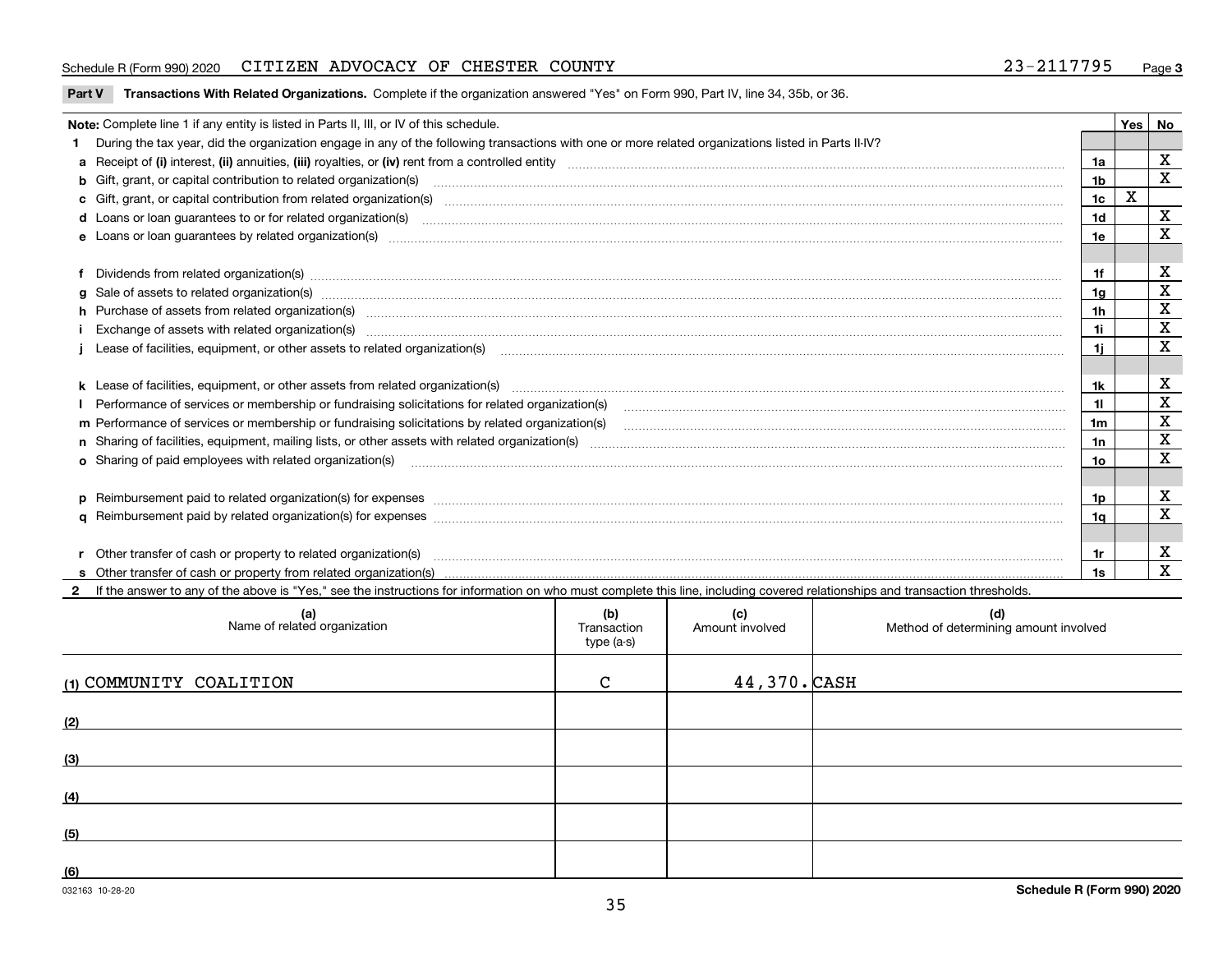#### Schedule R (Form 990) 2020 CITIZEN ADVOCACY OF CHESTER COUNTY 23-2117795 <sub>Page</sub>

#### **Part VI Unrelated Organizations Taxable as a Partnership. Complete if the organization answered "Yes" on Form 990, Part IV, line 37.**

Provide the following information for each entity taxed as a partnership through which the organization conducted more than five percent of its activities (measured by total assets or gross revenue) that was not a related organization. See instructions regarding exclusion for certain investment partnerships.

| ີ<br>(a)<br>Name, address, and EIN<br>of entity | ັ<br>(b)<br>Primary activity | (c)<br>Legal domicile<br>(state or foreign<br>country) | (d)<br>Predominant income<br>(related, unrelated,<br>excluded from tax under<br>sections 512-514) | $(e)$<br>Are all<br>partners sec.<br>501(c)(3)<br>orgs.?<br>Yes No | (f)<br>Share of<br>total<br>income | (g)<br>Share of<br>end-of-year<br>assets | (h)<br>Dispropor-<br>tionate<br>allocations?<br>Yes No | (i)<br>Code V-UBI<br>amount in box 20 managing<br>of Schedule K-1<br>(Form 1065)<br>$\overline{Yes}$ No | (i)<br>Yes No | $(\mathsf{k})$ |
|-------------------------------------------------|------------------------------|--------------------------------------------------------|---------------------------------------------------------------------------------------------------|--------------------------------------------------------------------|------------------------------------|------------------------------------------|--------------------------------------------------------|---------------------------------------------------------------------------------------------------------|---------------|----------------|
|                                                 |                              |                                                        |                                                                                                   |                                                                    |                                    |                                          |                                                        |                                                                                                         |               |                |
|                                                 |                              |                                                        |                                                                                                   |                                                                    |                                    |                                          |                                                        |                                                                                                         |               |                |
|                                                 |                              |                                                        |                                                                                                   |                                                                    |                                    |                                          |                                                        |                                                                                                         |               |                |
|                                                 |                              |                                                        |                                                                                                   |                                                                    |                                    |                                          |                                                        |                                                                                                         |               |                |
|                                                 |                              |                                                        |                                                                                                   |                                                                    |                                    |                                          |                                                        |                                                                                                         |               |                |
|                                                 |                              |                                                        |                                                                                                   |                                                                    |                                    |                                          |                                                        |                                                                                                         |               |                |
|                                                 |                              |                                                        |                                                                                                   |                                                                    |                                    |                                          |                                                        |                                                                                                         |               |                |
|                                                 |                              |                                                        |                                                                                                   |                                                                    |                                    |                                          |                                                        |                                                                                                         |               |                |

**Schedule R (Form 990) 2020**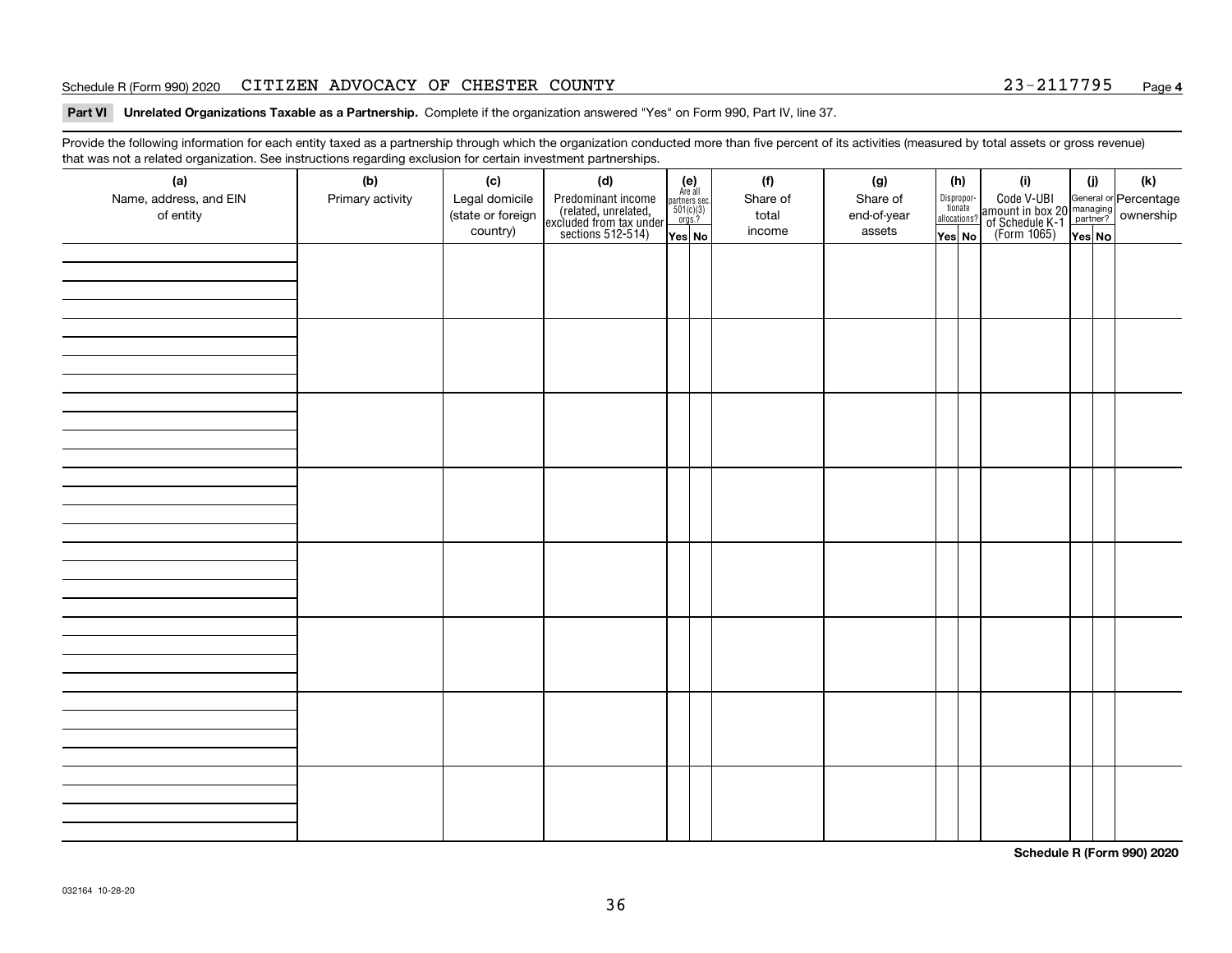**Part VII Supplemental Information**

Provide additional information for responses to questions on Schedule R. See instructions.

032165 10-28-20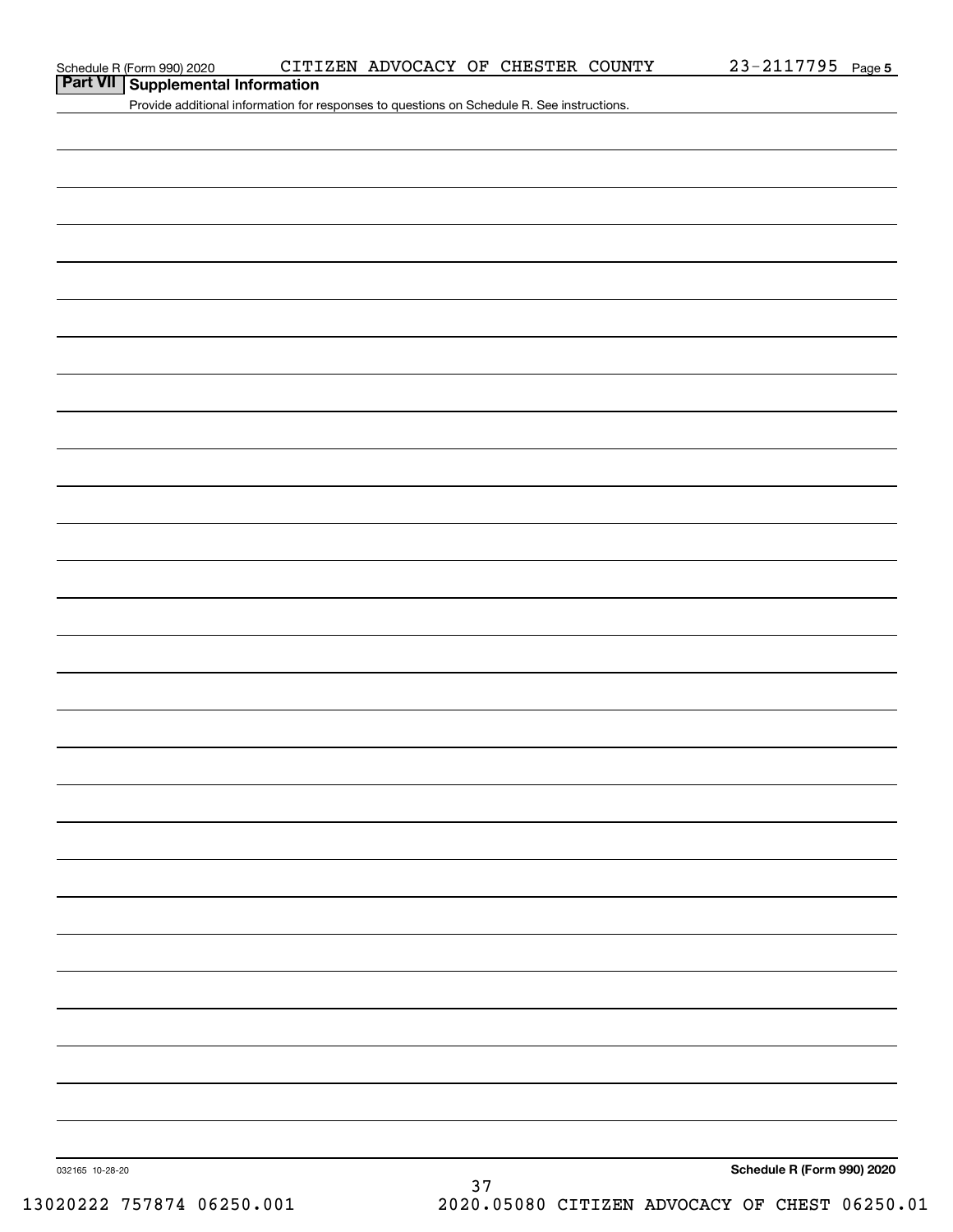(Rev. January 2020)

## **Application for Automatic Extension of Time To File an Exempt Organization Return**

Department of the Treasury Internal Revenue Service

**| File a separate application for each return.**

**| Go to www.irs.gov/Form8868 for the latest information.**

**Electronic filing (e-file).**  You can electronically file Form 8868 to request a 6-month automatic extension of time to file any of the filing of this form, visit www.irs.gov/e-file-providers/e-file-for-charities-and-non-profits. forms listed below with the exception of Form 8870, Information Return for Transfers Associated With Certain Personal Benefit Contracts, for which an extension request must be sent to the IRS in paper format (see instructions). For more details on the electronic

#### **Automatic 6-Month Extension of Time.** Only submit original (no copies needed).

All corporations required to file an income tax return other than Form 990-T (including 1120-C filers), partnerships, REMICs, and trusts must use Form 7004 to request an extension of time to file income tax returns.

| Type or                                                   | Name of exempt organization or other filer, see instructions.                                                                                                                                                                                                                                                                                                                                                                                                                                                                                                                                          |        |                                                                                                                                                                                    |                | Taxpayer identification number (TIN)         |
|-----------------------------------------------------------|--------------------------------------------------------------------------------------------------------------------------------------------------------------------------------------------------------------------------------------------------------------------------------------------------------------------------------------------------------------------------------------------------------------------------------------------------------------------------------------------------------------------------------------------------------------------------------------------------------|--------|------------------------------------------------------------------------------------------------------------------------------------------------------------------------------------|----------------|----------------------------------------------|
| print                                                     | CITIZEN ADVOCACY OF CHESTER COUNTY                                                                                                                                                                                                                                                                                                                                                                                                                                                                                                                                                                     |        |                                                                                                                                                                                    |                | 23-2117795                                   |
| File by the<br>due date for<br>filing your<br>return. See | Number, street, and room or suite no. If a P.O. box, see instructions.<br>400 FRANKLIN AVENUE, NO. 226                                                                                                                                                                                                                                                                                                                                                                                                                                                                                                 |        |                                                                                                                                                                                    |                |                                              |
| instructions.                                             | City, town or post office, state, and ZIP code. For a foreign address, see instructions.<br>PHOENIXVILLE, PA<br>19460                                                                                                                                                                                                                                                                                                                                                                                                                                                                                  |        |                                                                                                                                                                                    |                |                                              |
|                                                           | Enter the Return Code for the return that this application is for (file a separate application for each return)                                                                                                                                                                                                                                                                                                                                                                                                                                                                                        |        |                                                                                                                                                                                    |                | 0 1                                          |
| Application                                               |                                                                                                                                                                                                                                                                                                                                                                                                                                                                                                                                                                                                        | Return | <b>Application</b>                                                                                                                                                                 |                | Return                                       |
| <b>Is For</b>                                             |                                                                                                                                                                                                                                                                                                                                                                                                                                                                                                                                                                                                        | Code   | Is For                                                                                                                                                                             |                | Code                                         |
|                                                           | Form 990 or Form 990-EZ                                                                                                                                                                                                                                                                                                                                                                                                                                                                                                                                                                                | 01     | Form 990-T (corporation)                                                                                                                                                           |                | 07                                           |
| Form 990-BL                                               |                                                                                                                                                                                                                                                                                                                                                                                                                                                                                                                                                                                                        | 02     | Form 1041-A                                                                                                                                                                        |                | 08                                           |
|                                                           | Form 4720 (individual)                                                                                                                                                                                                                                                                                                                                                                                                                                                                                                                                                                                 | 03     | Form 4720 (other than individual)                                                                                                                                                  |                | 09                                           |
| Form 990-PF                                               |                                                                                                                                                                                                                                                                                                                                                                                                                                                                                                                                                                                                        | 04     | Form 5227                                                                                                                                                                          |                | 10                                           |
|                                                           | Form 990-T (sec. 401(a) or 408(a) trust)                                                                                                                                                                                                                                                                                                                                                                                                                                                                                                                                                               | 05     | Form 6069                                                                                                                                                                          |                | 11                                           |
|                                                           | Form 990-T (trust other than above)                                                                                                                                                                                                                                                                                                                                                                                                                                                                                                                                                                    | 06     | Form 8870                                                                                                                                                                          |                | 12                                           |
| $box \blacktriangleright$<br>1<br>$\mathbf{2}$            | If this is for a Group Return, enter the organization's four digit Group Exemption Number (GEN) _________. If this is for the whole group, check this<br>. If it is for part of the group, check this box $\blacktriangleright$<br>I request an automatic 6-month extension of time until<br>the organization named above. The extension is for the organization's return for:<br>calendar year or<br>$\blacktriangleright$ $\underline{X}$ tax year beginning $\underline{OCT}$ 1, 2020<br>If the tax year entered in line 1 is for less than 12 months, check reason:<br>Change in accounting period |        | and attach a list with the names and TINs of all members the extension is for.<br><b>AUGUST 15, 2022</b><br>$\frac{1}{2}$ , and ending $\frac{SEP}{S}$ 30 , 2021<br>Initial return | Final return   | , to file the exempt organization return for |
| За                                                        | If this application is for Forms 990-BL, 990-PF, 990-T, 4720, or 6069, enter the tentative tax, less<br>any nonrefundable credits. See instructions.                                                                                                                                                                                                                                                                                                                                                                                                                                                   |        |                                                                                                                                                                                    | За             | \$<br>0.                                     |
| b                                                         | If this application is for Forms 990-PF, 990-T, 4720, or 6069, enter any refundable credits and                                                                                                                                                                                                                                                                                                                                                                                                                                                                                                        |        |                                                                                                                                                                                    |                |                                              |
|                                                           | estimated tax payments made. Include any prior year overpayment allowed as a credit.                                                                                                                                                                                                                                                                                                                                                                                                                                                                                                                   |        |                                                                                                                                                                                    | 3 <sub>b</sub> | \$<br>$0$ .                                  |
| c                                                         | <b>Balance due.</b> Subtract line 3b from line 3a. Include your payment with this form, if required, by                                                                                                                                                                                                                                                                                                                                                                                                                                                                                                |        |                                                                                                                                                                                    |                |                                              |
|                                                           | using EFTPS (Electronic Federal Tax Payment System). See instructions.                                                                                                                                                                                                                                                                                                                                                                                                                                                                                                                                 |        |                                                                                                                                                                                    | 3c             | \$<br>0.                                     |
| instructions.<br>LHA                                      | Caution: If you are going to make an electronic funds withdrawal (direct debit) with this Form 8868, see Form 8453-EO and Form 8879-EO for payment<br>For Privacy Act and Paperwork Reduction Act Notice, see instructions.                                                                                                                                                                                                                                                                                                                                                                            |        |                                                                                                                                                                                    |                | Form 8868 (Rev. 1-2020)                      |

023841 04-01-20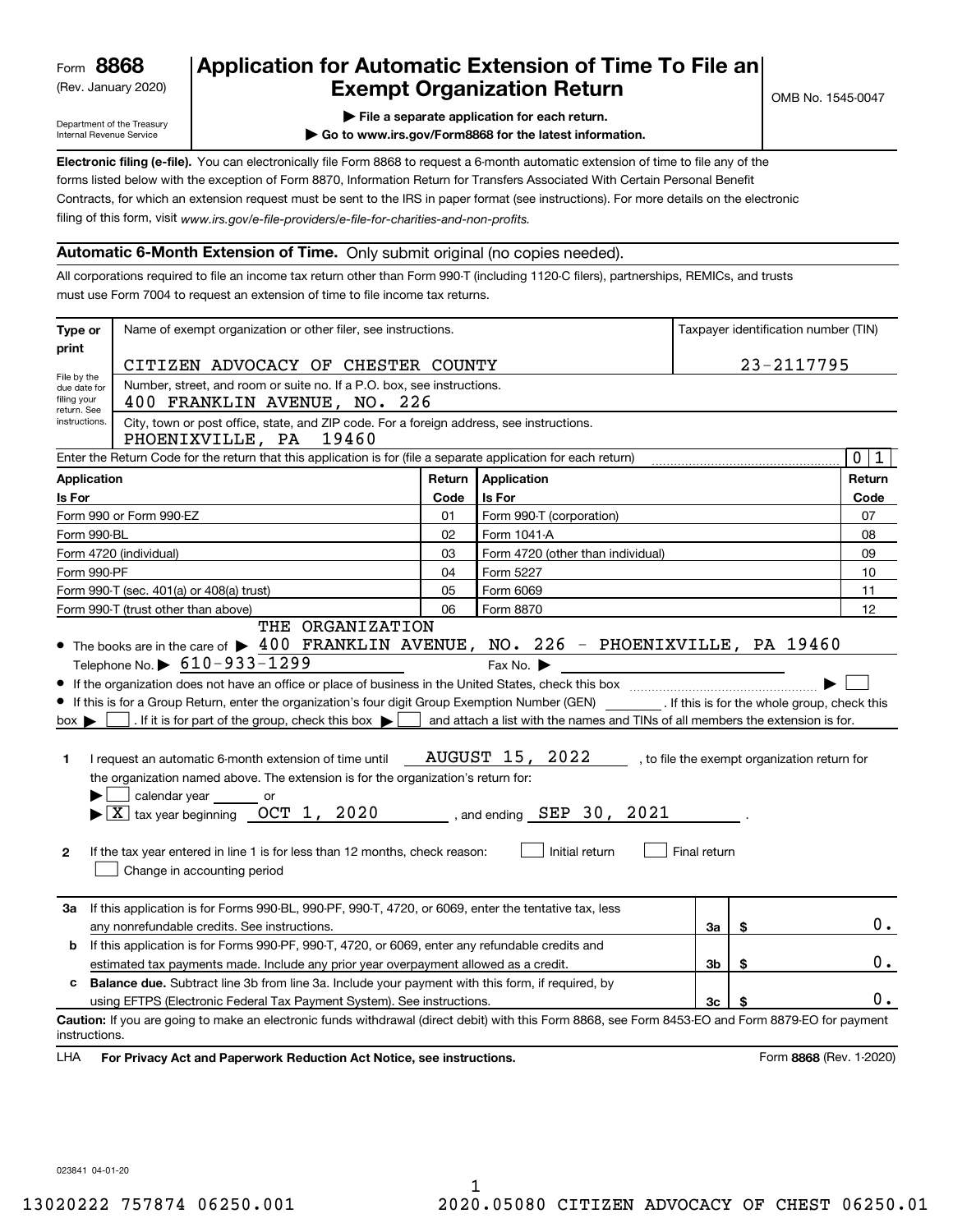| Mail to:<br>Pennsylvania Department of State<br>Bureau of Corporations and Charitable Organizations<br>207 North Office Building<br>Harrisburg, PA 17120<br>See www.dos.pa.gov/charities for more information | <b>Charitable Organization</b><br><b>Registration Statement</b><br>BCO-10 (rev. 8/2017)<br><b>Fee: See instructions</b>                                                                                                                             |
|---------------------------------------------------------------------------------------------------------------------------------------------------------------------------------------------------------------|-----------------------------------------------------------------------------------------------------------------------------------------------------------------------------------------------------------------------------------------------------|
|                                                                                                                                                                                                               | Read all instructions prior to completing form.                                                                                                                                                                                                     |
| Certificate number: $0\,0\,9\,1\,1$<br>(N/A if initial registration)<br>09/30/2021<br>Fiscal year ended:<br><b>MM</b><br><b>DD</b><br>YYYY                                                                    | If this is a voluntary registration, check and complete the<br>applicable box(es). For a registration to be voluntary, at<br>least one of the following must apply:<br>Organization is exempt from registration because                             |
| FEIN: 23-2117795                                                                                                                                                                                              | Organization does not solicit contributions in<br>Pennsylvania                                                                                                                                                                                      |
| 1. Legal name of organization:                                                                                                                                                                                | CITIZEN ADVOCACY OF CHESTER COUNTY                                                                                                                                                                                                                  |
| Check if name change and give previous name                                                                                                                                                                   | the control of the control of the control of the control of the control of the control of the control of the control of the control of the control of the control of the control of the control of the control of the control                       |
| 2. All other names used to solicit contributions:                                                                                                                                                             |                                                                                                                                                                                                                                                     |
| N/A<br>the contract of the contract of the contract of the contract of the contract of the contract of the contract of                                                                                        |                                                                                                                                                                                                                                                     |
|                                                                                                                                                                                                               |                                                                                                                                                                                                                                                     |
| Contact person: MOIRA MUMMA<br>З.<br>4. Physical address of organization:                                                                                                                                     | Contact's E-mail: MOIRAFM@CITIZENADVOCACYCC.ORG                                                                                                                                                                                                     |
|                                                                                                                                                                                                               | Mailing address: (If different than physical)                                                                                                                                                                                                       |
|                                                                                                                                                                                                               |                                                                                                                                                                                                                                                     |
| 400 FRANKLIN AVENUE, NO. 226                                                                                                                                                                                  |                                                                                                                                                                                                                                                     |
| PHOENIXVILLE                                                                                                                                                                                                  |                                                                                                                                                                                                                                                     |
| 19460<br>PA.                                                                                                                                                                                                  |                                                                                                                                                                                                                                                     |
| <b>CHESTER</b><br>County:                                                                                                                                                                                     | Phone number: $610 - 933 - 1299$                                                                                                                                                                                                                    |
| 800 number:<br><u>and the control of the control of the control of the control of the control of the control of the control of</u>                                                                            | Fax number:<br><u>and the contract of the contract of the contract of the contract of the contract of the contract of the contract of the contract of the contract of the contract of the contract of the contract of the contract of the contr</u> |
| Email (if different than Contact's email):                                                                                                                                                                    | <u> 1989 - Johann John Stein, markin fyrstu og fyrstu og fyrstu og fyrstu og fyrstu og fyrstu og fyrstu og fyrst</u>                                                                                                                                |
| Website: WWW.CITIZENADVOCACYCC.ORG                                                                                                                                                                            |                                                                                                                                                                                                                                                     |
| 5. Type of organization (e.g. non-profit corporation, unincorporated association, etc.):<br>NON-PROFIT CORPORATION                                                                                            |                                                                                                                                                                                                                                                     |
| Where established: CHESTER COUNTY, PA                                                                                                                                                                         | Date established: 07/19/1979                                                                                                                                                                                                                        |

constitution or other organizational instrument and by-laws.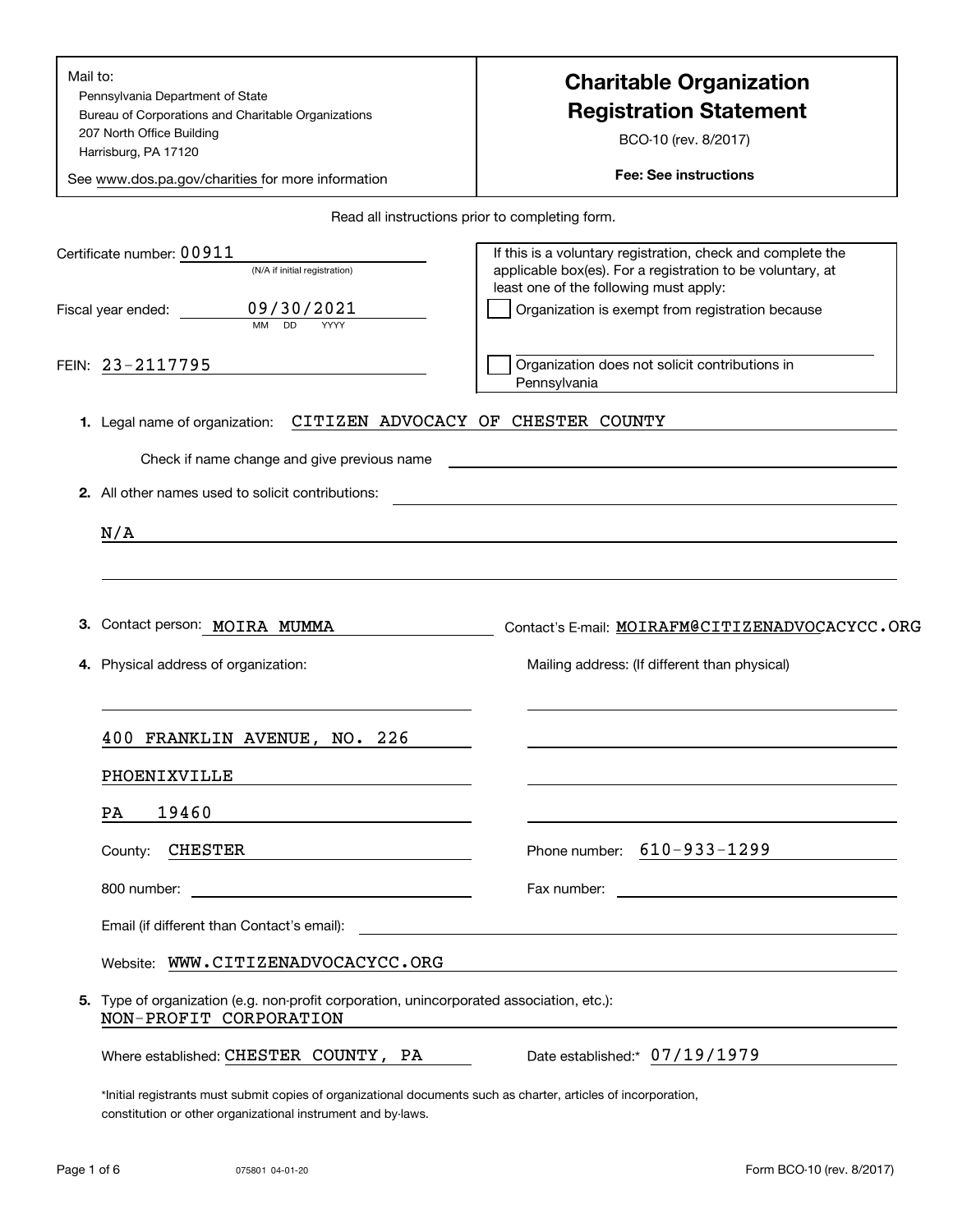**6.**Name and addresses of all offices, chapters, branches, auxiliaries, affiliates or other subordinate units located in Pennsylvania, which share in the contributions or other revenue raised in the Commonwealth: (Attach a separate sheet if necessary)

| N/A                                                                                                                                                                                                                                                                                                                                                                                                                     |
|-------------------------------------------------------------------------------------------------------------------------------------------------------------------------------------------------------------------------------------------------------------------------------------------------------------------------------------------------------------------------------------------------------------------------|
|                                                                                                                                                                                                                                                                                                                                                                                                                         |
|                                                                                                                                                                                                                                                                                                                                                                                                                         |
|                                                                                                                                                                                                                                                                                                                                                                                                                         |
|                                                                                                                                                                                                                                                                                                                                                                                                                         |
|                                                                                                                                                                                                                                                                                                                                                                                                                         |
| 7. Short form registration applicability - Specified types of charitable organizations described in §162.7(a) of the Act may<br>file a short form registration, which permits the organization to register without filing a financial report. Check the<br>section that describes the organization. If the organization does not meet any of the criteria below for short form<br>registration, check "Not Applicable": |
|                                                                                                                                                                                                                                                                                                                                                                                                                         |
| §162.7(a)(1) - Persons or organizations which solicit contributions for the relief of a specific individual, when<br>all of the contributions collected are turned over to the named beneficiary for his/her use without any deductions                                                                                                                                                                                 |
| and provided that all contributions collected shall be held in trust                                                                                                                                                                                                                                                                                                                                                    |
|                                                                                                                                                                                                                                                                                                                                                                                                                         |
| $\S162.7(a)(2)$ · Organizations which only solicit within the membership of the organization by other members of                                                                                                                                                                                                                                                                                                        |
| the organization. The term "membership" shall not include those persons who are granted a membership solely<br>upon making a contribution as the result of solicitation. "Member" means a person having membership in a                                                                                                                                                                                                 |
| nonprofit corporation, or other organization, in accordance with the provisions of its articles of incorporation,                                                                                                                                                                                                                                                                                                       |
| bylaws or other instruments creating its form and organization and having bona fide rights and privileges in the                                                                                                                                                                                                                                                                                                        |
| organization such as the right to vote, to elect officers and directors, to hold office or position as ordinarily                                                                                                                                                                                                                                                                                                       |
| conferred on members of such organizations.                                                                                                                                                                                                                                                                                                                                                                             |
| §162.7(a)(3) - Organizations which receive gross contributions of no more than \$25,000 per fiscal year whose                                                                                                                                                                                                                                                                                                           |
| fundraising activities are carried on only by volunteers, members, officers or permanent employees and only                                                                                                                                                                                                                                                                                                             |
| permanent employees are compensated for those fundraising activities                                                                                                                                                                                                                                                                                                                                                    |
|                                                                                                                                                                                                                                                                                                                                                                                                                         |
| §162.7(a)(4) - Veterans organizations chartered under Federal law, organizations of volunteer firemen,                                                                                                                                                                                                                                                                                                                  |
| ambulance associations, rescue squad associations and their auxiliaries or affiliates, which are not exempt from                                                                                                                                                                                                                                                                                                        |
| registration, did not receive gross contributions in excess of \$100,000 and did not use a professional solicitor.                                                                                                                                                                                                                                                                                                      |
| Not Applicable                                                                                                                                                                                                                                                                                                                                                                                                          |
|                                                                                                                                                                                                                                                                                                                                                                                                                         |
| Charitable organizations which check boxes $\S162.7(a)(1)$ $\cdot$ $\S162.7(a)(4)$ are not required to file                                                                                                                                                                                                                                                                                                             |
| a financial report with this registration. If "Not Applicable" is checked, the charitable organization<br>must submit financial reports which are audited, reviewed, compiled or internally prepared. See                                                                                                                                                                                                               |
| Instructions.                                                                                                                                                                                                                                                                                                                                                                                                           |
|                                                                                                                                                                                                                                                                                                                                                                                                                         |
| Items 8 and 9 are required to be completed by initial registrants only                                                                                                                                                                                                                                                                                                                                                  |
| 8. Date organization first solicited contributions from Pennsylvania residents:                                                                                                                                                                                                                                                                                                                                         |
| DD YYYY<br>ММ                                                                                                                                                                                                                                                                                                                                                                                                           |
| Other                                                                                                                                                                                                                                                                                                                                                                                                                   |
| 9. If organization solicited Pennsylvania residents and received gross* contributions totaling more than                                                                                                                                                                                                                                                                                                                |
| \$25,000 in any given fiscal year, provide the date the organization first received contributions totaling more                                                                                                                                                                                                                                                                                                         |
| than \$25,000.                                                                                                                                                                                                                                                                                                                                                                                                          |
| DD.<br>YYYY<br>MМ                                                                                                                                                                                                                                                                                                                                                                                                       |
| Other<br><u> 1989 - Johann Barbara, martin amerikan basal dan berasal dan berasal dari berasal dan berasal dan berasal dan</u>                                                                                                                                                                                                                                                                                          |
| *Includes contributions received both within and outside Pennsylvania before any deductions or expenses.                                                                                                                                                                                                                                                                                                                |
|                                                                                                                                                                                                                                                                                                                                                                                                                         |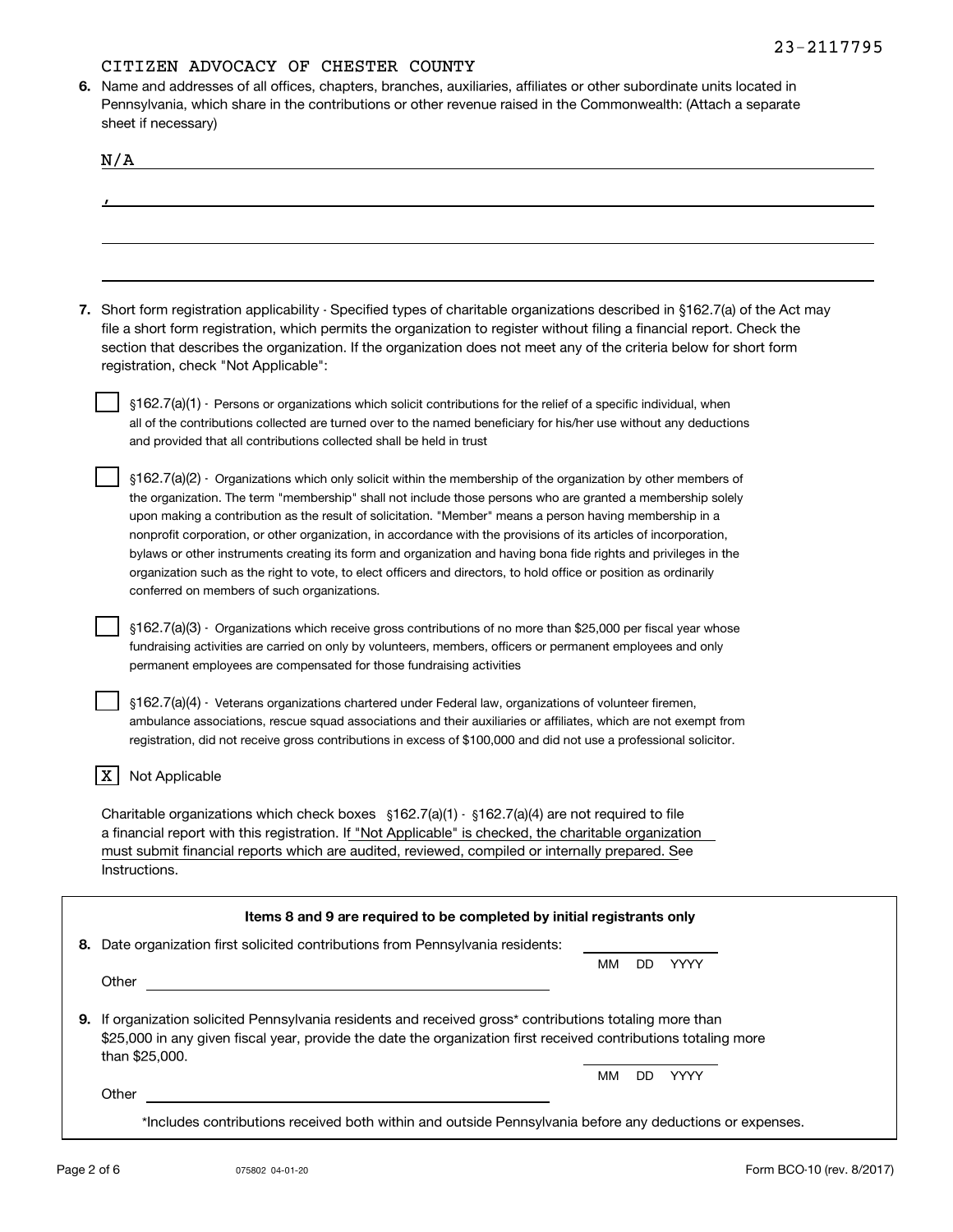|             | X Yes<br>10. Has the organization been granted IRS tax-exempt status?<br>$ $ No                                                                                                                                                                                                                                                                                                                |
|-------------|------------------------------------------------------------------------------------------------------------------------------------------------------------------------------------------------------------------------------------------------------------------------------------------------------------------------------------------------------------------------------------------------|
|             | A. If "Yes," under which IRS code section: $501(C)(3)$<br>and attach a<br>copy of the IRS exemption letter if not previously submitted.                                                                                                                                                                                                                                                        |
|             | $X $ No<br>B. Has the organization's tax-exempt status ever been denied, revoked or modified?<br>Yes<br>(If "Yes," attach a copy of the denial, revocation or modification and subsequent reinstatement, if any, and if not previously submitted.)                                                                                                                                             |
|             | 11. Was the organization required to file any type of IRS 990 return, including 990, 990EZ, 990PF or 990N and applicable<br>X Yes<br>schedules, for its most recently completed fiscal year?<br>No.                                                                                                                                                                                            |
|             | (If "Yes," attach a copy of the most recently filed 990, 990EZ, 990PF or 990N and include all schedules. If "No," attach an explanation<br>of why the organization is exempt from filing an IRS 990 return. An organization that is not required to file an IRS 990 return or an<br>organization that files a 990N, 990EZ or 990PF, must file a Pennsylvania public disclosure form (BCO-23).) |
|             | 12. Manner in which contributions are solicited (e.g. direct mail, telephone, internet, etc.):                                                                                                                                                                                                                                                                                                 |
|             | DIRECT MAIL, IN-PERSON, FUNDRAISING EVENTS                                                                                                                                                                                                                                                                                                                                                     |
|             | 13. A clear description of the specific programs for which contributions are used or will be used, and a statement<br>describing whether such programs are planned or in existence.                                                                                                                                                                                                            |
|             | TO INITIATE AND SUPPORT A VARIETY OF INTENTIONAL RELATIONSHIPS THAT PROVIDE ADVOCACY FOR OPPORTUNITY,<br>PROTECTION FROM HARM, SPONSORSHIP INTO COMMUNITY LIFE, FRIENDSHIP, AND JUSTICE FOR ISOLATED PEOPLE<br>LIVING WITH A DISABILITY.                                                                                                                                                       |
|             | 14. Is the organization registered to solicit contributions in any other state or municipality?<br>X N <sub>0</sub><br>Yes                                                                                                                                                                                                                                                                     |
|             | (If "Yes," list all states and municipalities. Attach a separate sheet if necessary.)                                                                                                                                                                                                                                                                                                          |
|             | 15. Is any person compensated, or does the organization intend to compensate any person, who solicits contributions in                                                                                                                                                                                                                                                                         |
|             | Pennsylvania, including, but not limited to, employees of the organization and professional solicitors?<br>(Do not check<br>$\mathbf{X}$<br>"Yes" if the organization only uses or intends to only use a professional fundraising counsel.)<br>Yes<br>No.                                                                                                                                      |
|             | If "Yes," give the date the person or entity started or will start soliciting contributions from Pennsylvania<br>10/01/2009<br>residents:<br>Month<br>Day<br>Year                                                                                                                                                                                                                              |
|             | 16. Names, addresses, and telephone numbers of all professional solicitors the organization uses or intends to use to<br>solicit contributions from Pennsylvania residents. For each entry, include the beginning and ending dates of all<br>contracts and dates Pennsylvania residents were first solicited, or will be solicited: (Attach a separate sheet if necessary)                     |
|             | SEE STATEMENT 1                                                                                                                                                                                                                                                                                                                                                                                |
|             |                                                                                                                                                                                                                                                                                                                                                                                                |
| Page 3 of 6 | Form BCO-10 (rev. 8/2017)<br>075803 04-01-20<br>3                                                                                                                                                                                                                                                                                                                                              |

23-2117795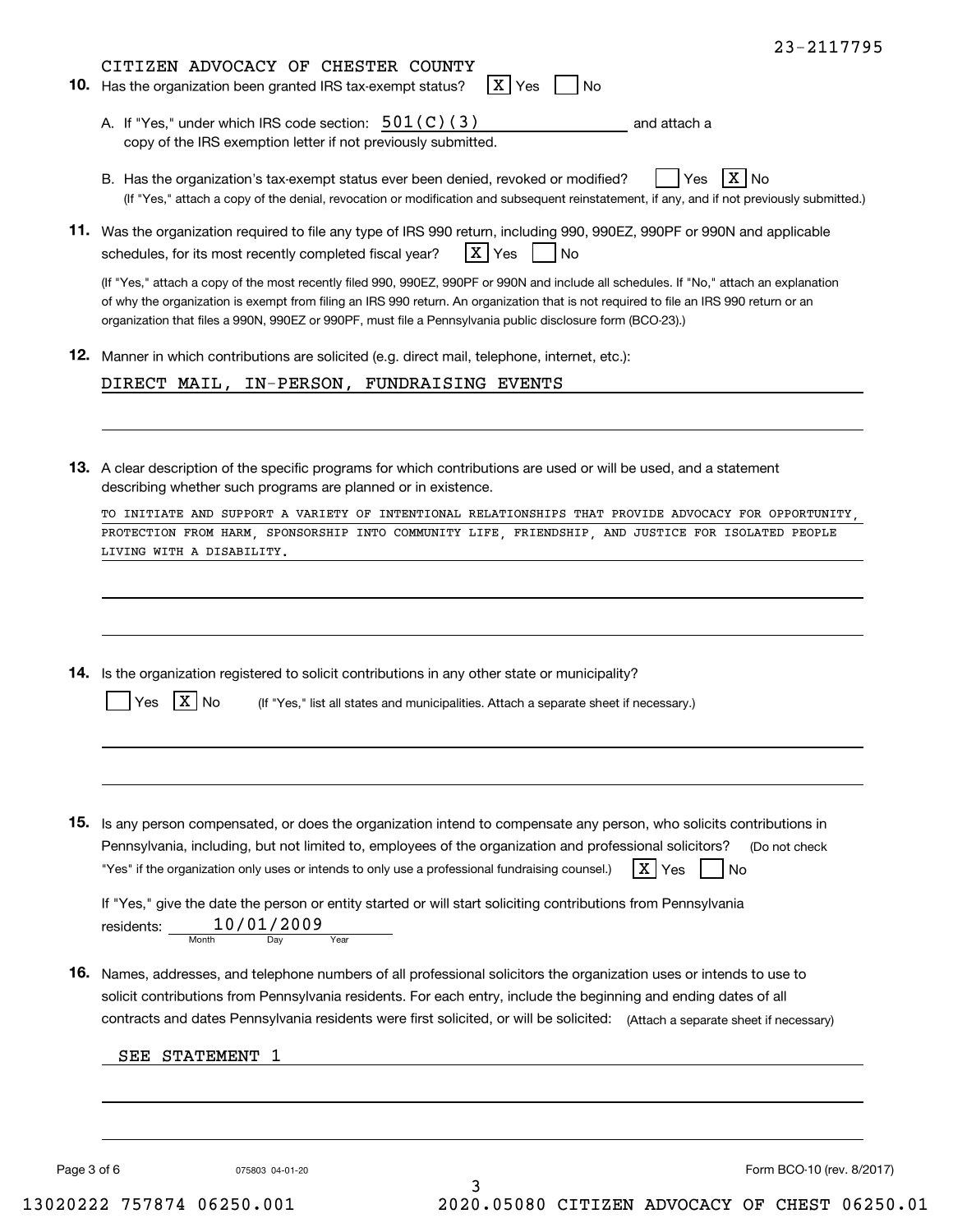soliciting contributions from Pennsylvania residents: (Attach a separate sheet if necessary) **17.** Names, addresses, and telephone numbers of all professional fundraising counsel the organization uses or intends to use to provide services with respect to the solicitation of contributions from Pennsylvania residents. For each entry, include the beginning and ending dates of all contracts and dates services began, or will begin, with respect to

| 18. Names, addresses, and telephone numbers of any commercial coventurers under contract with the organization:<br>(Attach a separate sheet if necessary)                                                                                                                                                                                                                          |  |  |  |
|------------------------------------------------------------------------------------------------------------------------------------------------------------------------------------------------------------------------------------------------------------------------------------------------------------------------------------------------------------------------------------|--|--|--|
| N/A                                                                                                                                                                                                                                                                                                                                                                                |  |  |  |
| 19. If the registering charity is a parent organization located in Pennsylvania, does the organization elect to file a combined<br>registration covering all of its Pennsylvania affiliates?                                                                                                                                                                                       |  |  |  |
| X Not Applicable<br>(See note "Affiliate and Parent Organization")<br>Yes<br>No<br>If "Yes," give all names and certificate numbers of the affiliate organizations:<br>(Each affiliate whose parent organization files an IRS 990 group return must submit a copy of the parent organization's 990 group<br>return and file a public disclosure form (BCO-23) for each affiliate.) |  |  |  |
| 20. Is the registering charity a Pennsylvania affiliate of a parent organization, which elected to file a combined registration<br>on the registering charity's behalf? (See note "Affiliate and Parent Organization")                                                                                                                                                             |  |  |  |
| $X \big  N$<br>Not Applicable<br>Yes<br>If "Yes," provide the name and, if available, certificate number of the parent organization.<br>(Each affiliate whose parent organization files an IRS 990 group return must submit a copy of the parent organization's 990 group return<br>and file a public disclosure form (BCO-23) for each affiliate.)                                |  |  |  |
| Legal name of parent organization<br>Pennsylvania certificate number                                                                                                                                                                                                                                                                                                               |  |  |  |
| 21. Provide the names and addresses of all officers, directors, trustees and principal salaried executive staff officers.<br>(Attach separate sheet if necessary. A reference to the 990 or the BCO-23 is not sufficient.)<br>SEE STATEMENT 3                                                                                                                                      |  |  |  |
|                                                                                                                                                                                                                                                                                                                                                                                    |  |  |  |
|                                                                                                                                                                                                                                                                                                                                                                                    |  |  |  |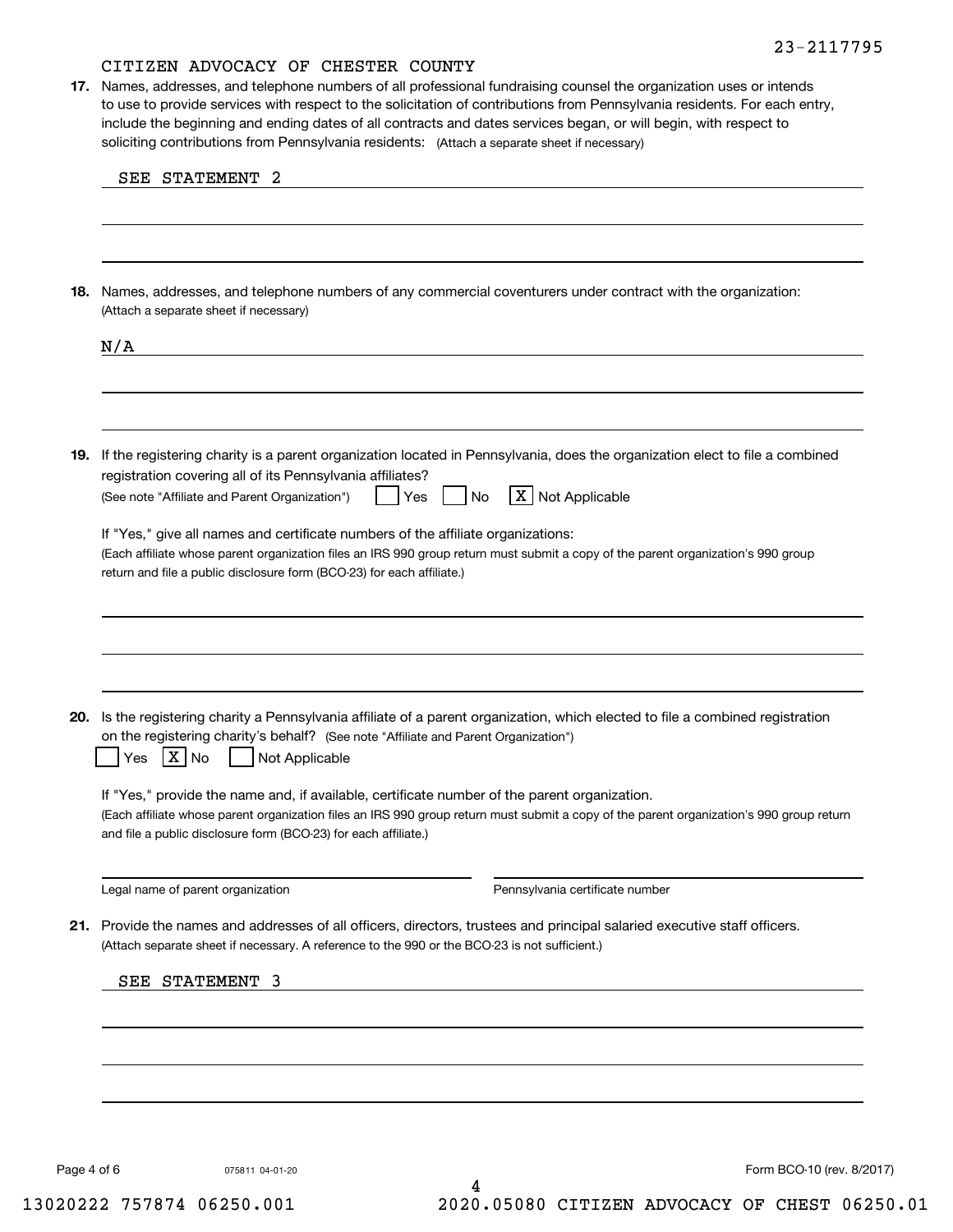**22.** Names of the individuals or officers of the organization who: (Attach a separate sheet if necessary)

A. Are in charge of solicitation activities:

#### BOARD OF DIRECTORS

#### 400 FRANKLIN AVENUE, SUITE 226 PHOENIXVILLE, PA 19460

B. Have final responsibility for the custody of contributions:

#### BOARD OF DIRECTORS

#### 400 FRANKLIN AVENUE, SUITE 226 PHOENIXVILLE, PA 19460

C. Have final responsibility for final distribution of contributions:

#### BOARD OF DIRECTORS

#### 400 FRANKLIN AVENUE, SUITE 226 PHOENIXVILLE, PA 19460

D. Are responsible for custody of financial records:

#### BOARD OF DIRECTORS

#### 400 FRANKLIN AVENUE, SUITE 226 PHOENIXVILLE, PA 19460

**23.**Are any officers, directors, trustees, or employees related by blood, marriage, or adoption to:

|  | A. Any other officer, director, trustee, or employee? |  | $Yes$ $X$ No |  |  |
|--|-------------------------------------------------------|--|--------------|--|--|
|--|-------------------------------------------------------|--|--------------|--|--|

- B. Any officer, agent, or employee of any professional fundraising counsel or solicitor under contract with organization? \*\* es | X | No
- C. Any officers, agents or employees of any supplier or vendor providing goods or services? \*\*

#### Yes |X|No

\*\*(this includes any officer, director, trustee, or employee of the charitable organization who is also an officer, director, trustee, employee or owner of a professional fundraising counsel, professional solicitor, supplier or vendor)

If "Yes" is checked to any of the above, attach a list of related individuals including names, business, and residence addresses of related parties.

- **24.**Has the organization or any of its present officers, directors, executive personnel or trustees ever:
	- A. Been found to have engaged in unlawful practices in the solicitation of contributions or administration of charitable assets or been enjoined from soliciting contributions or currently has such proceedings pending in this or any other jurisdiction?n? | |Yes |X|No
	- B. Had its registration or license to solicit contributions denied, suspended, or revoked by any governmental agency? Yes |X|No
	- C. Entered into any legally enforceable agreement (such as a consent agreement, an assurance of voluntary compliance or discontinuance or any similar agreement) with any district attorney, Office of Attorney General, or other local or state governmental agency? | Yes **X** No

(If "Yes" is checked in response to any of the above, attach a written explanation, including the reasons for actions, and copies of all relevant documents.)

5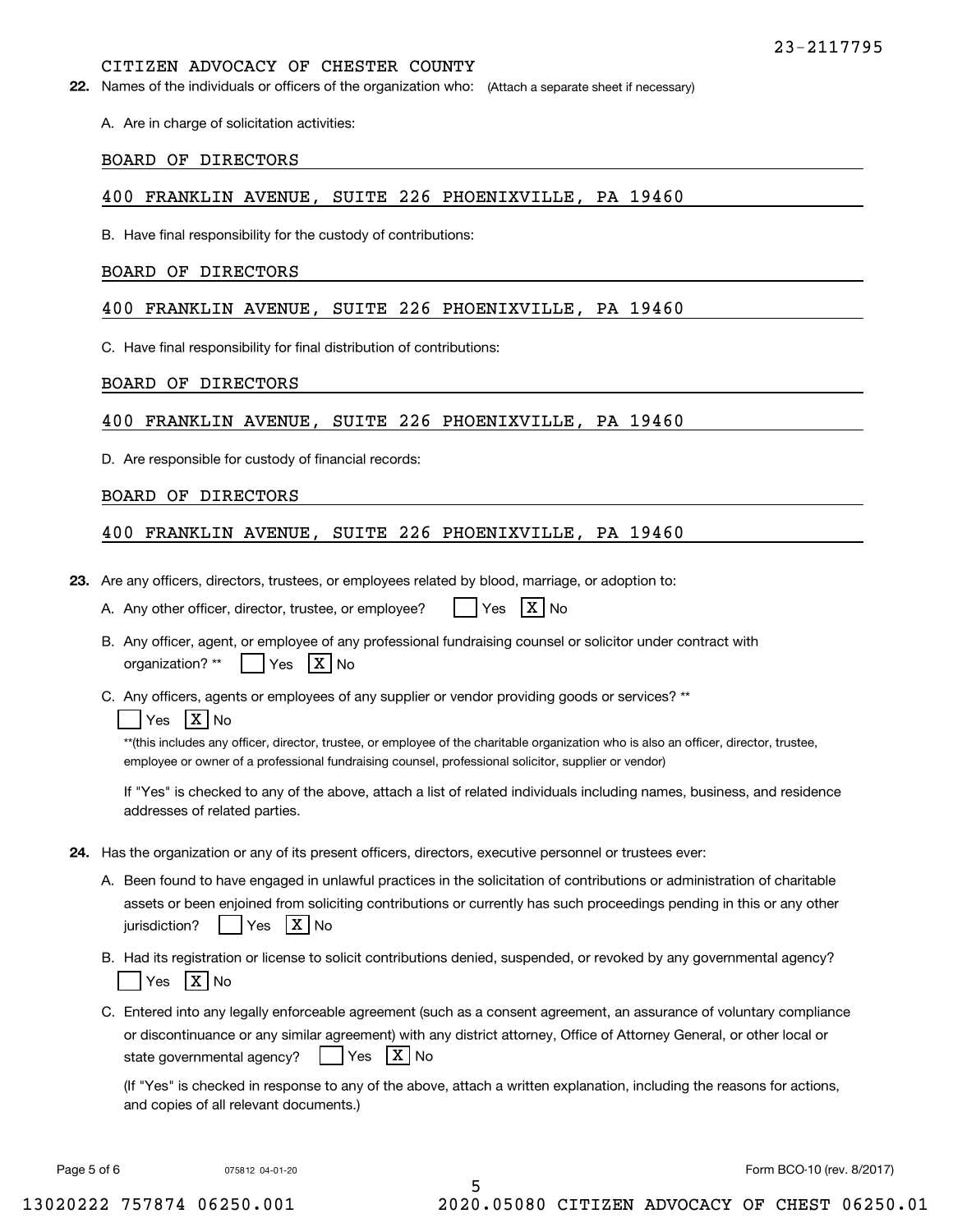**Certification -** This registration statement must be signed by two different officers of the organization, one of whom shall be the chief fiscal officer or the equivalent.

documentation made is subject to the penalties of 18 Pa.C.S.  $\ _{\S}$ 4904 (relating to **<b>unsworn falsification to authorities) and 10 P.S.** <sub>§</sub>162.17 (relating to administrative **I certify that the information provided in this registration, including all statements and attached documentation, is true and correct to the best of my knowledge, information and belief. I understand that the falsification of any statement or enforcement and penalties).**

| Signature of Chief Fiscal Officer                        | Date |  |
|----------------------------------------------------------|------|--|
| Type or print name and title of Chief Fiscal Officer     |      |  |
| Signature of Other Authorized Officer                    | Date |  |
| Type or print name and title of Other Authorized Officer |      |  |

| Checklist for registration:                                                    |                                                                                                                    |  |  |
|--------------------------------------------------------------------------------|--------------------------------------------------------------------------------------------------------------------|--|--|
| х                                                                              | Completed registration statement properly signed and dated.                                                        |  |  |
| X                                                                              | A copy of the IRS 990/990EZ/990PF/990N Return and required schedules,<br>signed and dated by an authorized officer |  |  |
|                                                                                | Public Disclosure Form BCO-23 (if required)                                                                        |  |  |
| x                                                                              | Applicable Financial Statements (audited, reviewed, compiled or internally prepared)                               |  |  |
| x                                                                              | Registration fee and any late filing fees                                                                          |  |  |
| by-laws.                                                                       | Initial Registrants Only: IRS determination letter, articles of incorporation or charter and                       |  |  |
| See Instructions for more information on completing this form and attachments. |                                                                                                                    |  |  |

075813 04-01-20

Page 6 of 6 6 6 6 6 6 6 6 75813 04-01-20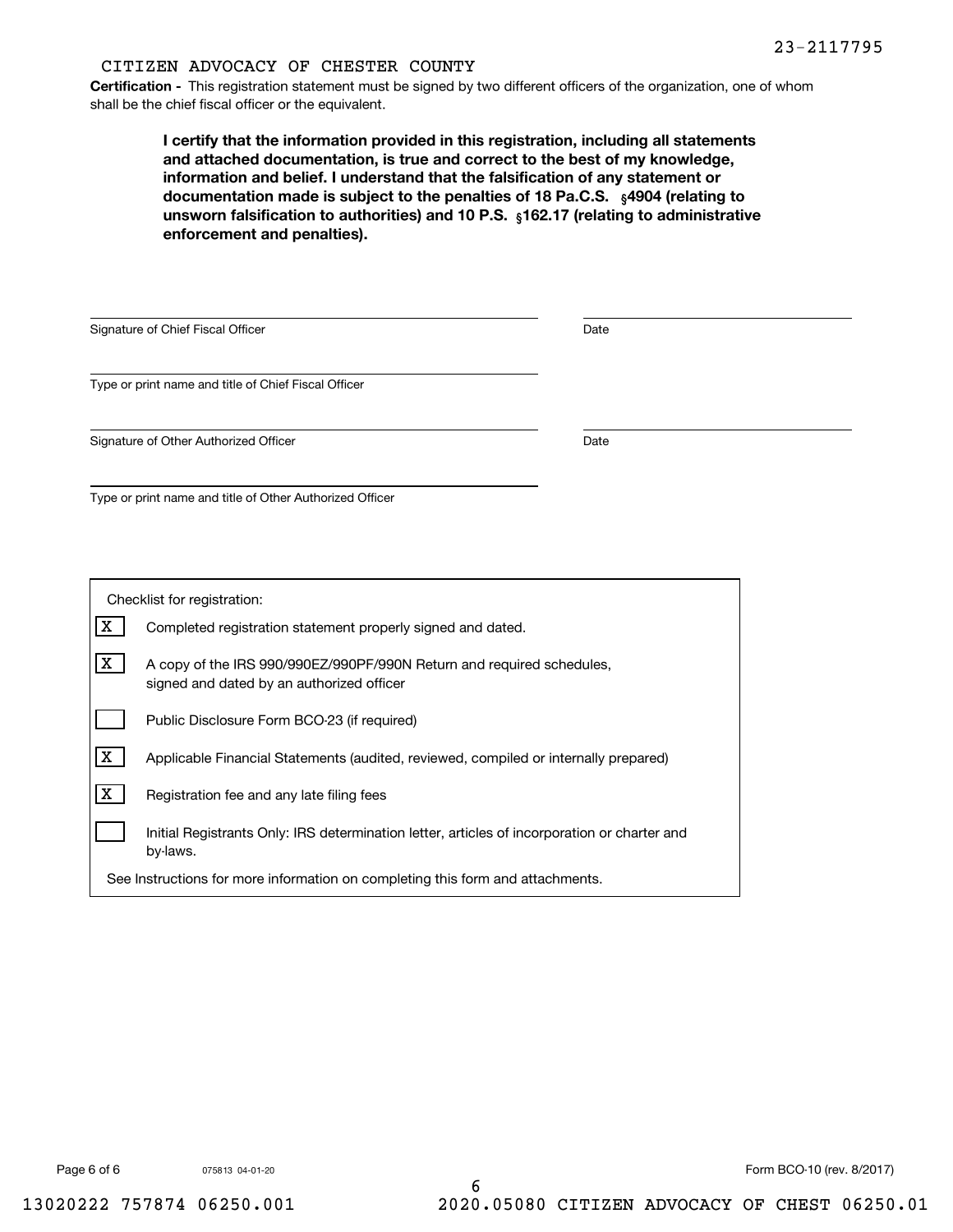| CITIZEN ADVOCACY OF CHESTER COUNTY                                            |                    | 23-2117795             |
|-------------------------------------------------------------------------------|--------------------|------------------------|
| FORM BCO-10<br>ALL PROFESSIONAL SOLICITORS                                    |                    | STATEMENT 1            |
| NAME AND ADDRESS                                                              |                    | PHONE NUMBER           |
| N/A                                                                           |                    |                        |
| CONTRACT BEGIN DATE<br>CONTRACT END DATE                                      | SOLICIT DATE       |                        |
| FORM BCO-10<br>PROFESSIONAL FUNDRAISING COUNSELS                              |                    | STATEMENT <sub>2</sub> |
|                                                                               |                    |                        |
| NAME AND ADDRESS                                                              |                    | PHONE NUMBER           |
| N/A                                                                           |                    |                        |
| CONTRACT BEGIN DATE<br>CONTRACT END DATE                                      | SERVICE DATE       |                        |
| FORM BCO-10<br>OFFICERS, DIRECTORS, TRUSTEES AND EXECUTIVES                   |                    | STATEMENT 3            |
|                                                                               |                    |                        |
| NAME AND ADDRESS                                                              | TITLE              |                        |
| MOIRA MUMMA<br>400 FRANKLIN AVENUE, NO. 226<br>PHOENIXVILLE, PA 19460         | EXECUTIVE DIRECTOR |                        |
| NAME AND ADDRESS                                                              | TITLE              |                        |
| SARAH THOMPSON<br>400 FRANKLIN AVENUE, NO. 226<br>PHOENIXVILLE, PA 19460      | PRESIDENT          |                        |
| NAME AND ADDRESS                                                              | TITLE              |                        |
| <b>BRIAN SLATER</b><br>400 FRANKLIN AVENUE, NO. 226<br>PHOENIXVILLE, PA 19460 | <b>TREASURER</b>   |                        |
|                                                                               |                    |                        |
|                                                                               |                    |                        |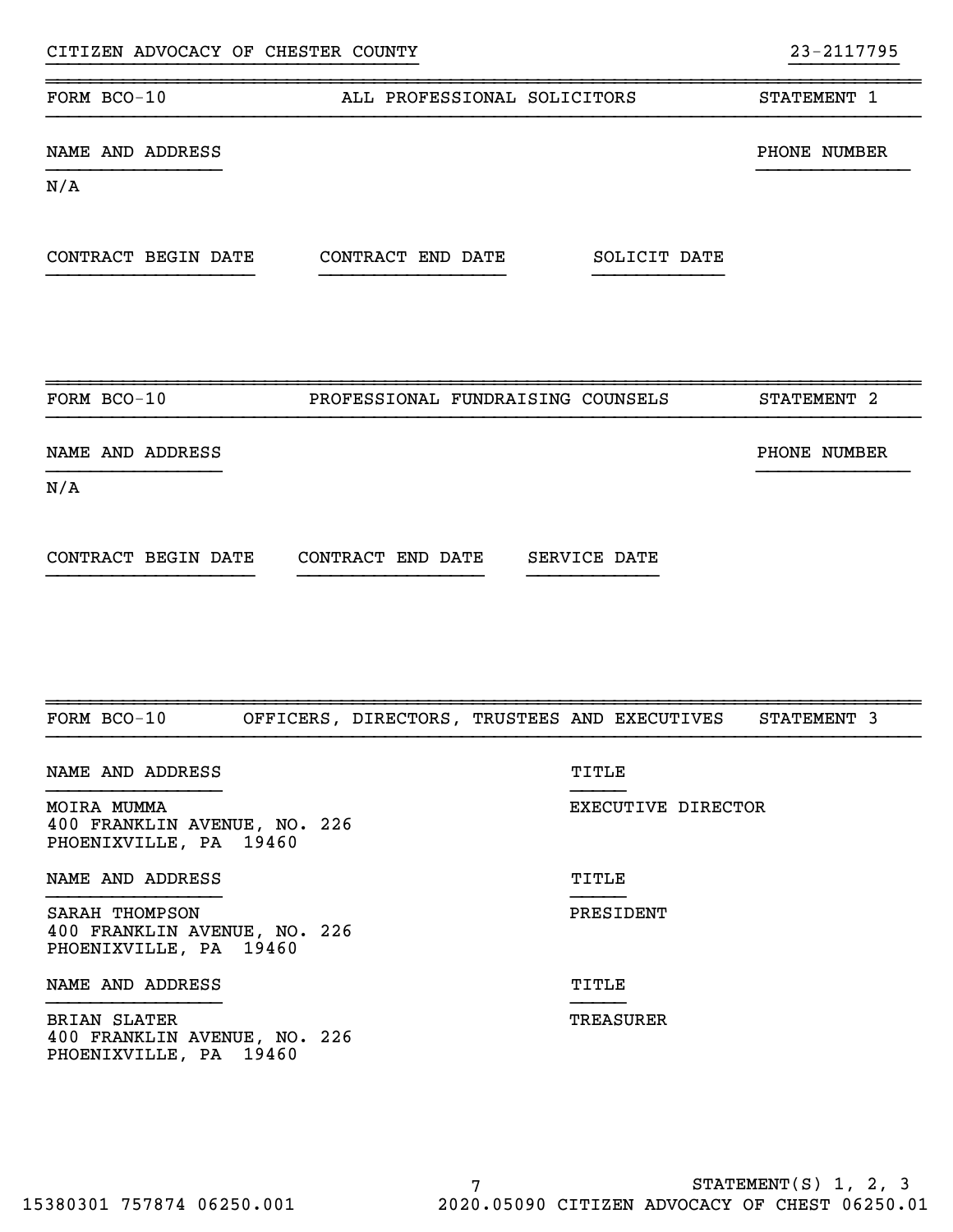| CITIZEN ADVOCACY OF CHESTER COUNTY                                           |                                   | 23-2117795 |
|------------------------------------------------------------------------------|-----------------------------------|------------|
| NAME AND ADDRESS                                                             | TITLE                             |            |
| KATIE LAMAC<br>400 FRANKLIN AVENUE, NO. 226<br>PHOENIXVILLE, PA 19460        | SECRETARY                         |            |
| NAME AND ADDRESS                                                             | TITLE                             |            |
| LORRAINE T. BARRON<br>400 FRANKLIN AVENUE, NO. 226<br>PHOENIXVILLE, PA 19460 | <b>BOARD MEMBER</b>               |            |
| NAME AND ADDRESS                                                             | TITLE                             |            |
| BECKY BRADBEER<br>400 FRANKLIN AVENUE, NO. 226<br>PHOENIXVILLE, PA 19460     | <b>BOARD MEMBER</b>               |            |
| NAME AND ADDRESS                                                             | TITLE                             |            |
| GESICA CHACHA<br>400 FRANKLIN AVENUE, NO. 226<br>PHOENIXVILLE, PA 19460      | <b>BOARD MEMBER</b>               |            |
| NAME AND ADDRESS                                                             | TITLE                             |            |
| ED COHLE<br>400 FRANKLIN AVENUE, NO. 226<br>PHOENIXVILLE, PA 19460           | <b>BOARD MEMBER</b>               |            |
| NAME AND ADDRESS                                                             | TITLE                             |            |
| MARY FOOTE<br>400 FRANKLIN AVENUE, NO. 226<br>PHOENIXVILLE, PA 19460         | <b>BOARD MEMBER</b>               |            |
| NAME AND ADDRESS                                                             | TITLE                             |            |
| CINDY HAMMAKER<br>400 FRANKLIN AVENUE, NO. 226<br>PHOENIXVILLE, PA 19460     | <b>BOARD MEMBER</b>               |            |
| NAME AND ADDRESS                                                             | TITLE                             |            |
| VALARIE PEARSON<br>400 FRANKLIN AVENUE, NO. 226<br>PHOENIXVILLE, PA 19460    | <b>BOARD MEMBER</b>               |            |
| NAME AND ADDRESS                                                             | TITLE                             |            |
| AMY WILSON                                                                   | BOARD MEMBER THROUGH<br>SEPTEMBER |            |
| 400 FRANKLIN AVENUE, NO. 226<br>PHOENIXVILLE, PA 19460                       |                                   |            |